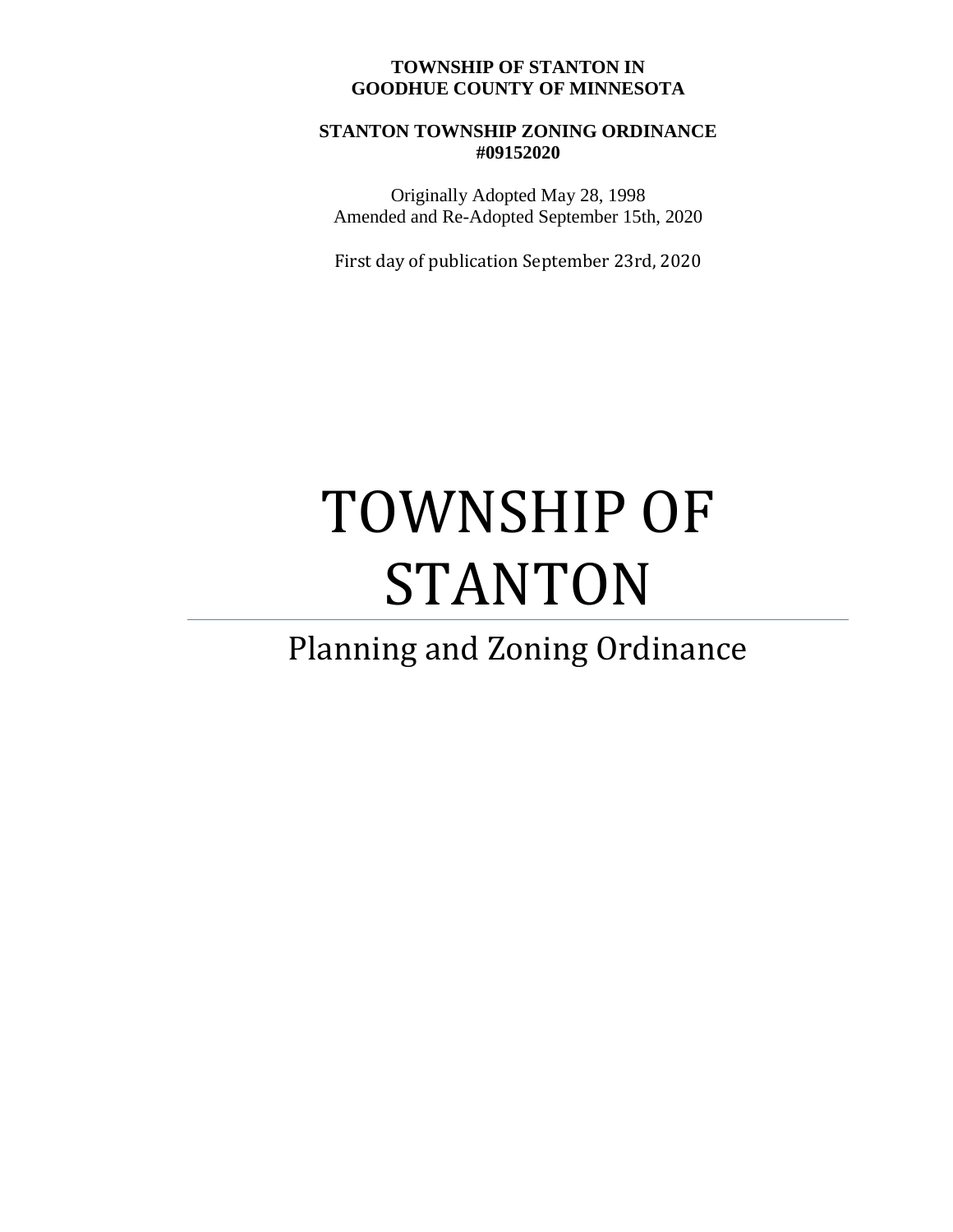### **Table of Contents**

| Section 1  |                                                                                                    |  |  |  |  |
|------------|----------------------------------------------------------------------------------------------------|--|--|--|--|
| Section 2  |                                                                                                    |  |  |  |  |
| Section 3  |                                                                                                    |  |  |  |  |
| Section 4  |                                                                                                    |  |  |  |  |
| Section 5  |                                                                                                    |  |  |  |  |
| Section 6  |                                                                                                    |  |  |  |  |
| Section 7  |                                                                                                    |  |  |  |  |
| Section 8  |                                                                                                    |  |  |  |  |
| Section 9  |                                                                                                    |  |  |  |  |
| Section 10 |                                                                                                    |  |  |  |  |
| Section 11 |                                                                                                    |  |  |  |  |
| Section 12 |                                                                                                    |  |  |  |  |
| Section 13 |                                                                                                    |  |  |  |  |
| Section 14 |                                                                                                    |  |  |  |  |
| Section 15 | <b>B.</b><br>C.<br>D.<br>Е.<br>Expiration, Discontinuance and Revocation of Permits 28<br>F.<br>Η. |  |  |  |  |
| Section 16 | NONCONFORMINGUSES, STRUCTURES AND SUBSTANDARD                                                      |  |  |  |  |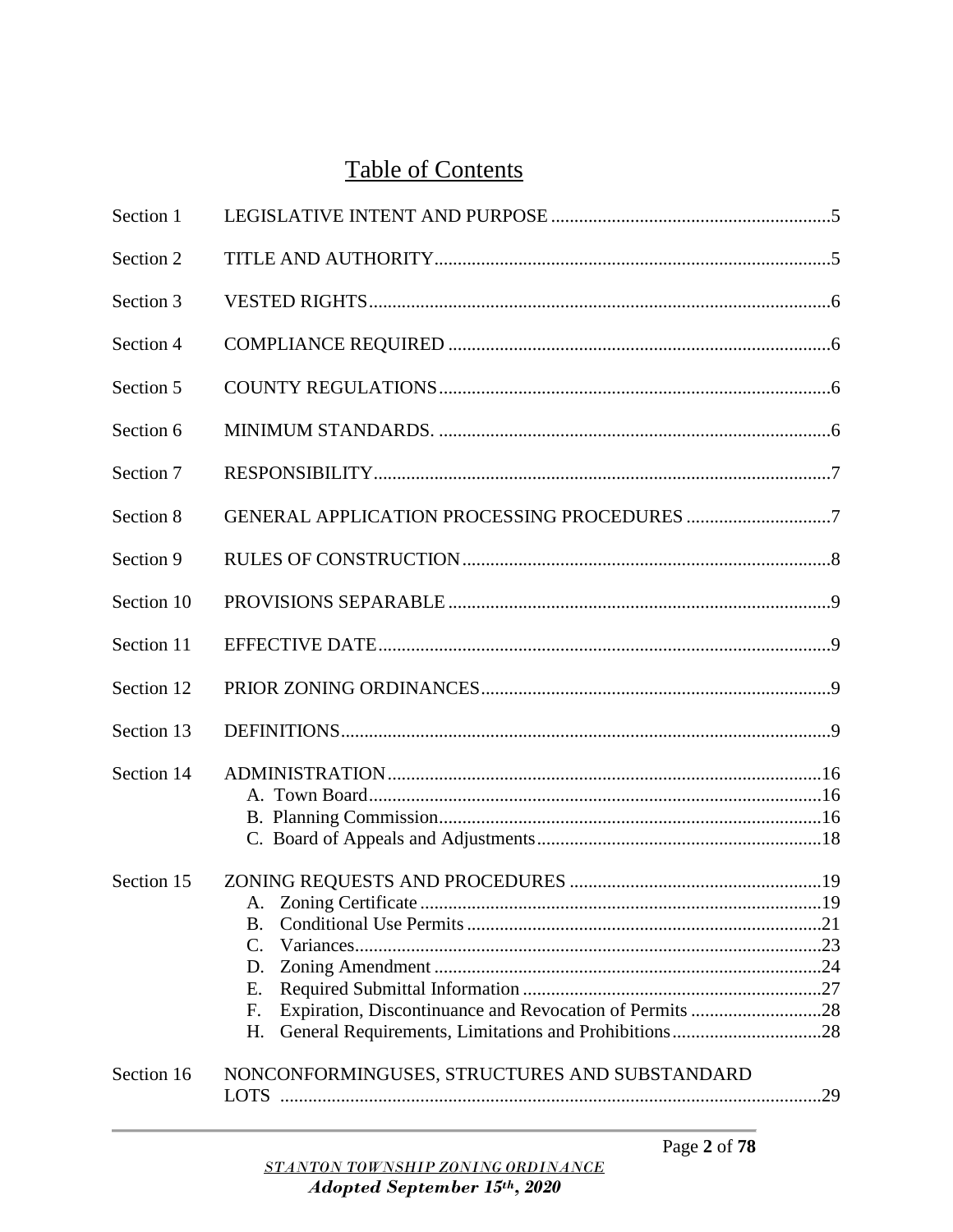| Section 1  | <b>ZONING DISTRICTS</b>                                                                                             |           |
|------------|---------------------------------------------------------------------------------------------------------------------|-----------|
| Section 18 | PERMITTED, ACCESSORY, AND CONDITIONAL USES                                                                          |           |
|            |                                                                                                                     |           |
| Section 19 |                                                                                                                     | .42       |
|            |                                                                                                                     |           |
| Section 20 | SPECIAL PROVISIONS AND PERFORMANCE STANDARDS<br>O. Communication Towers & Facilities for Personal Wireless Services | .43       |
| Section 21 | <b>ANIMAL FEEDLOTS</b>                                                                                              | .46<br>52 |
| Section 22 | DISPOSAL/RECYCLING OPERATIONS/JUNKYARDS.                                                                            | .52       |
| Section 23 |                                                                                                                     | .53       |
| Section 24 | DAMAGE TO INFRASTRUCTURE.                                                                                           | 54        |
| Section 25 | <b>ANIMAL ENFORCEMENT</b>                                                                                           | .55       |
| Section 26 | RIGHT TO FARM.                                                                                                      | .55       |
| Section 27 | <b>NUISANCES</b>                                                                                                    |           |
| Section 28 |                                                                                                                     |           |
| Section 29 |                                                                                                                     | .59       |
| Section 30 | REGULATIONS OF TOWNSHIP ROADS. AND RIGHT-OF-WAYS FOR                                                                |           |
| Section 31 |                                                                                                                     |           |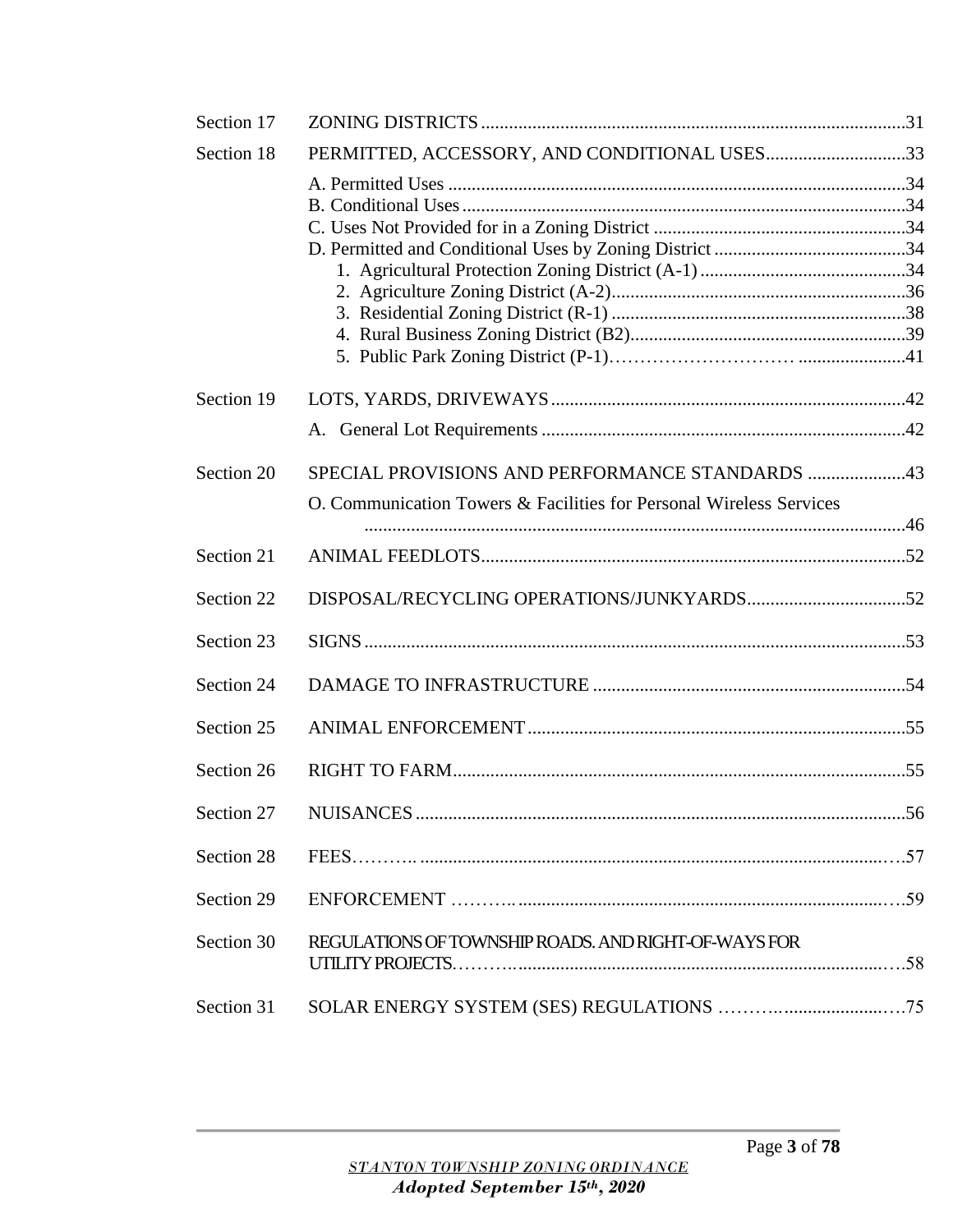# Left Intentionally Blank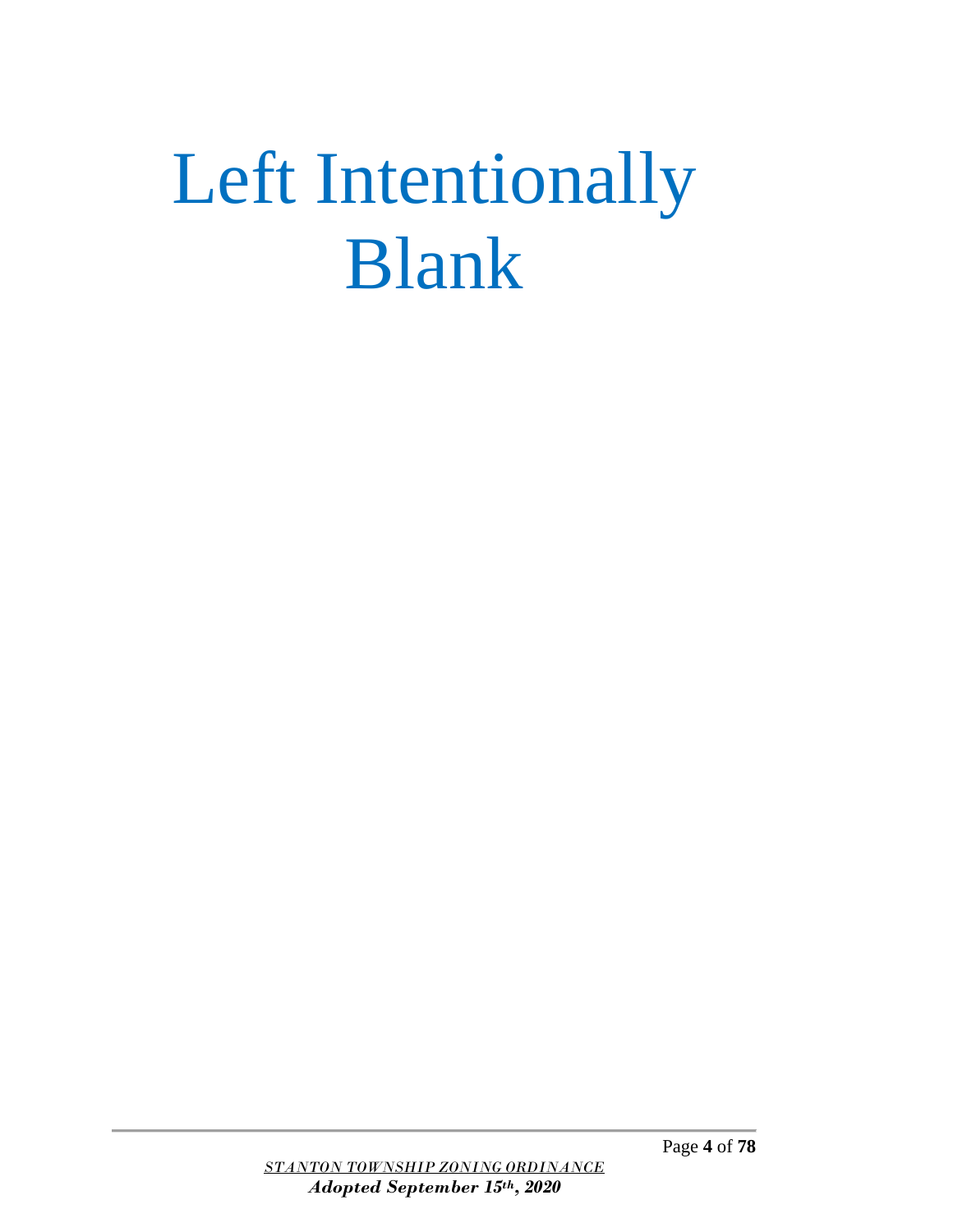#### **The Board of Supervisors of Stanton Township does hereby ordain:**

#### **Section 1 LEGISLATIVE INTENT AND PURPOSE**

This Ordinance is adopted to:

- 1. Promote and protect the public health, safety and general welfare of the Township of Stanton, in Goodhue County, Minnesota.
- 2. Classify properties into zones and districts reflecting their peculiar suitability for particular uses and to promote an efficient land use pattern.
- 3. Guide future land development to insure a safer, more pleasant and more economical environment for agricultural, residential, compatible commercial recreation, and public activities.
- 4. Regulate the location, construction, reconstruction, alteration and use of buildings, structures and land.
- 5. Insure adequate light, air, privacy and convenience of access to property.
- 6. Prevent the overcrowding of land and the undue concentration of population and animals.
- 7. Establish reasonable standards to which building structures and uses shall conform.
- 8. Protect against fire explosion, noxious fumes, offensive noise, vibration, dust, odor, heat, glare and other pollution and hazards in the interest of public health, comfort and general welfare.
- 9. Conserve natural resources and maintain high standards of environmental quality.
- 10. Preserve and protect the capacity of flood plains and natural ponding areas to carry, hold and discharge excess surface waters.
- 11. Implement the Stanton Township Comprehensive Land Plan and Policies.

#### **Section 2 TITLE AND AUTHORITY**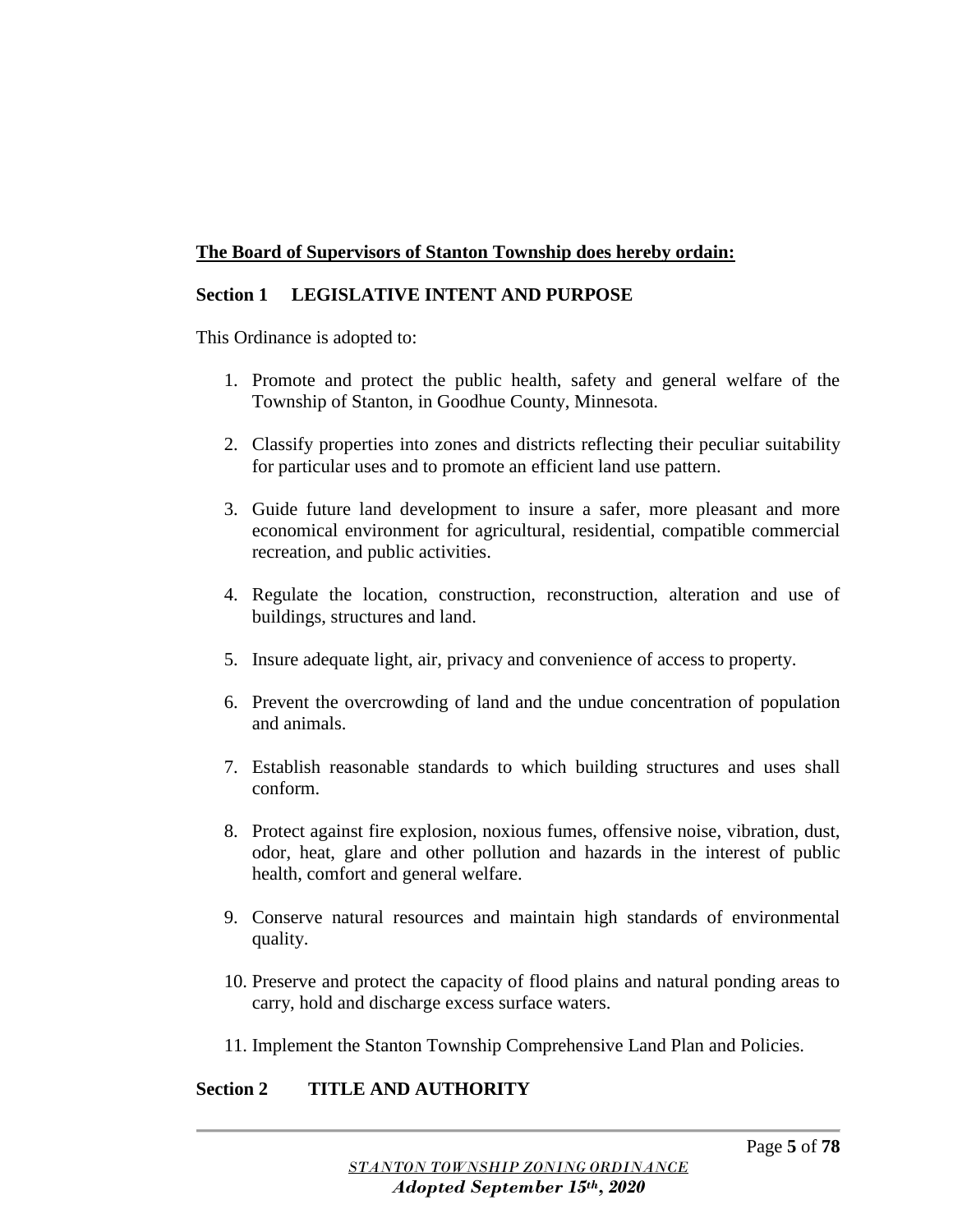This ordinance may be cited as the Stanton Township Zoning Ordinance and will be referred to herein as "this Ordinance". This Ordinance is adopted pursuant to the Town Board's authority under Minnesota Statutes, sections 462.351 to 462.364 and such other law as may apply. This Ordinance does not rely on the authority provided in Minnesota Statutes, sections 366.10 to 366.181 and the procedures and requirements of those sections do not apply to this Ordinance.

#### **Section 3 VESTED RIGHTS**

Nothing in this Ordinance shall be interpreted or construed to grant any permanent vested rights in the continuation of any permissible activities herein, and they are hereby declared to be subject to subsequent amendment change or modification as may be necessary to the preservation or protection of public health, safety and welfare.

#### **Section 4 COMPLIANCE REQUIRED**

No structure shall be located, erected, placed, constructed, reconstructed, moved, altered, converted, or enlarged, nor shall any structure or land be used or be designed to be used, anywhere within the jurisdictional boundaries of the Township except in full compliance with all the provisions of this Ordinance and after lawful issuance of all permits and certificates required by this Ordinance.

#### **Section 5 COUNTY REGULATIONS**

Goodhue County has adopted various land use related regulations, some of which regulate the same activities regulated by this Ordinance and others that are outside the scope of the regulations contained herein. It is important to inquire, to both the township and the county, before undertaking any such activities to identify the regulations that apply and to undertake the procedures necessary to obtain all required permits and permissions and to remain in compliance with the applicable regulations. The regulations adopted and administered by the County that fall outside of the scope of this Ordinance include, but are not limited to, the following:

- 1. Shore land regulations.
- 2. Floodplain regulations.
- 3. Wetland regulations.
- 4. Subdivision regulations.
- 5. Individual sewage treatment system regulations.
- 6. Bluff land protections.

#### **Section 6 MINIMUM STANDARDS**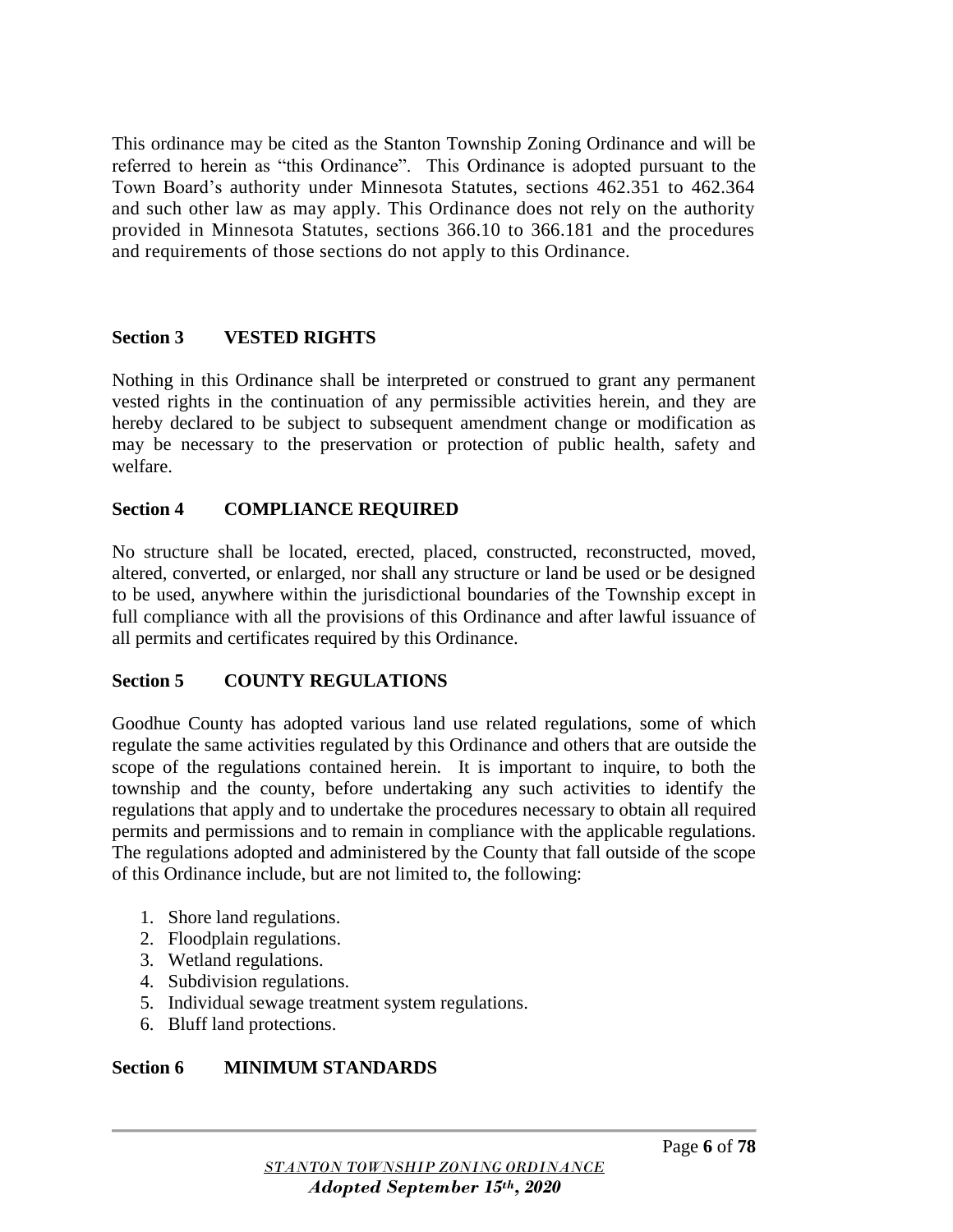The provisions of this Ordinance shall constitute the minimum requirements and standards for the promotion of the public health, safety, morals and welfare. Where the conditions imposed by any provision of this Ordinance are either more restrictive or less restrictive than comparable conditions imposed by any other law, ordinance, statute, resolution or regulation of any kind, the regulations which are more restrictive or which impose higher standards or requirements must be followed in addition to the requirements imposed by this Ordinance. The issuance of a permit by the township pursuant to this Ordinance does not relieve a person from having to obtain such other permits or permissions required by federal, state, or local laws, rules, regulations, codes, or ordinances. Similarly, the issuance of a permit by another governmental entity does not relieve a person from having to obtain a permit from the township if a permit is required pursuant to this Ordinance. The township has determined it is not necessary, or in the public's best interests, to adopt all of the regulations imposed by the county. However, to the extent this Ordinance does not regulate a matter, or does not require a permit in situations where the county may interpret its regulations as requiring a permit, shall not be interpreted as the township being less strict than the county or as the township exempting a use from having to obtain a county permit or such other permits

or permissions as may be required by federal, state, or local laws, rules, regulations, codes, or ordinances.

Individuals are responsible for contacting the county concerning all zoning related matters and no building, structure, or use of land is allowed in the township unless it complies with both this Ordinance and the county's regulations.

#### **Section 7 RESPONSIBILITIES**

The issuance of a permit or compliance with permit conditions or with the provisions of this Ordinance shall not relieve any person from any responsibility otherwise imposed by law including, but not limited to, damages caused or resulting to persons or property. The issuance of any permit hereunder shall not constitute a guarantee that the land, building, or structure is suitable for any particular purpose and shall not serve to impose any liability on the township or its officers, employees, or agents for injury or damage to persons or property arising in any way from the occupation or use of a structure or land regardless of whether the township has issued a permit.

#### **Section 8 GENERAL APPLICATION PROCESSING PROCEDURES**

Applications made pursuant to this Ordinance shall be filed with the person designated by the Town Board to receive zoning applications along with any required documents, fees, and escrow amounts. The Township Clerk shall review the application to make sure it is complete. If an application is not complete, a verbal or a written notice explaining what information is missing will be sent to the applicant within 15 business days of the Township's receipt of the application. After the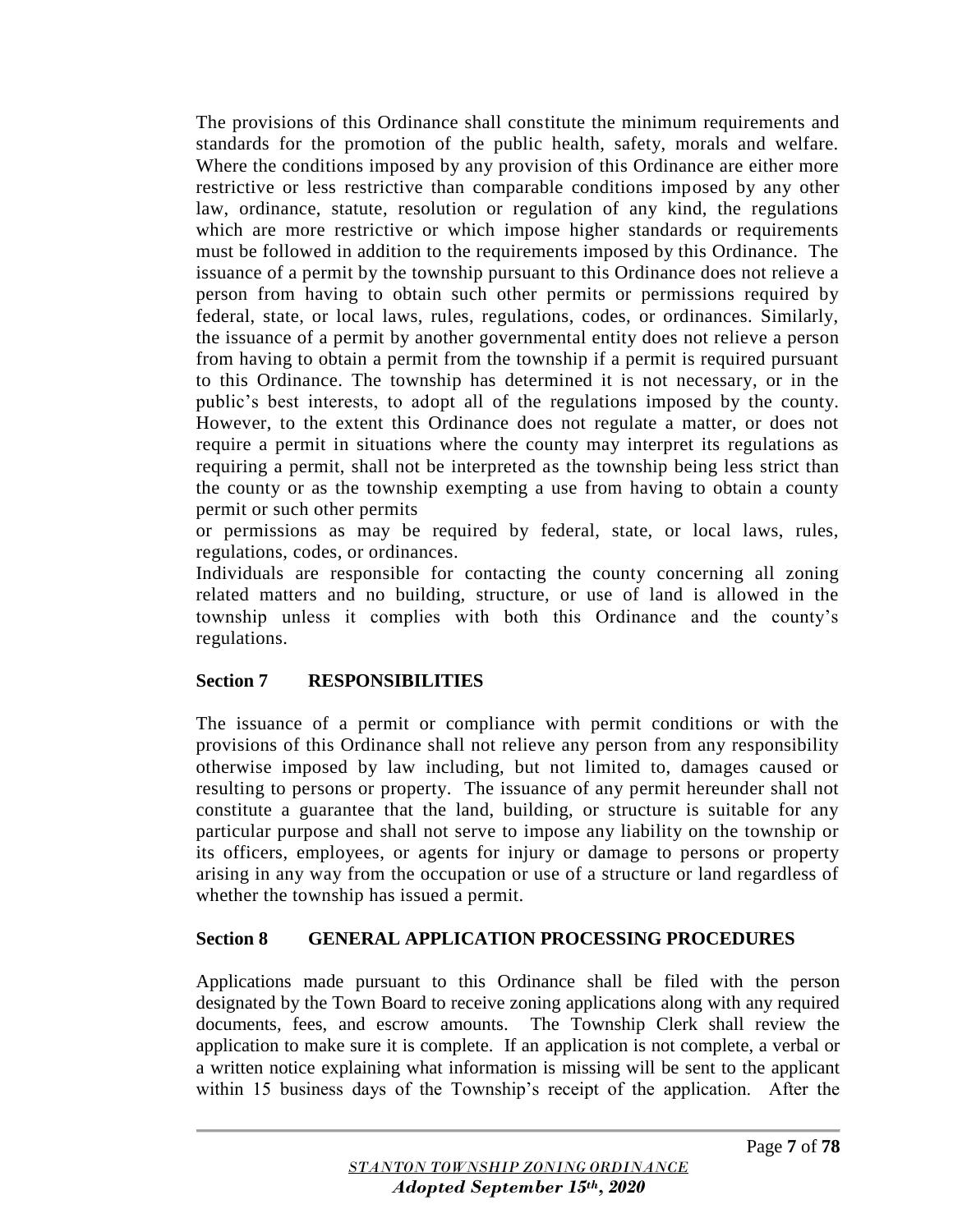Township Clerk receives a complete application and, if required by this Ordinance or state statute, the Planning Commission shall hold a public hearing on the application as provided in this Ordinance. If a hearing is required, the Planning Commission will generally attempt to schedule it within 30 days from receipt of a completed application. A notice of the public hearing shall be published and mailed as required by state statute and this Ordinance. Failure of any property owner to receive a notice shall not invalidate the proceedings. After the Planning Commission has reviewed the application, it shall forward its recommendation to the Town Board. The Town Board shall take action on the application within the time period required by state statute, which is generally within 60 days of receipt of a completed application, unless the time frame is extended by the township, by request of the applicant, by operation of law, or the application is withdrawn. These timelines are intended to be general guidelines for processing requests and are not necessarily binding on the township. The township shall comply with the timelines required by law and nothing in this Ordinance is intended, or shall be construed, to alter the law as it applies to land use applications or to extend the law to requests not within the scope of Minnesota Statutes, section 15.99 as interpreted by the courts.

#### **Section 9 RULES OF CONSTRUCTION**

- 1. The singular includes the plural, and the plural the singular.
- 2. The present tense includes the past and future tenses, and the future the present.
- 3. The words "shall" and "must" are mandatory, and the word "may" is permissive.
- 4. The masculine gender includes the feminine and neuter genders.
- 5. Whenever a word or term defined hereinafter appears in the text of this Ordinance, its meaning shall be constructed as set forth in such definition. If no set definition is given in this Ordinance, the word or term shall be construed according to the rules of grammar and according to their common and approved usage. Any question as to the meaning of a word or term used in this Ordinance shall be determined by the Township Board.
- 6. Permits issued by the Township related to the construction, placement, or alteration of structures are called Zoning Certificates in this Ordinance. The Township has not adopted and is not administering the Minnesota Building Code.
- 7. All measured distances expressed in feet shall be to the nearest foot.
- 8. If a use is not listed as being allowed within a particular zoning district, the use is not allowed within that district.
- 9. General words are construed to be restricted in their meaning by preceding particular words.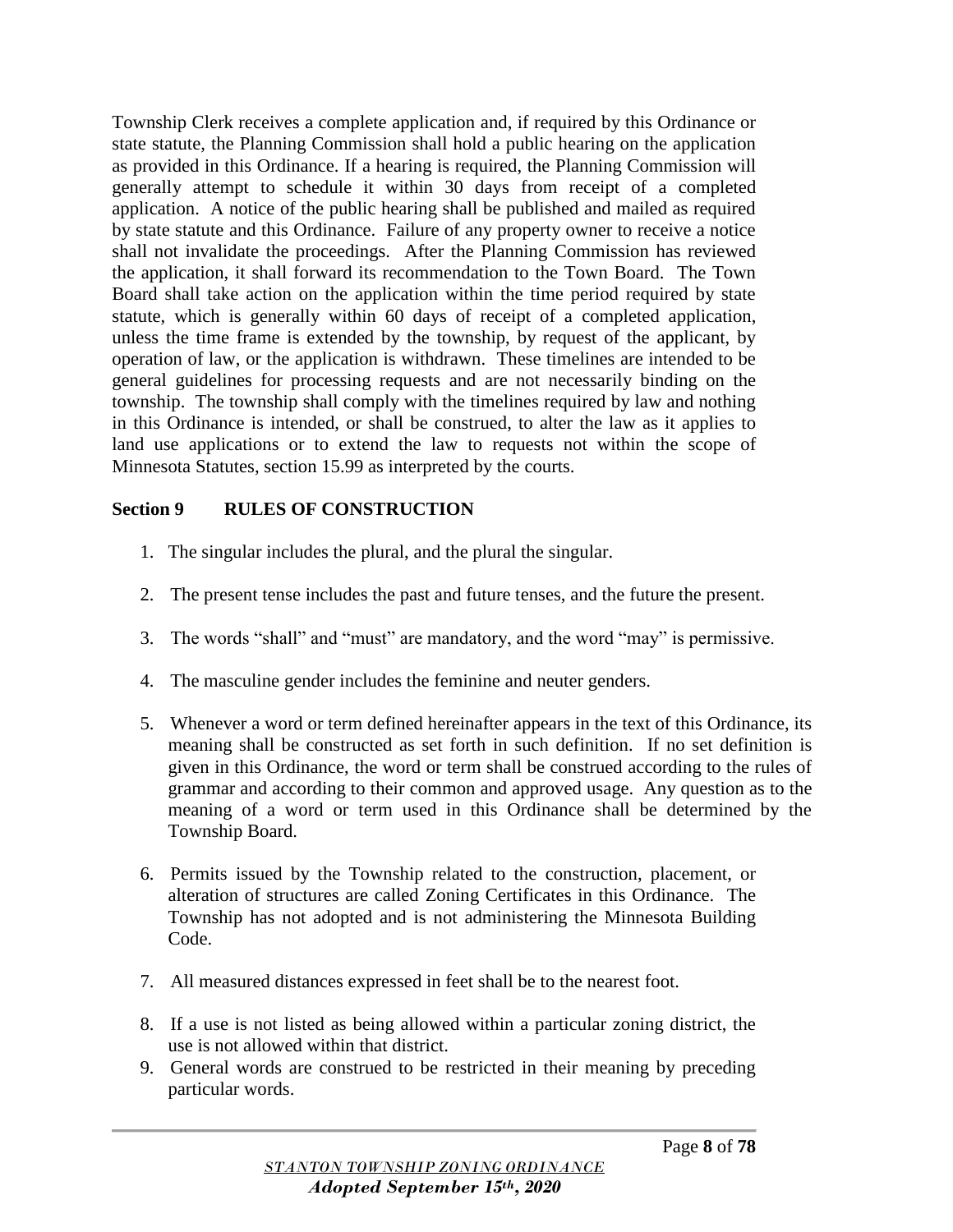10. A vote to approve a request made pursuant to this Ordinance that fails for any reason shall constitute a denial of the request provided that those voting against the motion state on the record the reasons why they oppose the request.

#### **Section 10 PROVISIONS SEPARABLE**

If any provision of this Ordinance or the application of any provision to particular circumstances is held invalid by a court of competent jurisdiction, the remainder of this Ordinance or the application of such provision to other circumstances shall not be affected.

#### **Section 11 EFFECTIVE DATE**

This Ordinance shall be effective on the first day of publication after its adoption by the Town Board

#### **Section 12 PRIOR ZONING ORDINANCES**

This Ordinance supersedes and replaces all Zoning Ordinances previously adopted by the Town Board. All previously adopted zoning regulations are, hereby, repealed. The repeal of the previous ordinance does not affect the nonconforming or unlawful status of any use, structure, or lot that was not in conformance with that ordinance or any amendments thereto.

#### **Section 13 DEFINITIONS**

For the purposes of this Ordinance, the following terms shall have the meaning given them in this Section. To the extent a term is not defined in this Ordinance, it shall have the meaning given it in the Goodhue County Zoning Ordinance. If the term is not defined in either ordinance, the term shall have the meaning given it in the latest edition of the Merriam Webster's dictionary.

**Accessory Building or Use:** Any building or use customarily incidental and subordinate to the principal use and located on the same lot as the principal use

**Agricultural Research Facility:** Any facility whose primary activity is conducting scientific research on agricultural products or processes.

**Agriculture:** Cultivating the soil, producing grains, fruits, vegetables, flowers, plants, trees, or other crops, and raising livestock.

**Animal Clinic:** An establishment where animals are treated and/or hospitalized by veterinarians.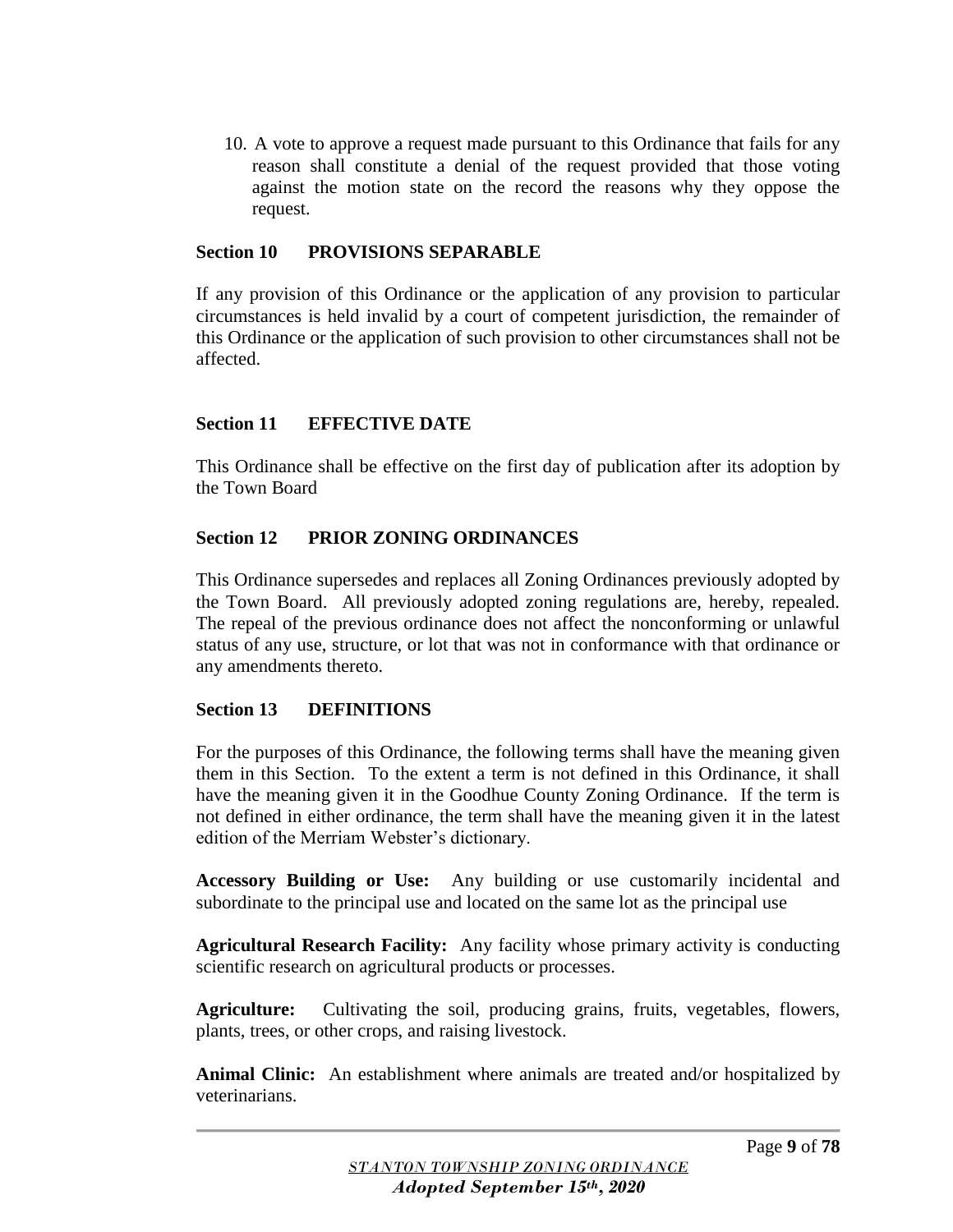**Animal Feedlot:** A lot, building or combination of lots and buildings intended for the confined feeding, breeding, raising, or holding of animals and specifically designed as a confinement area in which manure may accumulate, or where the concentration of animals is such that a vegetative cover cannot be maintained within the enclosure. Open lots used for the feeding and rearing of poultry (poultry ranges) shall be considered to be

animal feedlots. Pastures shall not be considered animal feedlots. All animal feedlots or buildings located on the same lot shall be considered an animal feedlot.

**Animal Kennel:** Any place where four or more of any type of domestic or exotic pets over four (4) months of age are owned, boarded, bred, or offered for sale.

**Animal Unit:** A unit of measure used to compare differences in the production of animal manure that employs as a standard the amount of manure produced on a regular basis by a slaughter steer or heifer. The Following animal unit equivalents apply. For animals not listed below, the number of animal units is the average weight of the animal in lbs. divided by 1000 lbs.

| Animal                        | Animal    |
|-------------------------------|-----------|
|                               | Units     |
| One mature dairy cow          | 1.4       |
| One slaughter steer or heifer | 1.0       |
| One horse                     | 1.0       |
| One swine over 55 pounds      | .4        |
| One duck                      | .02       |
| One sheep                     | $\cdot$ 1 |
| One swine under 55 pounds     | .05       |
| One turkey                    | .018      |
| One chicken                   |           |

**Antenna:** Any device or equipment used for the transmission or reception of Electro-magnetic waives, which may include Omni-directional antenna (rod), directional antenna (panel) or parabolic antenna (disc).

**Applicant:** Current legal fee owner of subject property or legal representative, such as, an agent or power of attorney.

**Association:** An organization consisting exclusively of all unit owners who possess certain powers and authority over commonly owned land or other property.

**Co-location:** The location of more than one antenna or set of antennas of more than one government or commercial wireless communication service provider on the same tower structure.

**Commercial Recreation Facilities:** Facilities for recreational activities that include golf courses, horse riding stables or other commercial recreational land uses that the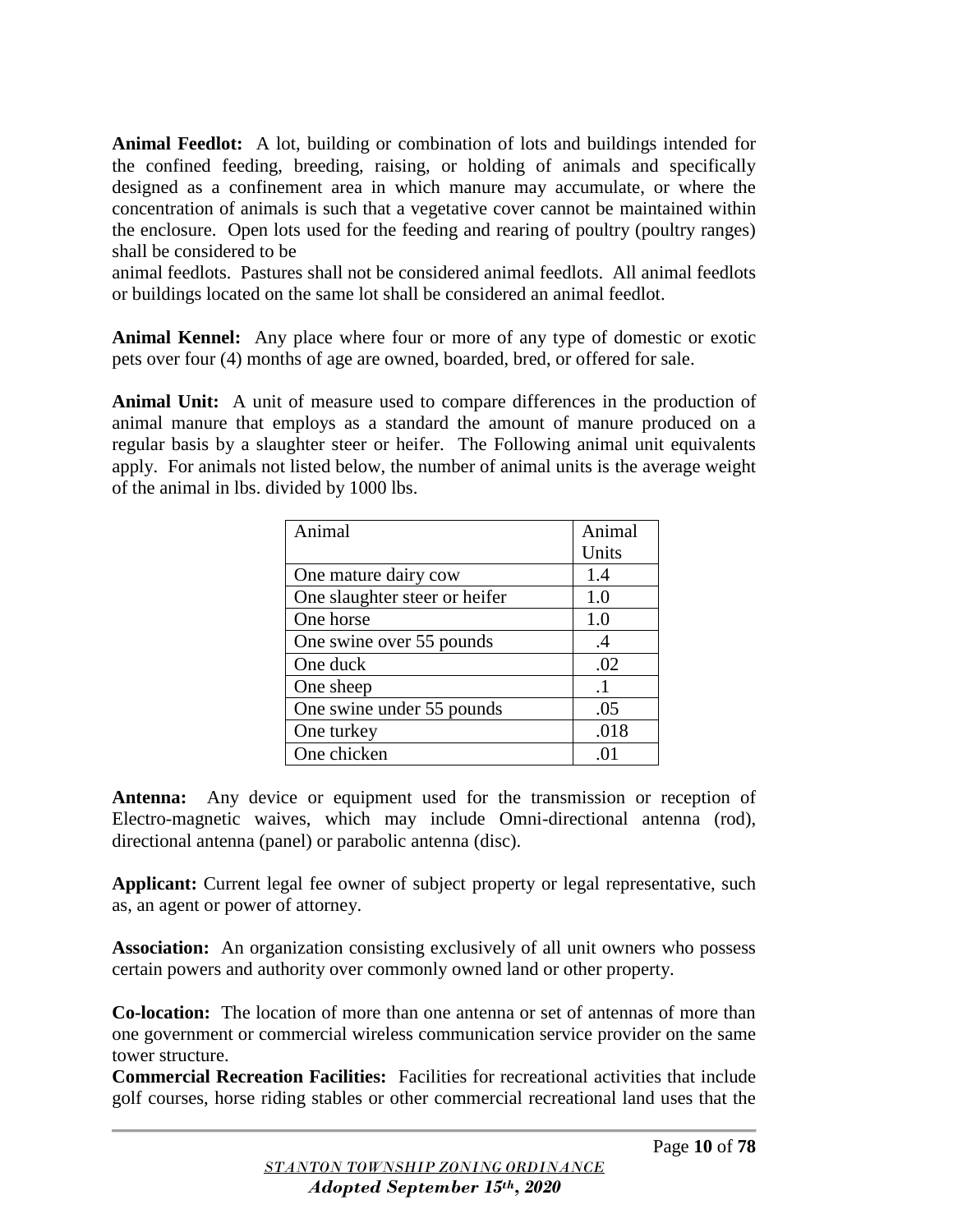Town Board determines will benefit the recreational needs of the residents and visitors.

**Communication Towers and Facilities for Personal Wireless Services:** Tower and facilities for the provision of commercial mobile services, unlicensed wireless services, and common carrier wireless exchange access services. These include mobile telephone, paging, and radio systems.

**Day Care Center:** A service provided to the public in which six (6) or more children of school or pre-school age are cared for during established business hours, where no overnight facilities are provided.

**Density:** The number of dwelling units per acre allowable in each district as established in this Ordinance. When acreage has been counted to allow a dwelling unit, no part of that same acreage may be used in calculations for another dwelling.

**Dwelling:** A building or portion thereof designed or used exclusively for residential occupancy, including one-family, two-family and multiple-family dwelling units, but not including hotels, motels, boarding or lodging houses.

**Dwelling, Single Family:** A detached housing unit designed exclusively for occupancy by one family.

**Dwelling, Two-Family:** A housing unit designed for and occupied by two families living independently of each other.

**Equipment Maintenance and Storage:** A structure for maintenance, repair or storage of equipment on property owned by the owner of said equipment.

**Essential Services:** Underground or overhead gas, electrical, steam, water or other transmission or distribution systems; collection, communication, supply or disposal system, including but not limited to, poles, wires, mains, drains, sewers, pipes, conduits, cables, fire and alarm systems, traffic signals, hydrants, towers and similar equipment. Essential services also include public works and public safety buildings, as well as cemeteries and related buildings. Essential service does not include commercial communication towers for radio or television broadcasting or for cellular or personal communication services.

**Family:** One or more persons related by blood, marriage, adoption or foster parent relationship occupying a dwelling and living as a single housekeeping unit, or a group of not more than four persons not so related, maintaining a common household and using common cooking facilities.

**Farm:** Real estate consisting of not less than (40) acres with a minimum of at least twenty (20) acres cropland. Smaller acreage shall qualify as a farm if at least fifty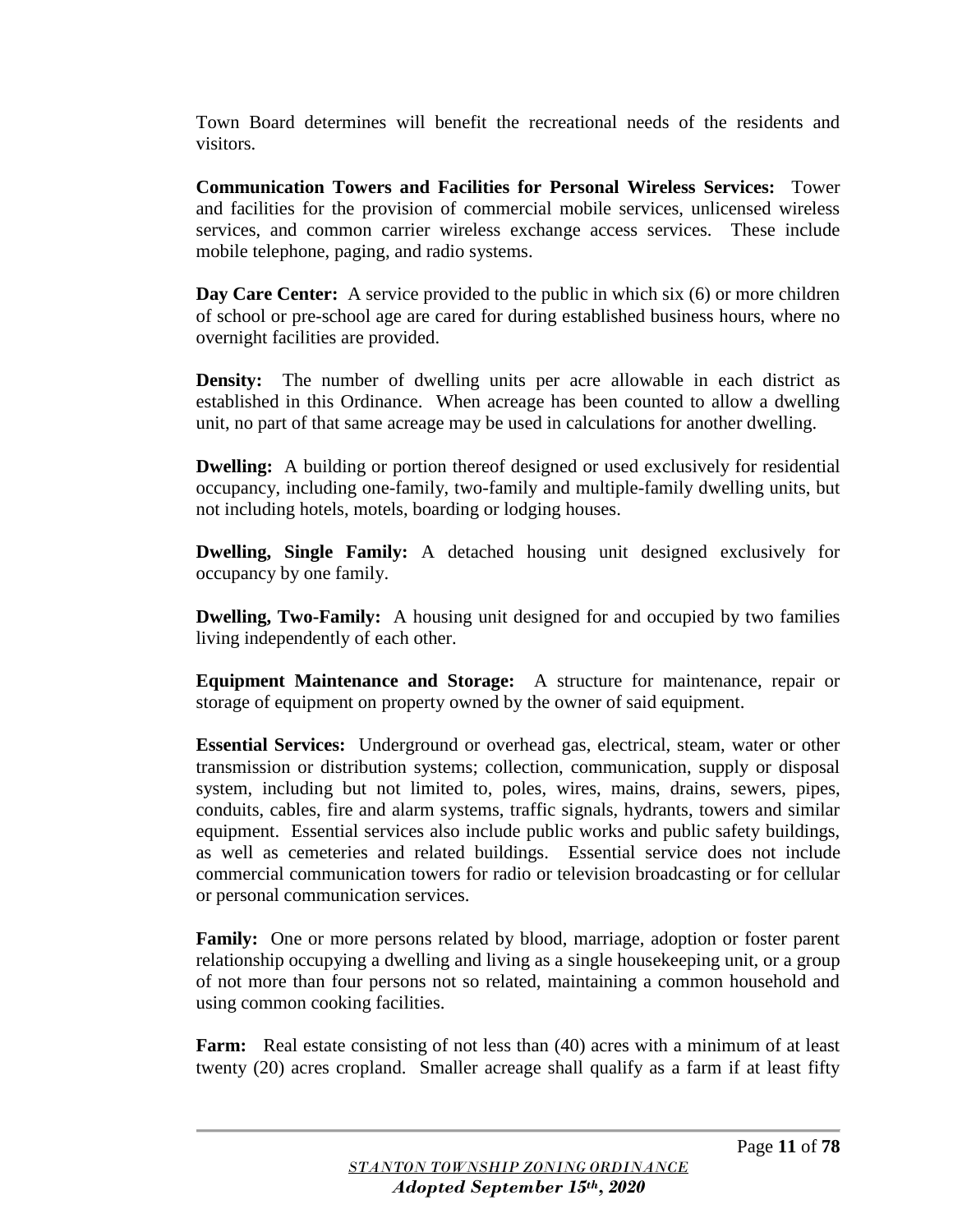(50) percent of the total net family income of the owner is derived from agriculture production in the preceding two tax years.

**Farmyard:** An area, which combines the following elements:

- a) Is part of a farm as defined in the Zoning Ordinance
- b) Is not greater in size than fifteen acres, compactly configured
- c) Has situated within the fifteen acres:

Accessory buildings being used exclusively for agricultural operations.

**Floodplain:** Areas adjoining a wetland, lake, or watercourse that have been, or hereafter may be covered by a regional flood. For the purpose of this Zoning Ordinance, floodplains shall include all land within the Zone A on the Flood Insurance Rate Map for Goodhue County, Minnesota, April 17, 1978 prepared by the U.S. Dept. of Housing and Urban Development, or updated or amended versions of this map.

**Floor Area:** The sum of the gross horizontal areas of the several floors of a building or buildings measured from the exterior face of exterior walls or from the centerline of party walls.

**Grandfathered:** A non-conformity that is a legal use allowed to continue (but not allowed to expand).

**Height of Building or Structure:** The vertical distance from the average level of the highest and lowest point of that portion of a lot covered by a building, to the highest point for flat roofs; to the deck line of mansard roofs; and to the mean height between eaves and ridge for gable, hip and gambrel roofs.

**Home Occupation:** An occupation carried on at a dwelling that is clearly incidental and secondary to the use of the building for dwelling purposes, and which does not change the character thereof.

**Infrastructure:** All roads, bridges, signs, buildings and real property belonging to Stanton Township.

**Junk Yard:** A place maintained for keeping, storing, or piling in commercial quantities, whether temporarily, irregularly, or continually; buying or selling at retail or wholesale any old, used, or second-hand material of any kind, including used motor vehicles, machinery of any kind, and/or parts thereof, cloth, rugs, clothing, paper, rubbish, bottles, barrels, storage containers, rubber, iron, or other metals, or articles which from its worn condition render it practically useless for the purpose for which it was made and which is commonly classified as junk. This shall include a lot or yard for the keeping of unlicensed motor vehicles or the remains thereof for the purpose of dismantling, sale of parts, sale as scrap, storage or abandonment.

Page **12** of **78**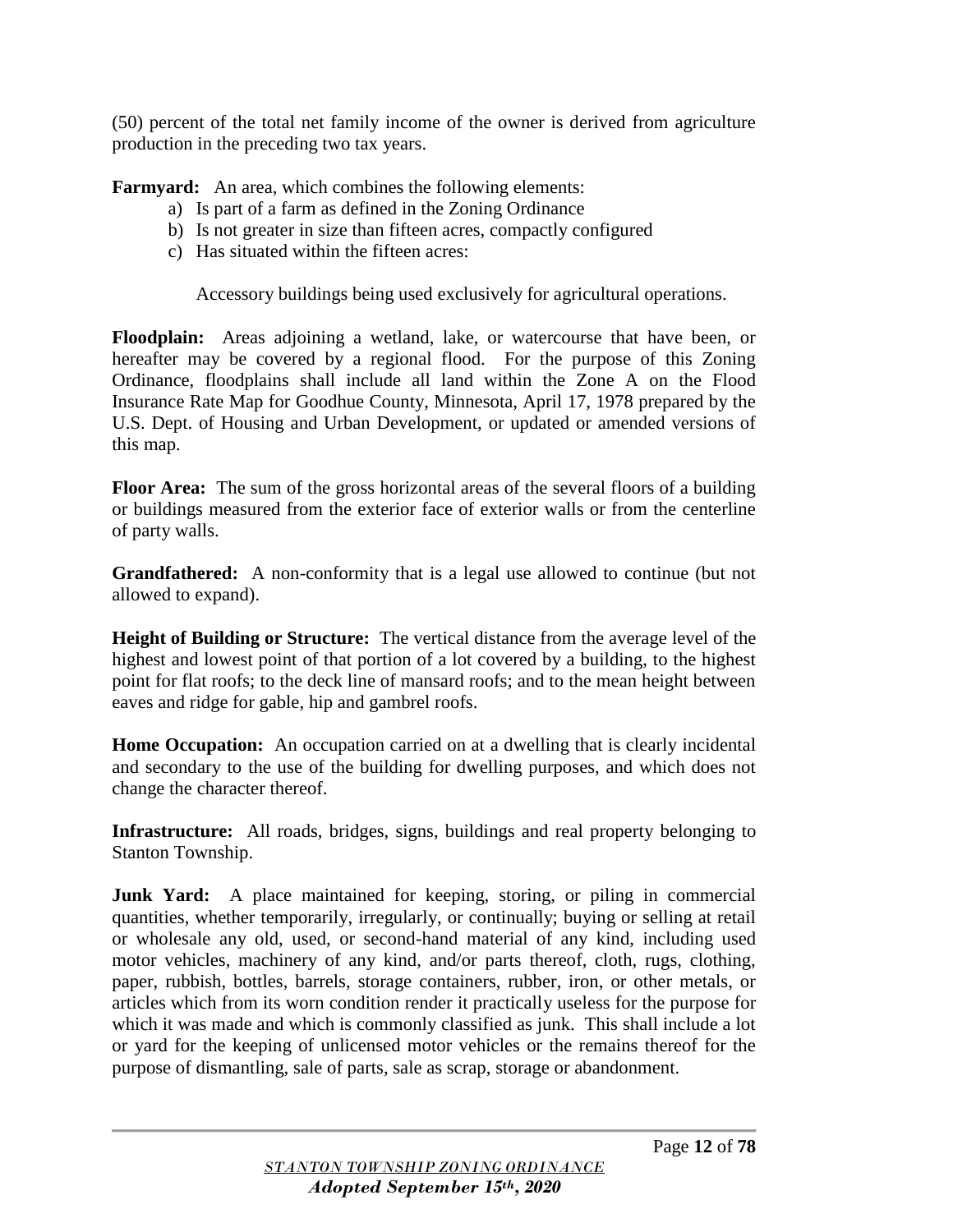Lot: A parcel of land occupied or capable of being occupied by one or more structures or buildings having a principal frontage on a road or a proposed road, approved by the Town Board, or, in the case of a cluster development, on a common driveway.

Lot, Corner: A lot situated at the junction of and abutting on two (2) or more intersecting roads.

Lot, Depth of: A mean horizontal distance between the front and rear lot lines.

**Lot, Minimum Area of:** The measurement of a lot computed exclusive of any portion of the Right-of- Way of any public thoroughfare.

**Lot, Width of:** The mean width measured at right angles to the depth.

Lot Line, Front: The boundary of a lot that abuts an existing or dedicated public road Right-of-Way or a common driveway easement. In the event of a corner lot, the front lot line shall be the shortest dimension on a public road or driveway easement.

Lot Line, **Rear:** The boundary of a lot that is opposite the front line. If the rear lot line is less than ten (10) feet in length, or if the lot forms a point at the rear, the rear lot line shall be a line ten (10) feet in length within the lot connecting the side lot lines parallel to the front line.

Lot Line, Side: Any boundary of a lot that is not a front or rear lot line.

Lot of Record: Any lot which individually or as a part of a subdivision has been recorded in the office of the Register of Deeds of Goodhue County.

**Manufactured Home:** A structure, transportable in one or more sections, which in the traveling mode, is eight (8) body feet or more in width or forty (40) body feet or more in length, or, when erected on site, is three hundred and twenty (320) or more square feet, and which is built on a permanent chassis and designed to be used as a dwelling with or without a permanent foundation when connected to required utilities. This term does not include "recreational camping vehicles."

**Manufactured Home Building Code:** For manufactured homes manufactured after July 1, 1972, and prior to June 15, 1976, the standards code promulgated by the American National Standards Institute and identified as ANSI A119.1, including all revisions thereof in effect on May 21, 1971, or the provisions of the National Fire Protection Association and identified as NFPA 501B, and further revisions adopted by the State Commissioner of Labor and Industry. For manufactured homes constructed after June 14, 1976, the manufactured home construction and safety standards promulgated by the United States Department of Housing and Urban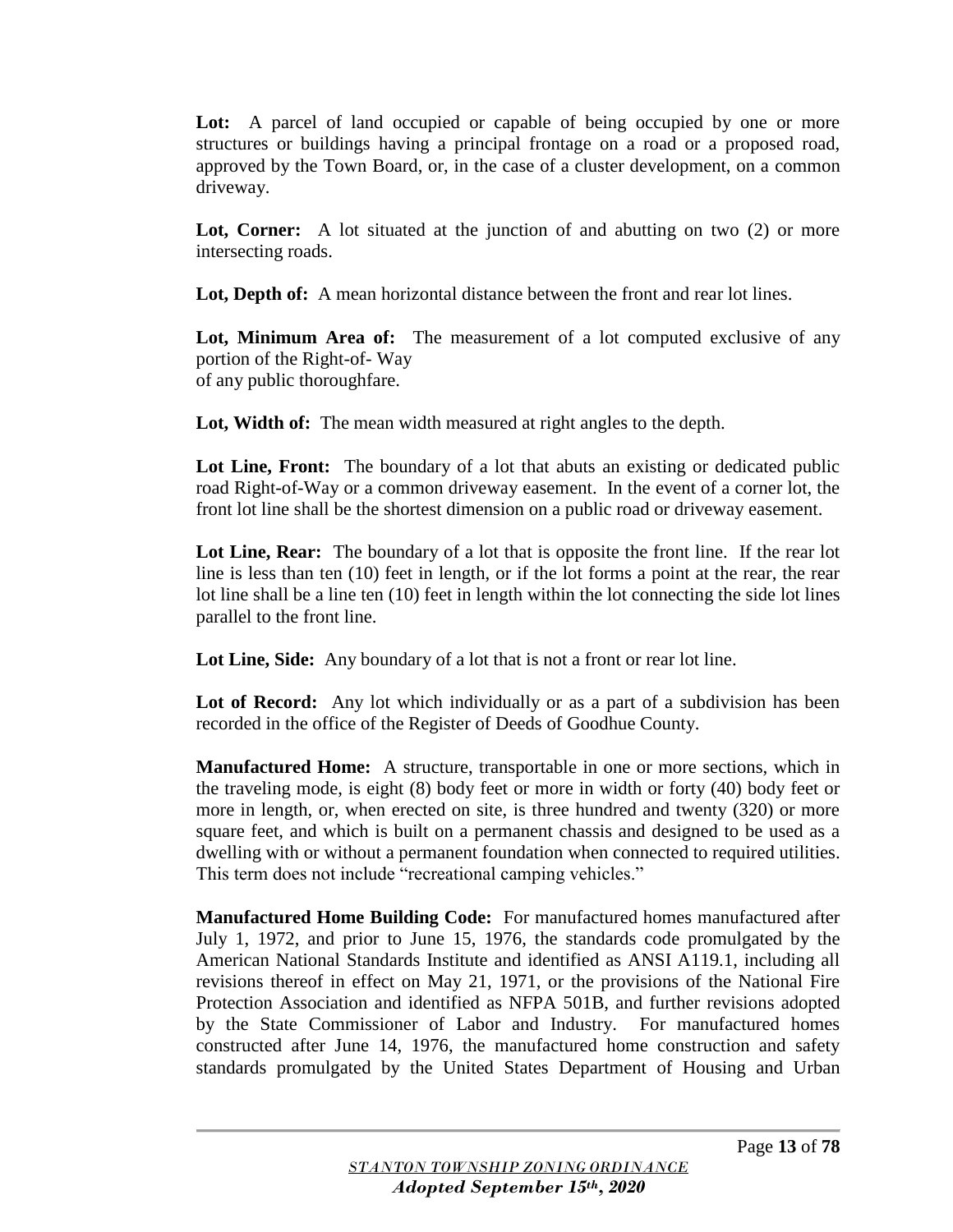Development which are in effect at the time of the manufactured home's manufacture.

**Non-Conforming Building Structure:** A structure that existed before this ordinance or amendment thereto was adopted and that, after the adoption or amendment, could not lawfully be built either as a permitted, accessory, or conditional use within the zoning district defined for the property containing the structure.

**Non-Conforming Use**: A use or activity that was lawful prior to the adoption of this Zoning Ordinance but that fails, by reason of such adoption, or subsequent revisions or amendments, to conform to the present requirements of the zoning district.

**Nonprofit Recreation:** Facilities for recreational activities such as a scout campground that are not operated as a business.

**Permitted or Principal Use:** The main use of land, building or structure as distinguished from accessory uses. A principal use may be either permitted or conditional.

**Plat:** A drawing, which is in compliance with MS 505 or 515B and County Ordinances and rules, of a subdivider's plan as presented to the County Board for approval and which, if approved, will be submitted to the County Recorder to be recorded. A Final Plat is considered the Recorded Plat.

**Preliminary Plat:** A map or drawing indicating the proposed layout of the subdivision to be submitted to the Planning Commission and Town Board for their consideration.

**Recreational Use:** Use of the land that includes parks, playgrounds, or other facilities designed or intended for passive or active recreational activities.

**Restoration:** "Restore" or "Restoration" means the process by which an excavated Right-of-Way and surrounding area, including the traveled surface, shoulders, foundation, ditches and other drainage structures, and approaches, is returned to the same condition and life expectancy that existed before excavation.

**Setback:** A required open space at the front, side or rear of a lot that is unoccupied or unobstructed by structures from ground level upward, often, referred to as a yard.

**Shore Land**: Land located within the following distances from public waters: 1) One thousand (1,000) feet from the ordinary high water level of a lake, pond, or flowage; and 2) three hundred (300) feet from a river or stream or the landward extension of a floodplain designed by this Ordinance on such a river or stream, whichever is greater. The limits of shore lands may be reduced whenever the waters involved are bounded by natural topographic divides which may extend landward from the waters for lesser distances and when approved by the Commissioner of the Department of Natural Resources, and the County Commissioners.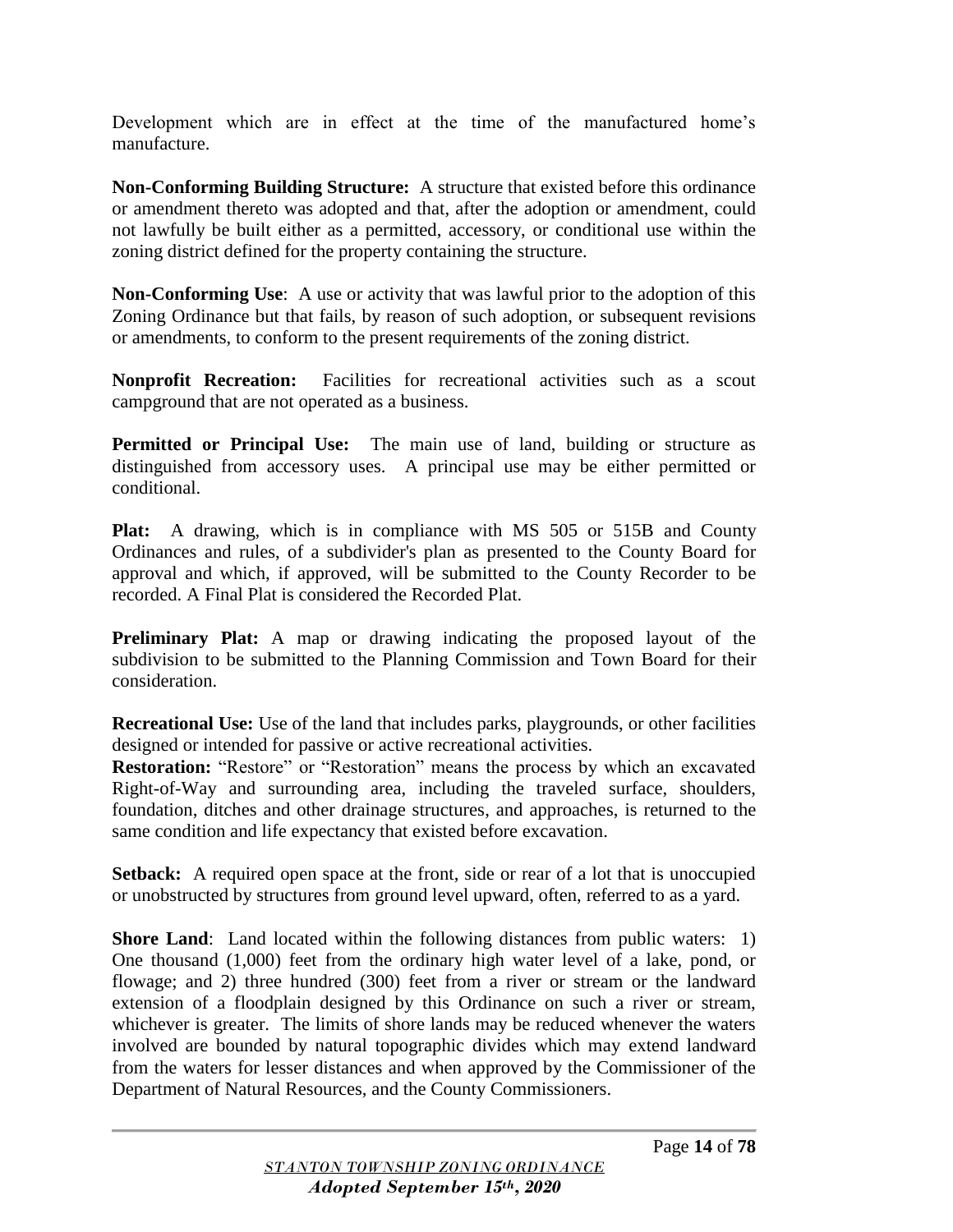**Sign:** Any letter, word or symbol, poster, picture, statuary, reading matter or representation in the nature of advertisement, announcement, message, or visual communication, whether painted, posted, printed, affixed or constructed, including all associated brackets, braces, supports, wires and structures, which is displayed for informational or communicative purposes.

**Story:** That portion of a building included between the surface of any floor and the surface of the floor next above it, or if there is no floor above it, then the space between such floor and the ceiling next above it.

**Structure:** Anything constructed or erected, the use of which requires a fixed location on the ground or an attachment to something having a fixed location on the ground, including, in addition to buildings, billboards, carports, porches, and other building features, but not including sidewalks, drives, fences, patios, recreational equipment and small utility sheds.

**Subdivision:** The division of any parcel or land into two (2) or more lots, blocks and/or sites and includes

the re-subdivision of land. A residential subdivision is normally described in a plat.

**Tower:** Any structure that is designed and constructed primarily for the purpose of supporting one or more antennas, including guy towers, monopole towers and selfsupporting lattice towers, including any support thereto. A tower shall not include any tower or antenna that is owned or operated by a federally licensed

amateur radio operator or is used exclusively for receive/transmit antennas. Commercial antennas attached to a tower or any tower modification made for the purpose of accommodating such an antenna shall be considered a tower.

**Tower Accessory Structure:** Any structure located at the base of a tower for housing base receiving or transmitting equipment.

**Variance:** The waiving by action of the Town Board of the literal provisions of the zoning ordinance in instances in that their strict enforcement would cause undue hardship because of circumstances unique to the individual property under consideration.

**Wind Generator:** Electrical generating turbine for use on site or distributed into the electrical grid.

**Wireless Communication:** Any personal wireless services as defined in the Federal Communication Act of 1996, including FCC licensed commercial wireless telecommunications services such as cellular, personal communication services (PCS), specialized mobile radio (SMR) enhanced specialized mobile radio (ESMR), global system of mobile communication (GSM), paging and similar services that currently exist or may be developed.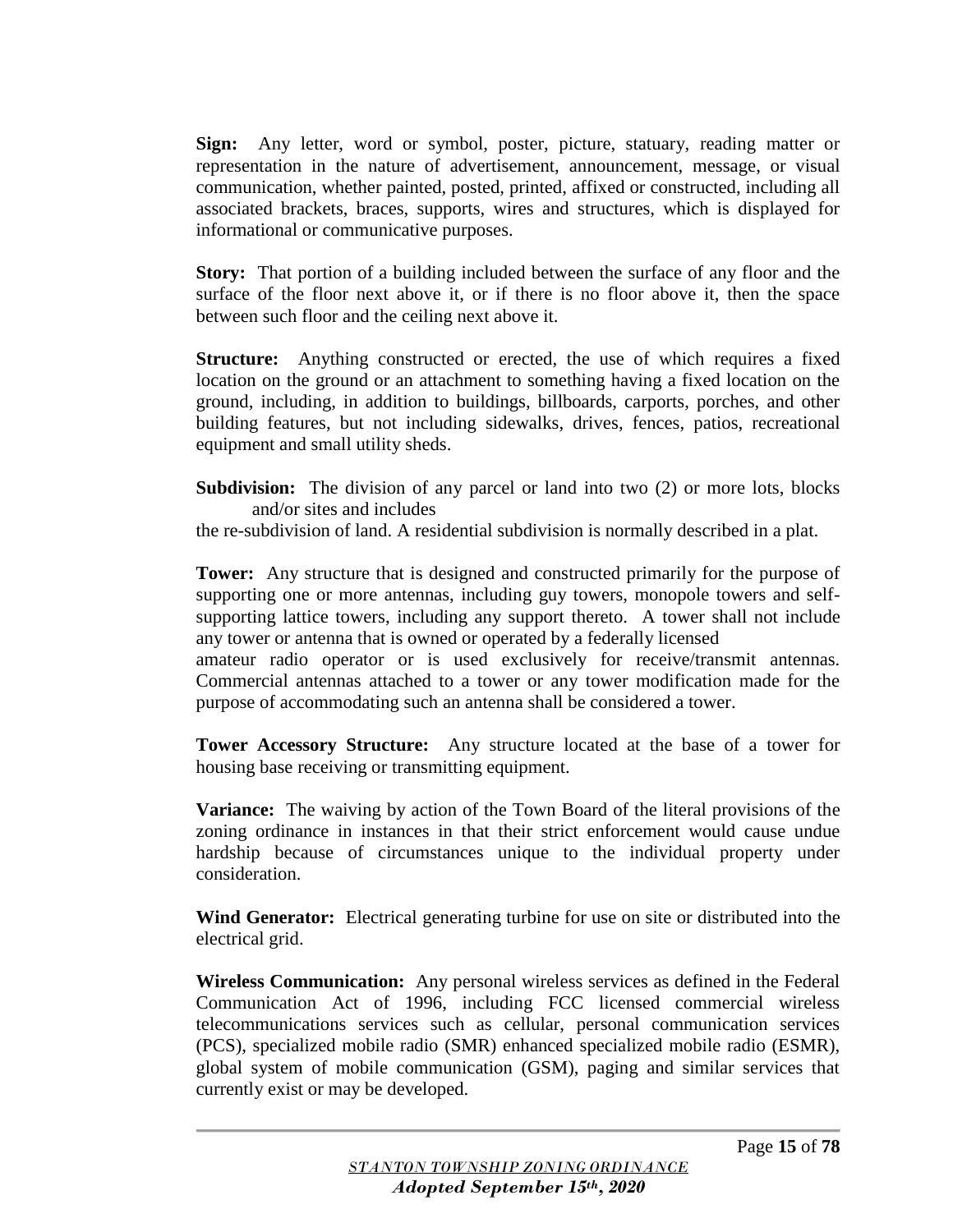Yard: A required open space on the front, side or rear of a lot that is unoccupied or unobstructed by structures from ground level upward, also referred to as setback.

**Zoning Administrator:** The Zoning Administrator is the Township Clerk and is under the direction of the Town Board.

**Zoning District:** An area or areas within the limits of the Township of Stanton for which the regulations and requirements governing use, lot, and size of building and premises are uniform.

#### **Section 14 ADMINISTRATIONS**

**A. Town Board.** The Town Board is responsible for the general administration and enforcement of this Ordinance. The Town Board shall perform, or may delegate the performance of, such activities as it determines is appropriate to properly administer and enforce this Ordinance including, but not limited to, the following:

- 1. Accept applications and determine whether they are complete;
- 2. Issue Zoning Certificates;
- 3. Conduct inspections;
- 4. Interpret this Ordinance; and
- 5. Maintain a permanent file of all applications, Zoning Certificates, permits, and variances as public record.

The person designated by the Town Board to accept application is delegated and has the authority to determine whether the application is complete and, if not, to inform the applicant of the additional information needed to make the application complete. The Town Board may appoint a Zoning Administrator and/or Building Inspector who shall be responsible for one or more of the duties listed above and such other duties as may be

assigned by the Town Board.

**B. Planning Commission**. The Town Board has established the Stanton Township Planning Commission (the "Planning Commission"), which is hereby reaffirmed by the adoption of this Ordinance.

- 1. Duties. The Planning Commission shall have the powers and duties provided it by Minnesota Statutes, Chapter 462 and as follows:
	- a. Conduct the public hearings required or provided for under this Ordinance;
	- b. Develop findings of facts and make recommendations to the Town Board on matters coming before it for consideration;
	- c. Periodically review and make recommendations regarding proposed amendments to this Ordinance; and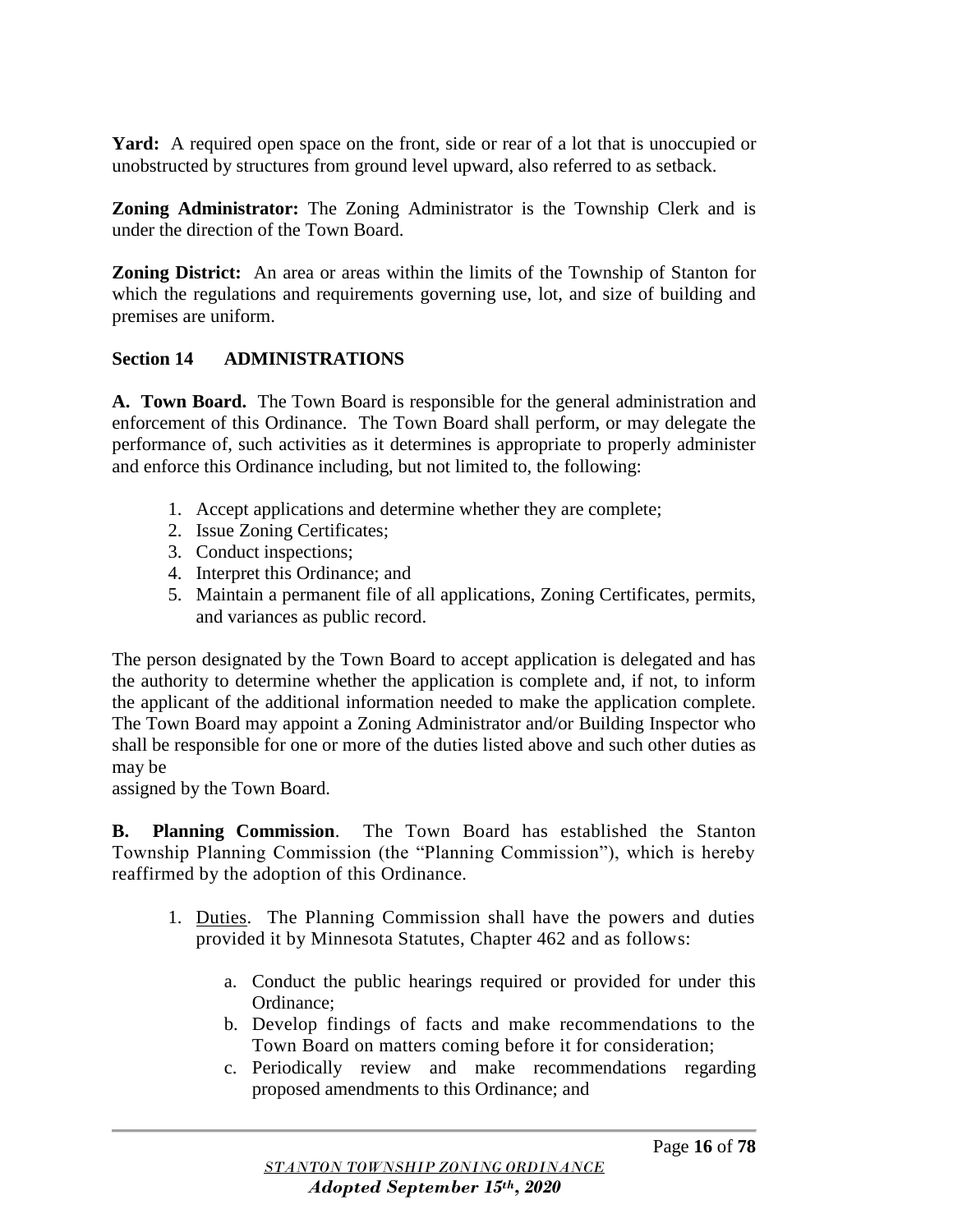d. Perform such other duties as may be provided in law, this Ordinance, or as directed by the Town Board.

The Planning Commission does not have the authority to hire professionals, contract, or to otherwise bind the Township to an obligation.

- 2. Composition. The Planning Commission shall consist of up to five (5) voting members. A majority of members constitutes a quorum to conduct the Planning Commission's business. Each Planning Commission member, including the Chair and Vice-Chair, shall have one vote on all matters acted upon by the Planning Commission. A member must be present at a meeting to vote.
- 3. Appointment and Vacancies. The Town Board shall appoint the Planning Commission members. Vacancies occurring on the Planning Commission shall be filled by Town Board appointment for the remainder of the term of the position.
- 4. Terms. Planning Commission members serve at the pleasure of the Town Board and may be removed by a majority of the Town Board at any time for any reason. A letter of resignation is requested from any member resigning from the Planning Commission.
- 5. Officers and Duties. The Planning Commission shall appoint from among its members a Chair, and a Vice-Chair. The Chair shall be the presiding officer for Planning Commission meetings, shall sign documents on behalf of the Planning Commission as needed, and shall perform such other duties as designated by this Ordinance or assigned by the Town Board. The Vice-Chair shall conduct the duties of the Chair in the Chair's absence. The Town Clerk shall provide notices, keep records of the Planning Commission's proceedings, and countersign the Chair's signature on Planning Commission documents. The Town Clerk may assist the Chair and the Planning Commission in the performance of their duties.
- 6. Compensation. The Town Board shall determine if members will be compensated for their service on the Planning Commission, determine the amount of compensation if provided, and the policy for reimbursing necessary expenses incurred in carrying out the Planning Commission's duties.
- 7. Rules and Procedures. The Planning Commission may adopt rules and procedures related to how it conducts its meetings and hearings.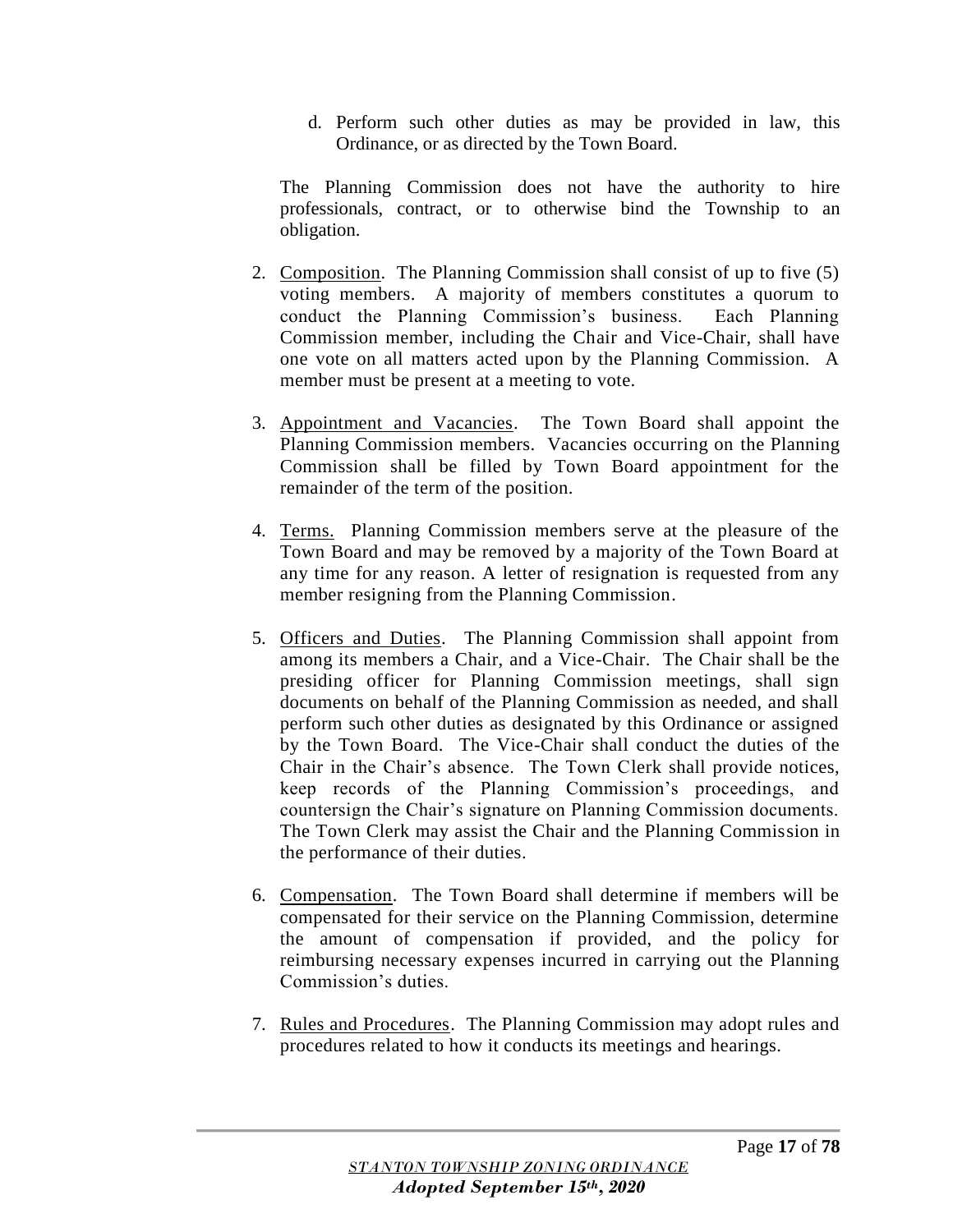8. Meetings. The Planning Commission shall hold regular meetings as needed. The Chair or Vice-Chair, together with the consent of at least one other Planning Commission member and with permission of the Town Board, may call special meetings as needed to conduct the Planning Commission's business. Town Clerk to post any such meeting under Minnesota Open Meeting guidelines. The Planning Commission shall provide a public record of its proceedings which shall include the minutes of its meetings, its findings and the action taken on each matter heard by it, including the final order.

**C. Board of Appeals and Adjustments**. The Town Board has established the Stanton Township Board of Appeals and Adjustments (the "Board of Appeals"), which is hereby reaffirmed by the adoption of this Ordinance. The Town Board shall serve as the Board of Appeals.

- 1. Powers and Duties. The Board of Appeals shall have the following powers and duties with respect to this Ordinance:
	- a. To hear and decide appeals where it is alleged that there is an error in any order, requirement, decision or determination made by an administrative officer in the administration or enforcement of this Ordinance.
		- i. Actions or decisions of the Planning Commission or the Town Board shall not be appealed to the Board of Appeals.
		- ii. An appeal from any order requirement, decision or determination of any administrative official relating to this Ordinance shall be taken within 14 days after receipt of notice of the order, requirement, decision or determination by filing a notice of appeal.
		- iii. The notice of appeal shall be in writing, on the township's form, specify the grounds of the appeal, indicate the relief being sought, and be submitted to the Town Clerk together with the applicable fee.
		- iv. The Town Clerk shall forward a timely and complete notice of appeal to the Board of Appeals that shall provide notice to the applicant and conduct a hearing concerning the appeal.
		- v. The Board of Appeals will make a final order deciding the matter within a reasonable time after the hearing and provide a copy of the order to the applicant by mail.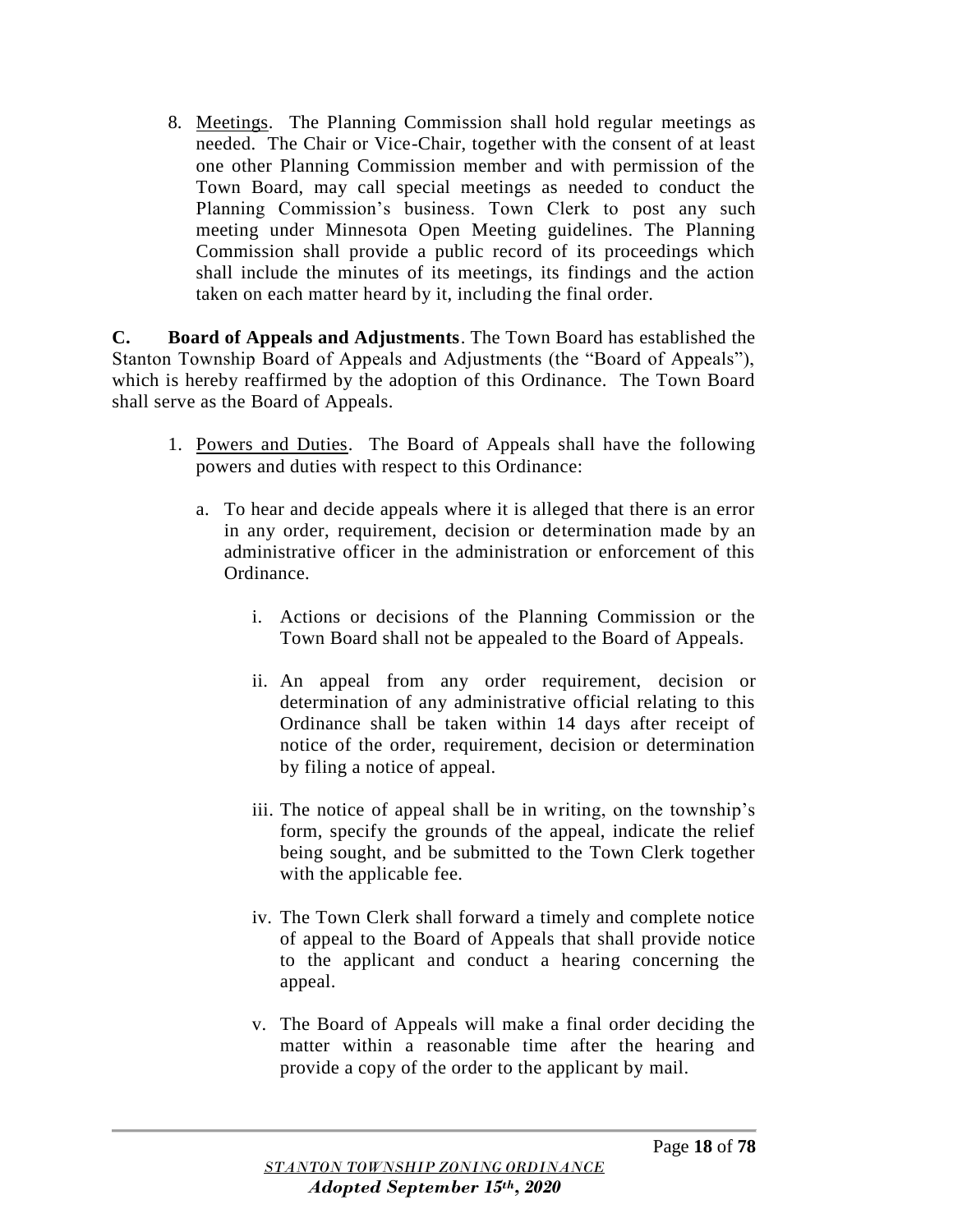- vi. Decisions of the Board of Appeals are final.
- b. To hear and order the issuance or denial of variance requests.
- c. The Board of Appeals shall have such other powers and duties as are assigned to it by law or the Town Board.
- 2. Officers. The Chairperson of the Town Board shall serve as the Chairperson of the Board of Appeals and the Clerk shall serve as the Secretary of the Board of Appeals.
- 3. Compensation. The Town Board shall determine if members will be compensated for their service on the Board of Appeals, determine the amount of compensation if provided, and the policy for reimbursing necessary expenses related to attending meetings and in the conduct of the business of the Board of Appeals.
- 4. Rules and Procedures. The Board of Appeals may adopt rules and procedures related to how it conducts its meetings and hearings. The Board of Appeals shall provide a public record of its proceedings, which shall include the minutes of its meetings, its findings and the action taken on each matter heard by it, including the final order.
- 5. Meetings. The Board of Appeals shall hold regular meetings as needed. The Chair or Vice-Chair, along with the consent of at least one other Board of Appeals member, may call special meetings as needed to conduct the Board of Appeal's business.

#### **Section 15 ZONING REQUESTS AND PROCEDURES**

Zoning requests made pursuant to this Ordinance must be submitted by the current legal property owner or legal representative and shall be processed in accordance with this Section. Any questions regarding the types of zoning approvals required in a specific situation should be directed to the Planning Commission.

**A. Zoning Certificate.** Applications for a Zoning Certificate must be submitted by the applicant, as defined, and shall be processed, in accordance with the following. Unless expressly exempted in this Ordinance, a Zoning Certificate is required and shall be obtained from the township before any person may:

- Erect, install, enlarge, alter, move, or remove any building or part thereof, or occupy or use any structure hereafter constructed, reconstructed, moved, altered, or enlarged; or
- Change the use of a structure or land from one type of permitted use to another.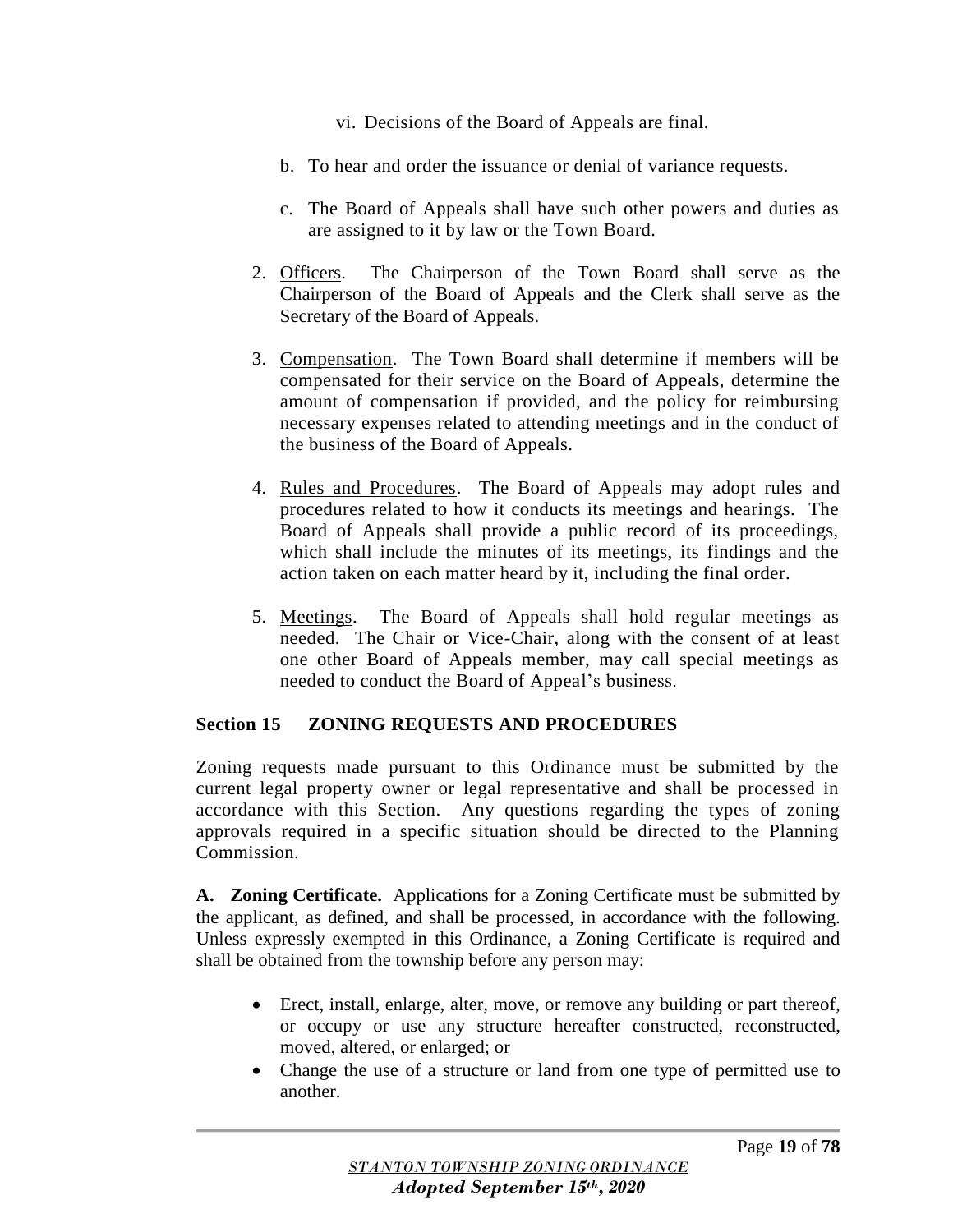Zoning Certificates are subject to the provisions of Paragraph E of this Section.

#### 1. **Applying for a Zoning Certificate**.

- a. Applications for a Zoning Certificate shall be submitted on the township's application form and shall be submitted to the Planning Commission. All applications must be complete and, at a minimum, contain the information set out in Paragraph E titled Required Submittal Information. The Planning Commission Chairperson may agree to waive one or more items of information as not being relevant to the particular request. Three complete sets of the application shall be submitted together with the required administrative fee and escrow. Applications submitted without the required information or fees shall not be accepted or processed. If an application is determined to be incomplete after being accepted, the Zoning Administrator/Township Clerk will notify the applicant in writing within fifteen (15) business days of application submittal of what additional information or fees must be submitted in order for the application to be complete.The Zoning Administrator/Township Clerk shall forward complete applications to the Planning Commission for consideration.
- 2. **Processing Applications for Zoning Certificates**. The Planning Commission shall receive applications for Zoning Certificates and process them in accordance with the following.
	- a. The Planning Commission shall determine whether the applicant is required to obtain any other permits or approvals from the township in order to carry out the requested activity. In order to determine what permits or approvals are necessary, or to determine whether an application meets the requirements of this Ordinance, the Planning Commission may seek the assistance of a qualified consultant to review the application and report to the Planning Commission. If such additional township permits or approvals are required, the Zoning Administrator shall so notify the applicant in writing.
	- b. The Planning Commission shall consider the application and prepare a written recommendation to the Town Board on whether the requested Zoning Certificate should be issued. A public hearing is not required to consider an application for a Zoning Certificate. However, the Planning Commission may elect to call and hold a public hearing if it determines public input would assist it to develop its recommendation to the Town Board with respect to the particular request. The Planning Commission shall forward its recommendation, together with any findings and other information it determines is appropriate, to the Town Board.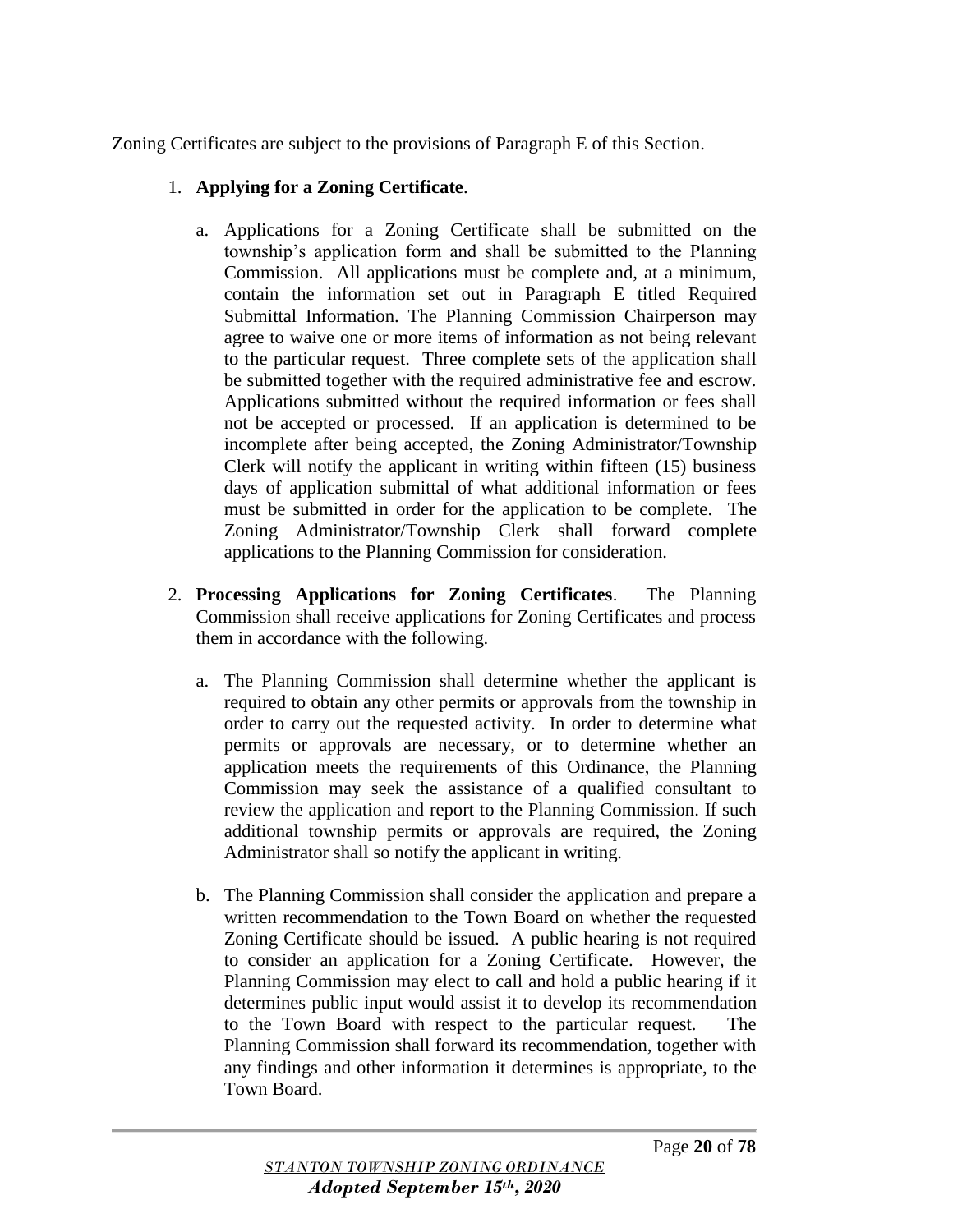c. The Town Board shall review the Planning Commission's recommendation, hear from the applicant if he or she is present at the meeting, and determine whether to issue the requested Zoning Certificate. If the application is denied, the Town Board shall provide the applicant written notice with the reasons for the denial.

**B. Conditional Use Permits.** Applications for a Conditional Use Permit must be submitted, and shall be processed, in accordance with the following.

1. **Applying for a Conditional Use Permit**. Applications for a Conditional Use Permit shall follow the same requirements as for a Zoning Certificate application previously described.

#### 2. **Processing Applications for a Conditional Use Permit**.

- a. The township shall provide at least 10 days' published notice of a public hearing to be held concerning the requested permit. Property owners contiguous to the subject property shall be mailed notice of the hearing, although failure of any property owner to receive notification shall not invalidate the proceedings. The Planning Commission shall hold the public hearing. The applicant, or a representative, shall attend the hearing in order to answer questions the Planning Commission may have concerning the requested permit. The applicant has an affirmative duty to show that its proposed use satisfies the criteria for granting a Conditional Use Permit established herein.
- b. At the conclusion of the hearing, the Planning Commission shall make a recommendation to the Town Board regarding the requested permit together with its findings to support its recommendation. If the recommendation is to approve the permit, the Planning Commission shall include any conditions it recommends be placed on the permit. The Planning Commission's recommendation shall be forwarded to the Town Board.
- c. The Town Board shall make the final decision on whether to grant the requested permit. If it grants the Conditional Use Permit, the Town Board may impose conditions on the permit it considers necessary to protect the public health, safety and welfare. The applicant shall be responsible for the costs the township incurs to record the permit with the County Recorder's office.
- d. Conditional Use Permits are subject to regular compliance reviews by the township.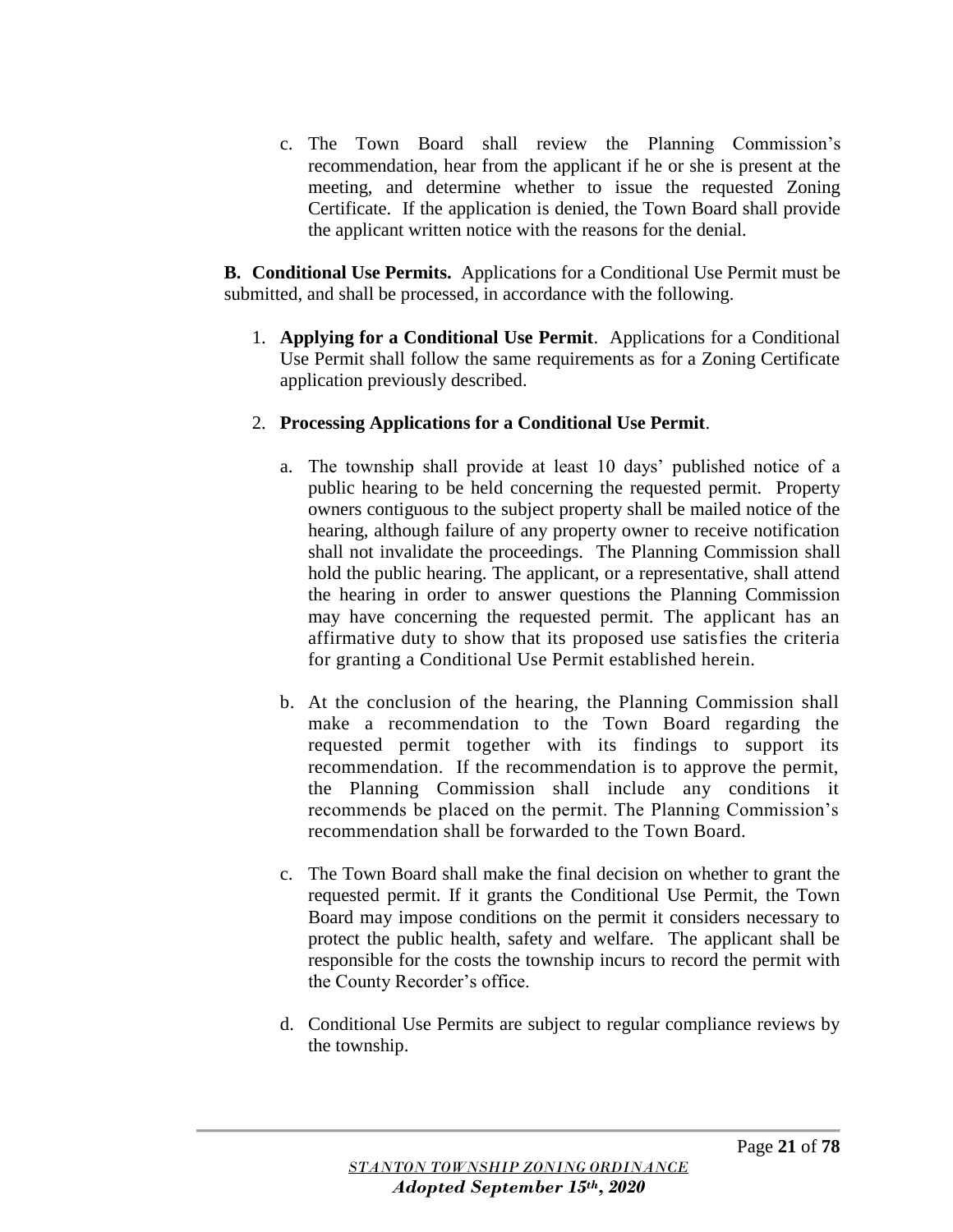- 3. **Criteria for Granting a Conditional Use Permit**. The following conditions shall be considered in deciding whether to approve an application for a Conditional Use Permit.
	- a. Conforms to the zoning district requirements, Comprehensive Land Use Plan, Conditional Use provisions and all general regulations of this Ordinance.
	- b. Does not involve any element or cause any condition that may be dangerous, injurious, or noxious to any other property or persons, and can be operated consistently with the performance standards established herein.
	- c. Is sited, oriented and landscaped to produce a harmonious relationship of buildings and grounds to adjacent buildings and properties.
	- d. Produces a total visual impression and environment, which is consistent with the environment of the district and neighborhood in which it is located.
	- e. Organizes vehicular access and parking to minimize traffic congestion in the district.
	- f. Due consideration shall be given to existing conditions and conservation of property values.
	- g. Is determined not to be detrimental to the public health, safety, and general welfare.
	- h. Such other factors as the Town Board determines are relevant to protecting the public health, safety, and welfare.

#### 4. **Additional Considerations**

a. If it is determined that any damage or deterioration to the township infrastructure will likely occur as a result of the proposed use, then a plan to mitigate or eliminate the damage must be presented to the Planning Commission and the Town Board. The complete cost of said plan will be the full responsibility of the applicant. If the damages are not paid the conditional use may be revoked. The township may deny an application if it determines a township road that provides access to the property is not structurally sufficient to safely accommodate the amount of traffic or the weight of the vehicles the proposed use is anticipated to generate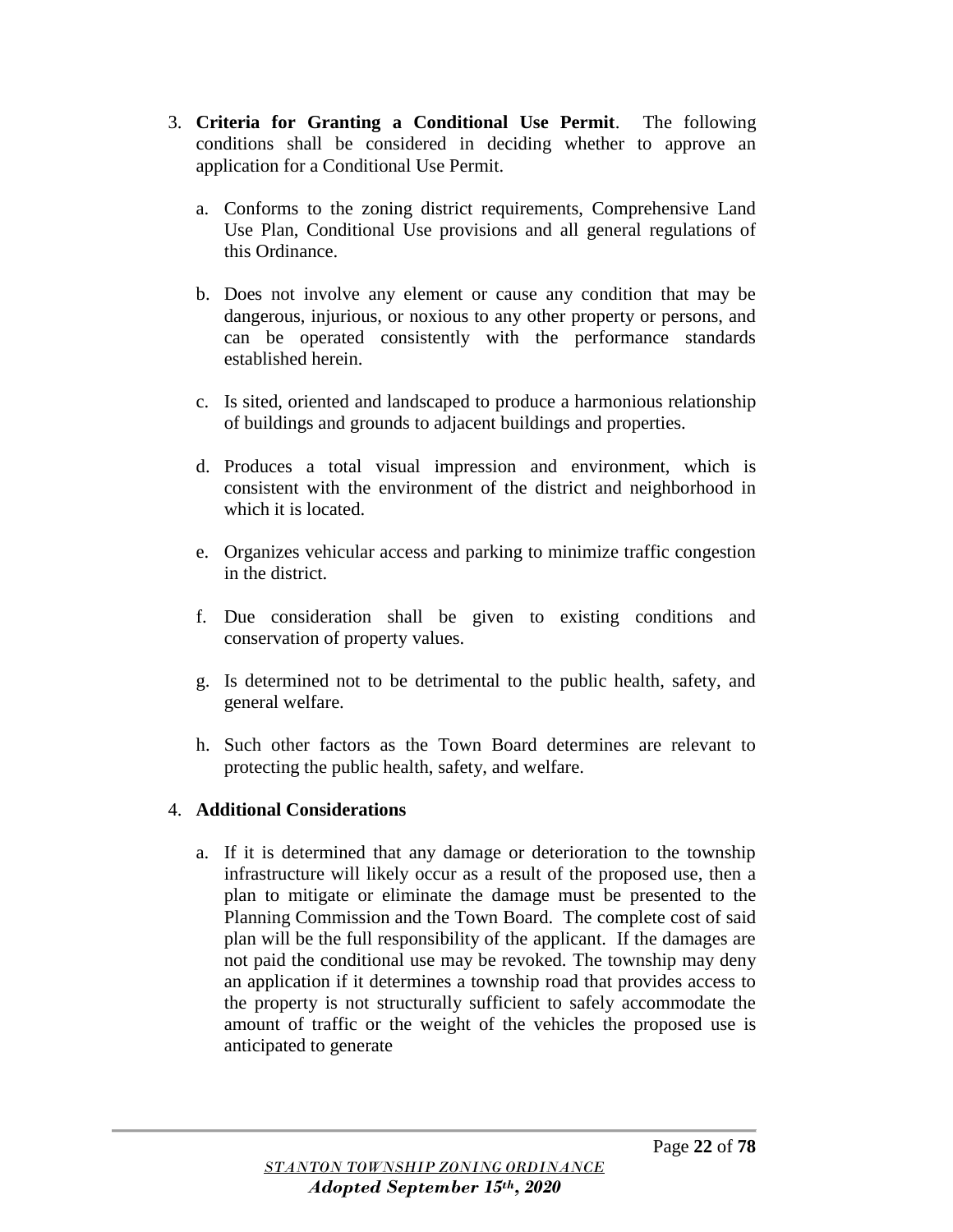- b. An application may also be denied if the township determines the proposed use would create health, safety, or welfare concerns that cannot reasonably be mitigated through the imposition of conditions on the permit.
- 5. **Amended Conditional Use Permits**. Any proposed change to a use issued a Conditional Use Permit including, but not limited to, alteration or enlargement of structures or the change, intensification or expansion of the use beyond what is allowed by the Conditional Use Permit issued for the property, shall require an amended Conditional Use Permit. The same procedures and requirements for applying for a new Conditional Use Permit shall apply to those seeking an amended Conditional Use Permit. Furthermore, the township may add to or amend the conditions imposed on the use if it issues the amended Conditional Use Permit.

**C. Variances**. Applications for a variance must be submitted, and shall be processed, in accordance with the following.

1. **Applying for a Variance**. Applications for a variance shall be submitted on the township's application form and shall be submitted to the Zoning Administrator/Township Clerk. All applications must be complete and, at a minimum, contain the information set out in Paragraph E titled Required Submittal Information. The Planning Commission Chairperson may agree to waive one or more items of information as not being relevant to the particular request.

#### 2. **Processing Applications for Variances**.

- a. The township shall provide at least ten (10) days' published notice of a public hearing to be held concerning the requested variance. Property owners contiguous to the subject property shall be mailed notice of the hearing, although failure of any property owner to receive notification shall not invalidate the proceedings. The Planning Commission shall hold the public hearing. The applicant, or a representative, shall attend the hearing in order to answer questions the Planning Commission may have concerning the requested variance.
- b. At the conclusion of the public hearing, the Planning Commission shall make a recommendation to the Town Board regarding the requested variance together with findings to support its recommendation. If the recommendation is to approve the variance, the Planning Commission shall include any conditions it recommends be placed on the variance. The Planning Commission's recommendation shall be forwarded to the Town Board.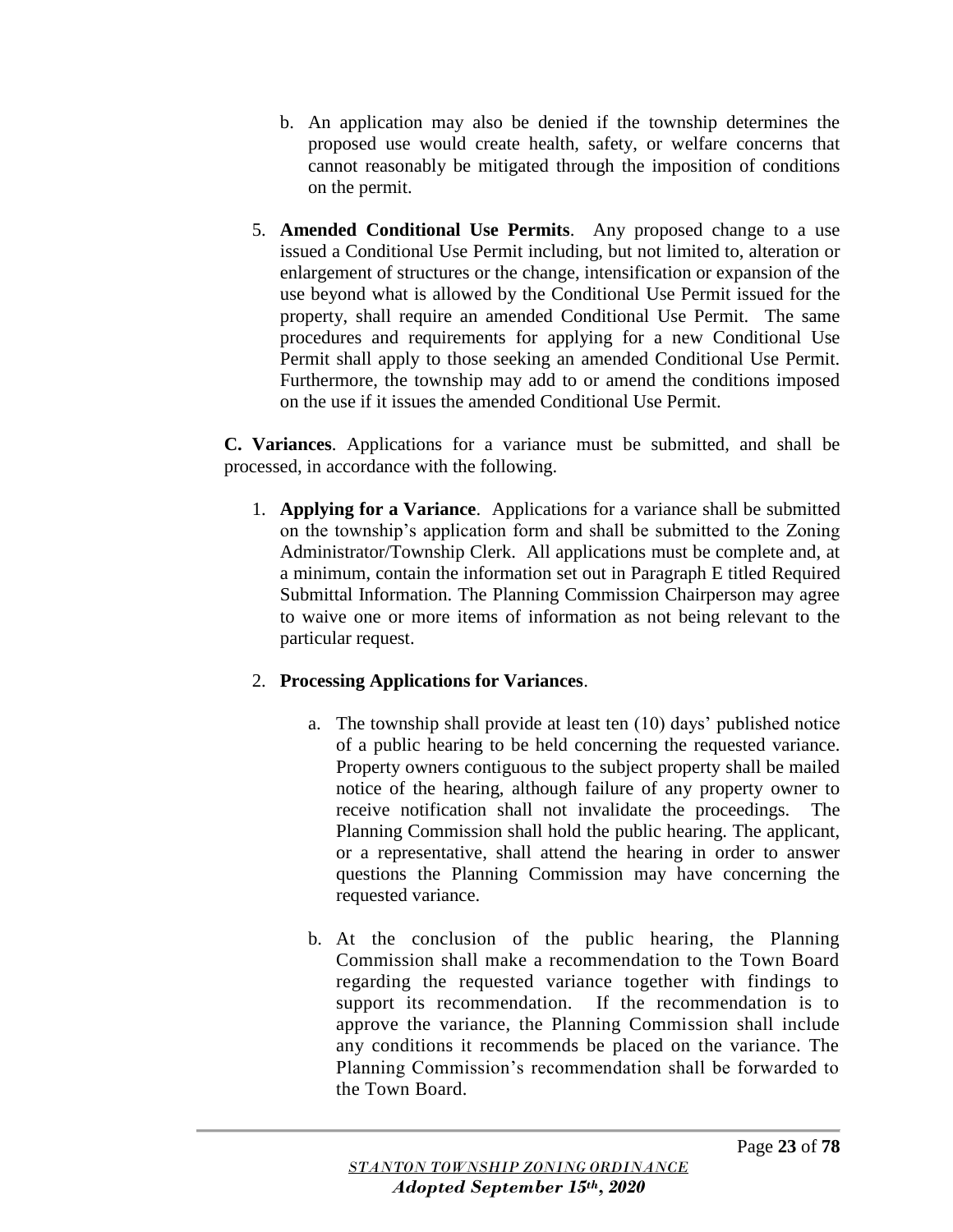- c. The Town Board shall make the final decision on whether to grant the requested variance. If it grants the variance, it may impose conditions it considers necessary to protect the public health, safety and welfare. The applicant shall be responsible for the costs of recording the variance.
- 3. **Criteria for Granting Variances**. A variance may only be granted if the Town Board finds the following circumstances exist with respect to the particular request:
	- a. Exceptional or extraordinary circumstances apply to the property which do not apply generally to other properties in the same zone or vicinity, and result from lot size or shape, topography or other circumstances over which the owners of property since enactment of this Ordinance have had no control;
	- b. That literal interpretation of the provisions of this Ordinance would deprive the applicant of rights commonly enjoyed by other properties in the same district under the terms of this Ordinance;
	- c. That the special conditions or circumstances do not result from the actions of the applicant;
	- d. That granting the variance requested will not confer on the applicant any special privileges that are denied by this Ordinance to others of other lands, structures or buildings in the same district; and
	- e. The variance will not allow any use that is not permitted under the Ordinance for a property in the zone where the affected applicants land is located.

**D. Zoning Amendment**. Proposals to amend this Ordinance, amend the zoning map, or to rezone

property (collectively referred to herein as an "amendment") must be made and shall be processed as

provided in accordance with the following:

- 1. **Initiating and Applying for a Zoning Amendment**. A proposed amendment may be initiated by the Town Board, Planning Commission, or by application of a property owner.
	- a. An amendment proposed by a property owner shall be submitted on the township's application form and be submitted to the Zoning Administrator/Township Clerk together with the applicable fee.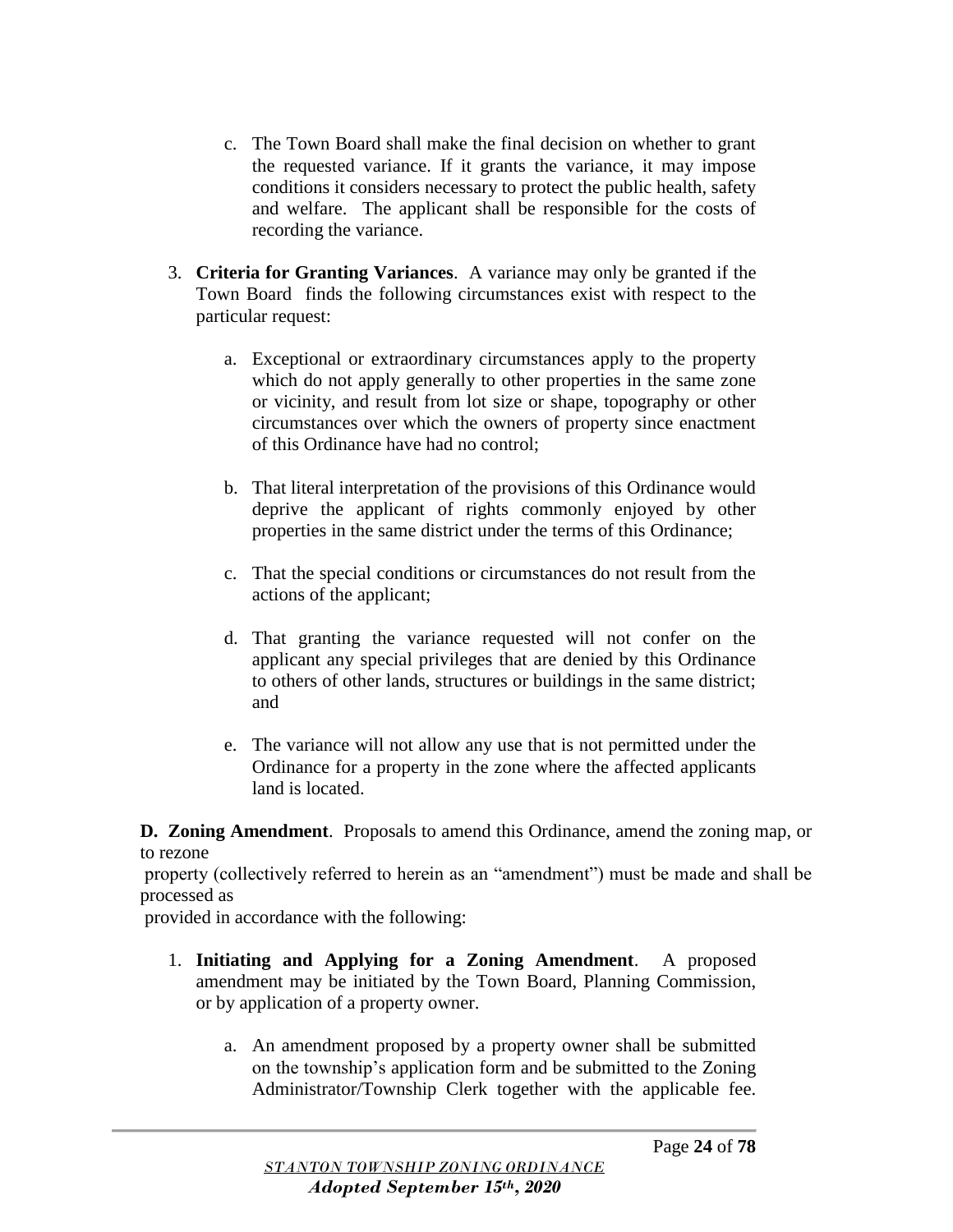Three complete sets of the application shall be submitted together with the required permit fee and administrative fee. Applications submitted without the required information or fees shall not be accepted or processed. If an application is determined to be incomplete after being accepted, the Zoning Administrator/Township Clerk will notify the applicant in writing within fifteen (15) business days of application submittal of what additional information or fees must be submitted in order for the application to be complete. The Zoning Administrator/Township Clerk shall forward complete applications to the Planning Commission to conduct a public hearing.

- b. An amendment proposed by the Planning Commission shall be forwarded to the Town Board for its review. If the Town Board determines the proposed amendment may proceed, it shall return it to the Planning Commission to have it conduct a public hearing on the proposed amendment.
- c. An amendment proposed by the Town Board shall be forwarded to the Planning Commission for review and a public hearing.

#### **2. Processing Proposed Amendments**

- a. The township shall provide at least ten (10) days' published notice of a public hearingto be held by the Planning Commission concerning the proposed amendment. When an amendment involves changes in district boundaries, affecting an area of five acres or less, property owners within 350 feet of the subject property shall be notified by mail, although failure of any property owner to receive such notification will not invalidate the proceeding.
- b. The Planning Commission conduct the public hearing. If initiated by an application the applicant, or a representative, shall attend the hearing in order to answer questions the Planning Commission may have concerning the requested amendment.At the conclusion of the hearing, the Planning Commission shall make and forward to the Town Board its recommendation regarding the proposed amendment together with its findings in support of its recommendation.
- c. The Town Board, at a board meeting, shall decide whether to adopt the requested amendment. The Town Board may modify a proposed amendment before acting to approve it. If initiated by application, the applicant shall be responsible for the costs the Town incurs to record the amendment with the County Recorder's office.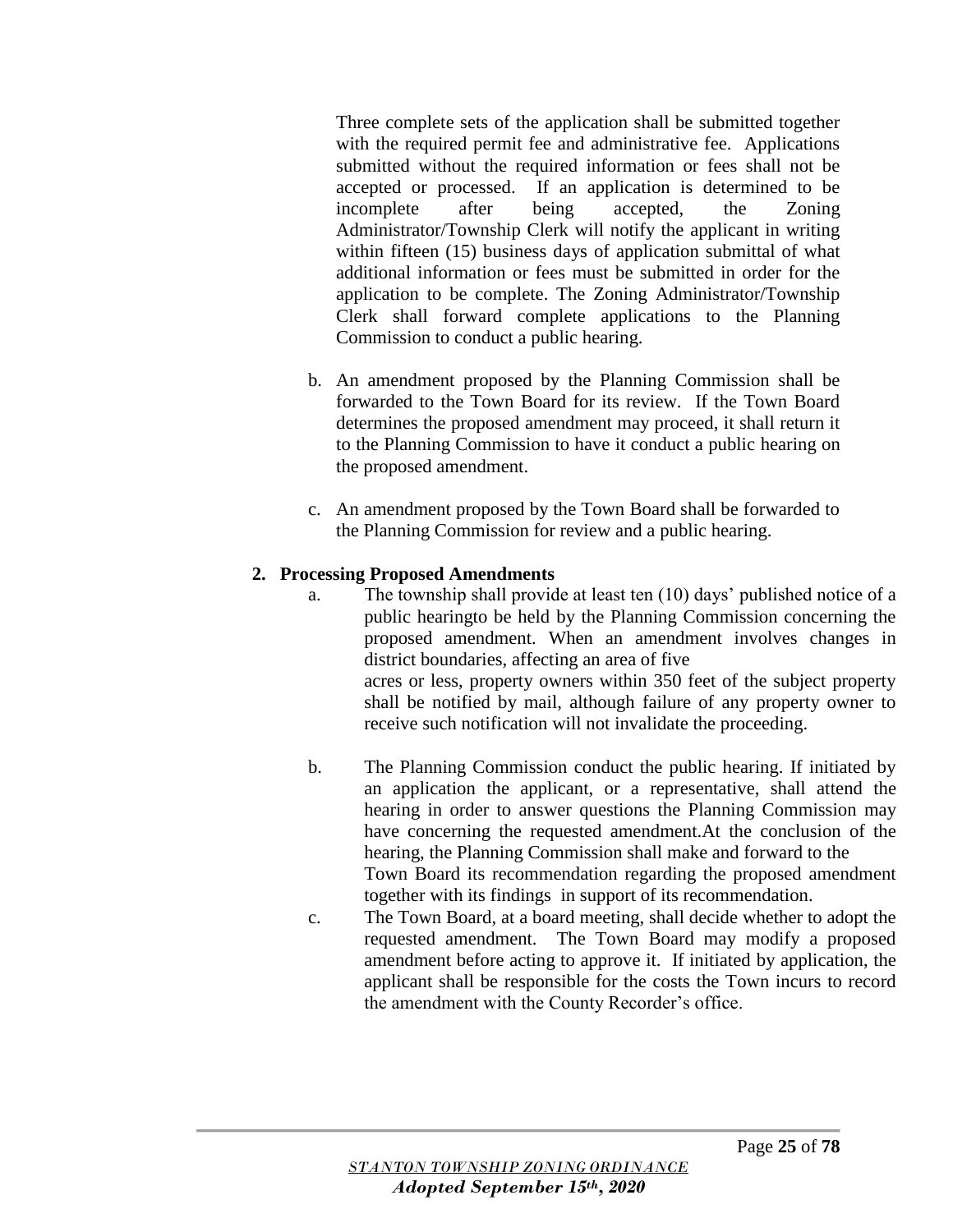d. No application of a property owner for an amendment to the text of the Ordinance or the zoning map shall be considered by the Planning Commission within a one-year period following a denial of a similar request, except the Planning Commission may allow a new application if, in the opinion of the Planning Commission, new evidence or a change of circumstances warrants a reconsideration of the proposed amendment.

**E. Required Submittal Information.** Incomplete applications shall not be accepted or processed by the township. Every application shall be accompanied by the prescribed permit fee, administrative fee and shall include a minimum of three (3) copies of the following information:

- 1. Name, address, and telephone number of the applicant and property owner.
- 2. A legal description of the property, including lot and parcel number.
- 3. Proof of the applicant's property ownership or rights to ownership.
- 4. An executed agreement in which the applicant agrees to pay all costs of engineering, planning, inspection, and legal expenses incurred by the Township in reviewing and processing the application.
- 5. A drawing or plan of the site that shows the following information: In applications for a zoning amendment, the drawing must be a site plan or survey by a certified surveyor. The drawing, site plan or survey must include:
	- a. Acreage of the site and location and size of proposed lots;
	- b. The location and size of the existing and proposed buildings, parking, loading, access drives, landscaping and any other improvements;
	- c. Yards/setbacks;
	- d. Location of existing and proposed wells;
	- e. Location of existing and proposed on-site septic systems including drain fields and holding tanks;
	- f. Roads abutting the property;
	- g. Topography with ten (10) foot contour intervals, minimum; and
	- h. The zoning district in which the property is located and identifying any other zoning districts located within 350 feet of the property.
- 6. For zoning amendments, a statement of the applicant referring to specific facts, describing the following:
	- a. A description of the area that is proposed to be rezoned, the names and addresses of all owners of property lying within such area and a description of the property owned by each.
	- b. The present zoning classification of the area and the proposed zoning classification.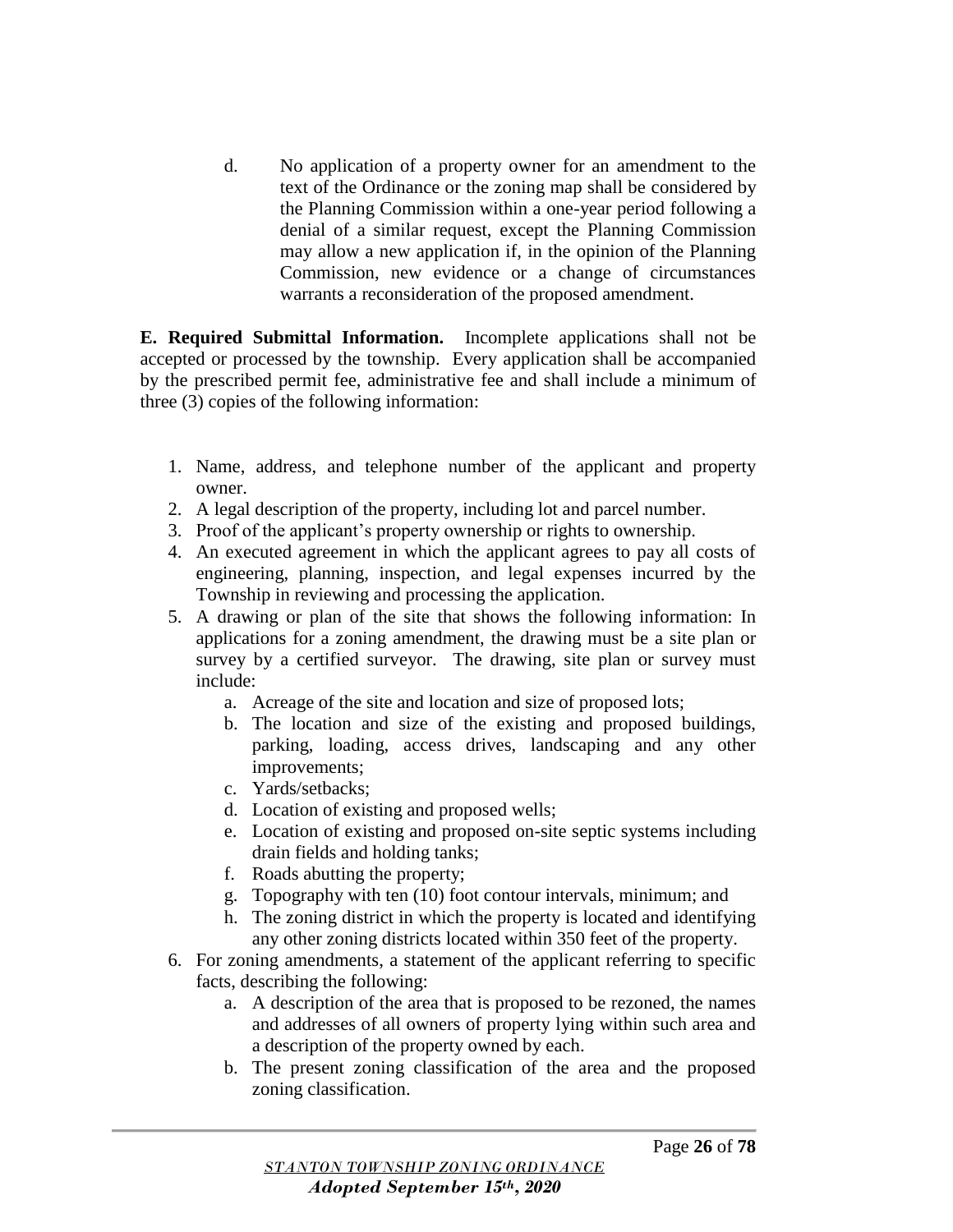- c. A description of the present use of each separately owned tract within the area, and the intended use of any tract of land therein.
- d. A statement of how the rezoning would be consistent with the Stanton Township Land Use Plan and Policies.
- 7. For Conditional Use Permits, a statement of the applicant describing the proposed conditional use and how the proposed conditional use meets the criteria for approval of Conditional Use Permits contained herein.
- 8. For variances, a statement of the applicant referring to specific facts, describing how the application meets the standards for granting a variance contained herein.

**F. Expiration, Discontinuance, and Revocation of Permits**. A Conditional Use Permit expires and becomes null and void if substantial progress has not been made in carrying out the use to which it relates within twelve (12) months of its issuance. A Conditional Use Permit also automatically becomes void if the use to which it relates is discontinued for at least twelve (12) months. Finally, the Town Board may revoke a Conditional Use Permit or variance if any condition placed on the permit or variance is violated. Before revoking a Conditional Use Permit or variance, the Zoning Administrator/Township Clerk shall provide the owner written notice of the violation and that a revocation hearing will be held. At the hearing the Town Board shall allow the owner to speak to the violation and must make findings regarding the violation before it may revoke the permit or variance.

**G. Professional Fees**. The applicant for an Excavation Permit, Zoning Certificate, Conditional Use Permit, Variance, Zoning Amendment, or other zoning request shall be responsible for fully reimbursing the township for all professional fees it may reasonably incur to review, process, and act on the request. The township may require an applicant to place cash in escrow with the township from which it will pay its actual professional costs related to the request. The applicant may be required to deposit additional funds with the township if the original escrow is not sufficient. The township will return any remaining amount of the escrow, without interest, to the applicant within 90 days of the final action on the request or if it is withdrawn.

#### **H. General Requirements, Limitations and Prohibitions.**

1. **Zoning Certificate Requirements.** No Zoning Certificate is required for general home maintenance, replacement of siding, windows, roofing, inside remodeling that does not alter outside dimensions, the installation of a furnace or for the installation of a gas fireplace, hardscaping and landscaping. All permanent exterior construction requires a Zoning Certificate and must meet all zoning requirements. This does not apply to a Conditional Use Permit or Variance.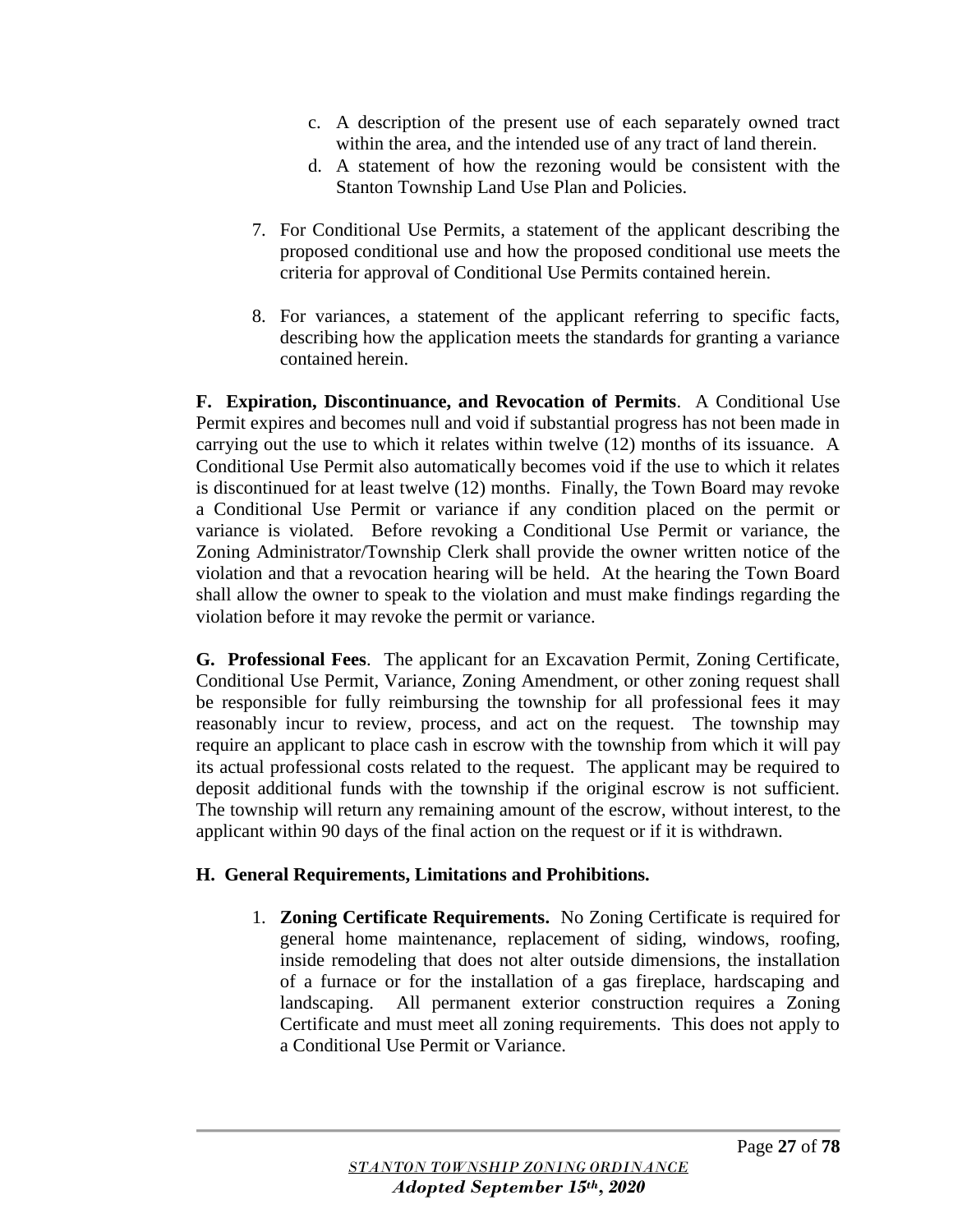- 2. **Waterway Protection.** The Town Board shall refuse to issue a Zoning Certificate for the construction of any building which construction or necessary grading incidental thereto shall obstruct any natural waterway, unless provision has been made to leave such natural waterway open in a manner the Town Board determines sufficiently protects the resource and the public's interests.
- 3. **Unsuitable Site.** The Town Board may deny a Zoning Certificate for the construction of a dwelling unit if it determines the proposed building site is too low to allow for proper drainage. The applicant may attempt to demonstrate that the concerns regarding drainage can be adequately addressed by submitted to the Town Board engineered drainage plans specifically showing how drainage will be adequately addressed on the site.
- 4. **Road Frontage.** All buildable lots must have frontage on a public road.
- 5. **Manufactured Homes.** No manufactured home shall be moved into the township that is not in compliance with the Manufactured Home Building Code.
- 6. **Commencement Date.** If the work for which a Zoning Certificate issued is not substantially commenced within six (6) months after the date the certificate is issued, or within any approved extension formally approved by the Town Board, such Zoning Certificate shall expire and become void. All work shall be completed within one (1) year after the date the Zoning Certificate is issued or within any extension approved by the Town Board.
- 7. **Zoning Certificate Renewal**. Any renewal of an expired Zoning Certificate will be subject to the original estimated cost of the Zoning Certificate and conditions.
- 8. **Completion of Exterior.** The exterior of any building shall be completed prior to occupancy of that building.
- 9. **Recording Permits with the County.** The township shall, at the applicant's expense, file with the county recorder or registrar of titles a certified copy of any Zoning Certificate, zoning amendment, Conditional Use Permit, or Variance. The applicant shall be solely responsible for providing the legal description of the affected property and such other information as may be required to record the document.
- 10. **Development Must Conform to Approved Plan and Permit Conditions.** All work, structures, and uses of land shall comply with and be in accordance with the approved application, plans, and other information submitted with an application and shall comply with all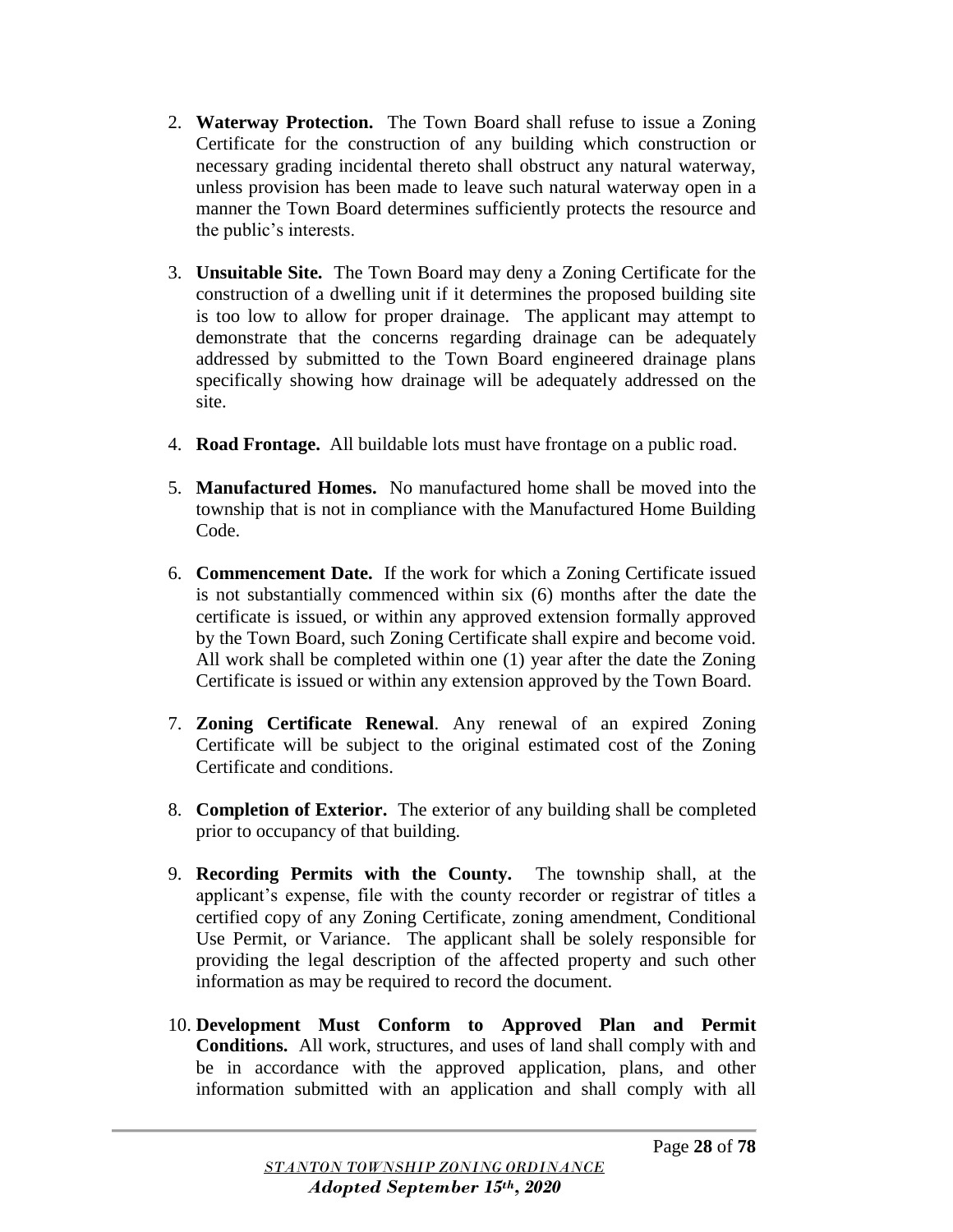conditions and limitations placed on the permit. Any work, structures, or uses not in conformance with the permit, application, plans, and submittals is a violation of this Ordinance.

#### **Section 16 NONCONFORMING USES, STRUCTURES, AND SUBSTANDARD LOTS**

**A. Continuance of Lawful Nonconforming Uses.** Any use or structure lawfully existing prior to effective date of this Ordinance, or a subsequent amendment which made the use or structure nonconforming, may be continued, including through repair, replacement, restoration, maintenance, or improvement, at the size and in the manner of operation existing upon such date, subject to the following conditions:

- 1. A nonconforming use or structure shall in no way be expanded, enlarged or extended either on the same property or onto an adjoining lot of record. Prohibited expansion, enlargement or extension shall include anything that increases the intensity of the use including, but not limited to, a change to a more intense nonconforming use or a physical expansion of the existing use that increases the height, volume and/or area dimensions of the nonconforming use. Nonconforming principal and accessory structures may be expanded or enlarged upon issuance of the appropriate permits provided that the use of the property conforms to zoning district regulations, that the expansion or enlargement meets current zoning district regulations, and no other nonconformities are created.
- 2. Routine maintenance of a structure containing or relating to a lawful nonconforming use is permitted, including any necessary nonstructural repairs and incidental alterations which do not extend or intensify the nonconforming use. Nothing in this section will prevent the placing of a structure into a safe condition after it has been declared unsafe by the township.
- 3. Alterations may be made to a building containing nonconforming residential units when the alterations will improve the livability of such units, provided that such alterations do not increase the number of dwelling units in the building. Such alterations must be approved by the township.

**B. Cessation of Use.** If the nonconforming use of land is discontinued for a period of twelve (12) months, the subsequent use of the land or the structure shall be in conformity with the provisions of this Ordinance.

**C. Damage to a Non-Conforming Structure**. Whenever a nonconforming structure or use is damaged by fire, collapse, flood, explosion, earthquake, war, riot, act of God or public enemy or to the extent of 50 percent or less of its estimated market value as indicated in the county assessor's records at the time of damage, it may be reconstructed. The nonconforming structure or use shall not be permitted to be reconstructed if the damage is greater than 50 percent of the estimated market value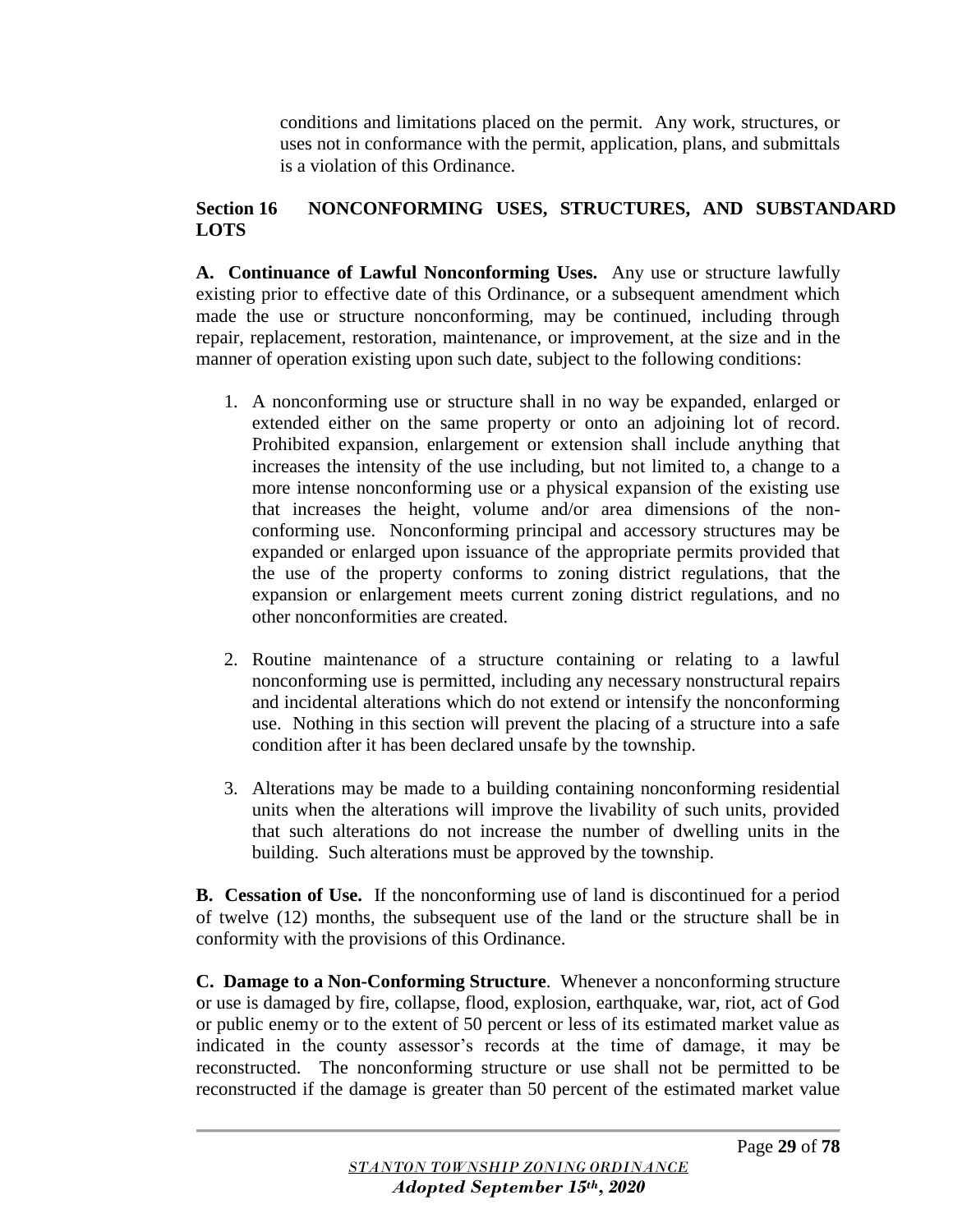as indicated in the assessor's records at the time of damage and no Zoning Certificate has been applied for within 180 days of when the property was damaged. If a Zoning Certificate is applied for within 180 days, the Township may impose reasonable conditions upon any such certificate it may issue in order to mitigate any newly created impact on adjacent property or water body. When a nonconforming structure in the shore land district with less than 50 percent of the required setback from the water is destroyed by fire or other peril to greater than 50 percent of its estimated market value, as indicated in the records of the county assessor at the time of damage, the structure setback may be increased if practicable and reasonable conditions are placed upon a zoning or building permit to mitigate created impacts on the adjacent property or water body.

**D. Substandard Lots**. Except as otherwise provided in this Section, a substandard lot shall be deemed a buildable lot provided that:

- 1. It is a nonconforming lot lawfully established and recorded with the County Recorder or Registrar of Titles as a separate tract or parcel prior to the effective date of this Ordinance;
- 2. It complies with regulations contained in the County Ordinance and Minnesota Rules, Chapter 7080 for proper placement of any individual sewage treatment system;
- 3. The lot is at least one acre in area; and
- 4. Any building or structure placed on the lot must comply with the requirements of this Ordinance, including setback requirements, unless a variance is applied for and issued by the township. A variance for lot size or other dimensional requirements shall not be required for such lots.

If a substandard lot is contiguous to another lot with the identical ownership, the lots must be combined to reduce or eliminate the nonconformity;

A nonconforming shore land lot of record in the office of the county recorder or registrar of titles prior to the adoption of local shore land controls that does not meet the requirements for lot size or width of this Ordinance, and nonconforming uses and structures in shore land areas, shall be regulated according to Minnesota Statutes, section 462.357, subdivision 1e (d)-(j) and such other law as may apply.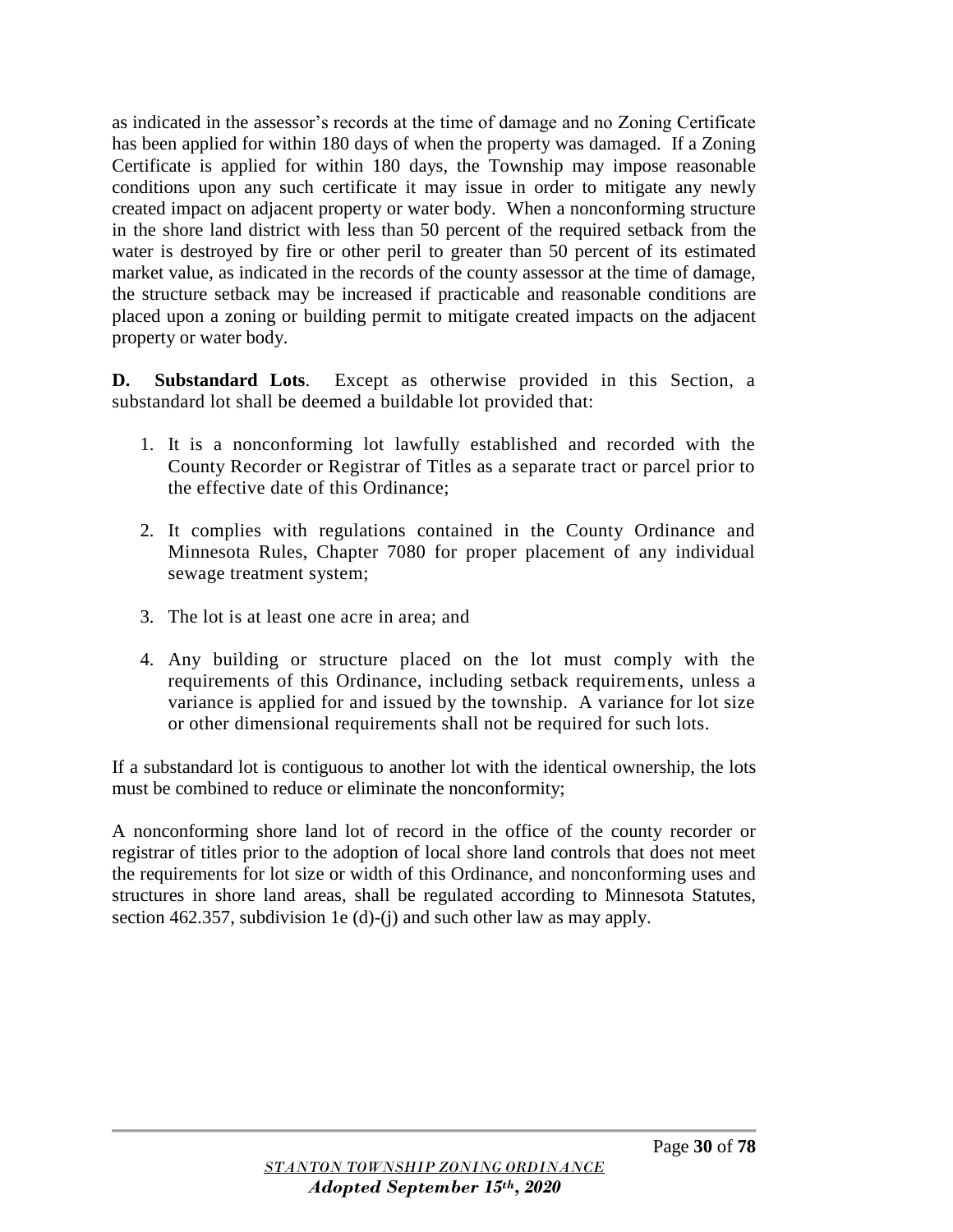#### **Section 17 ZONING DISTRICTS**

- **A. Zoning Districts Established.** For the purposes of this Ordinance, Stanton Township is divided into the following zoning districts:
	- 1. A-1, Agricultural Protection;
	- 2. A-2, Agriculture;
	- 3. R-1, Residential;
	- 4. B-2, Rural Business; and
	- 5. P-1, Public Park.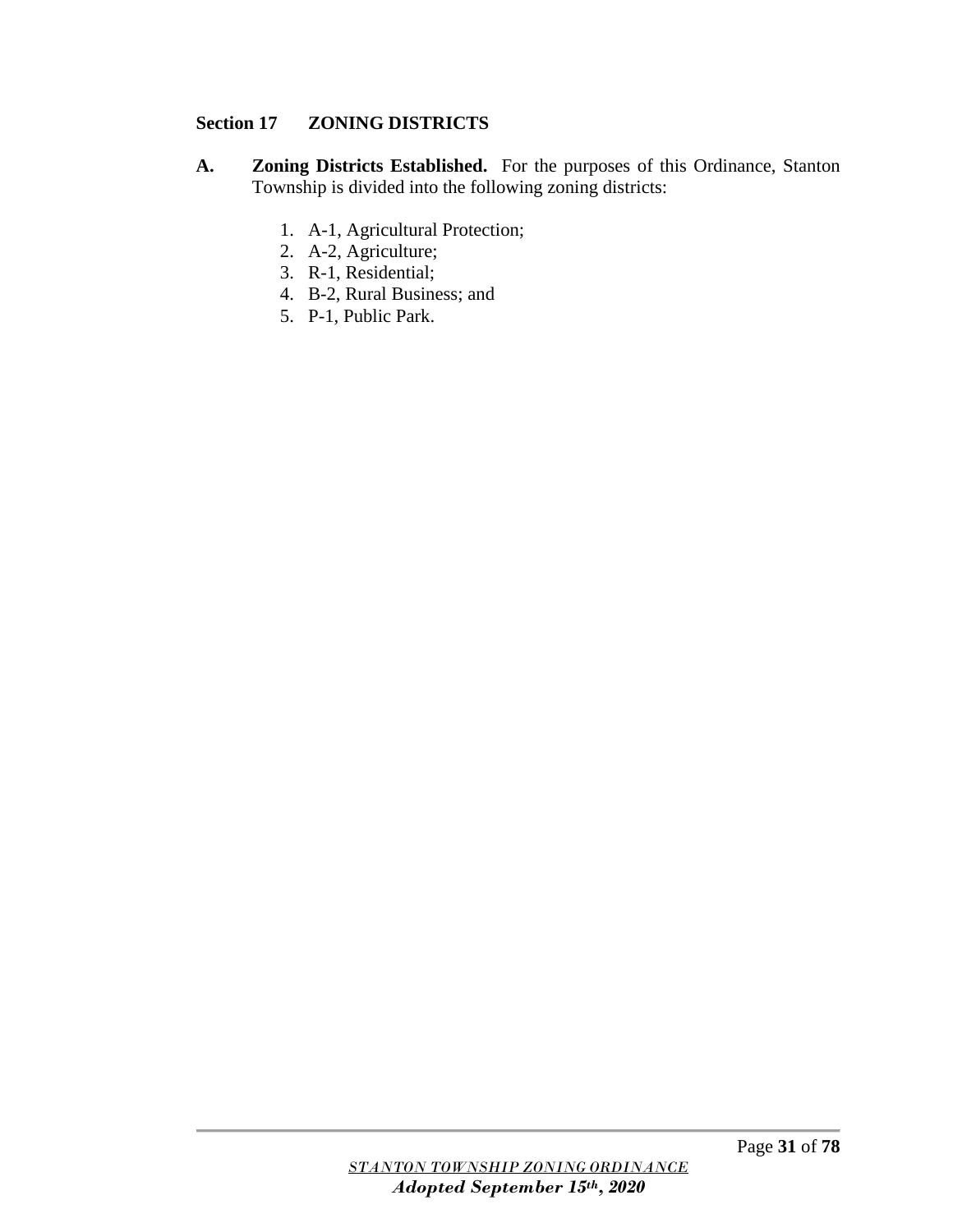#### **B. Purposes of the Zoning Districts.**

- 1. The purpose of the Agricultural Protection District (A-1) is to maintain, conserve and enhance agricultural lands which are historically valuable for crop production, pasture land, and natural habitat for plant and animal life. This district is intended to encourage long-term agricultural uses and preserve prime agricultural farmland by restricting the location and density of non-farm dwellings and other non-farm land uses.
- 2. The purpose of the Agriculture District (A-2) is to maintain and conserve agricultural investments and prime agricultural farmland, but provide for a slightly higher density of dwellings than the A-1 District. This district is intended to apply to those areas where large farms and feedlots are more scattered and greater numbers of non-farm uses or small parcels are present. This district also has more topographic features and less prime farmland than the A-1 District.
- 3. The purpose of the Residential District (R-1) is to provide a zoning district which will define and protect areas for low to medium density residential development as the principal use of the land and to allow related facilities desirable for a residential development. It is also intended that this district allow varying densities of development in accordance with the ability to provide water and sewer facilities.
- 4. The purpose of the Rural Business District (B-2) is to provide a zoning district for major retail, service and repair establishments serving a large trade area and oriented to the traveling public.
- 5. The purpose of the Public Park District (P-1) is to standardize, regulate and control areas of the township determined to be suitable for the public enjoyment of daytime recreational activities and related uses. Due consideration shall be afforded to the concerns of township residents, as well as, to tourists and visitors coming for day trip attractions. This district is not intended for residential or agricultural uses. It is the only district in which new commercial uses may be allowed in shoreland areas.
- **C. Zoning Map.** The various zoning districts are described with more particularity in the following sections of this Zoning Ordinance and shown on the zoning map which is part of this Ordinance. The boundaries of the zoning districts, as shown on the Zoning Map are the centerline of roads, alleys or the subdividing or boundary lines of recorded plats or the extension thereof and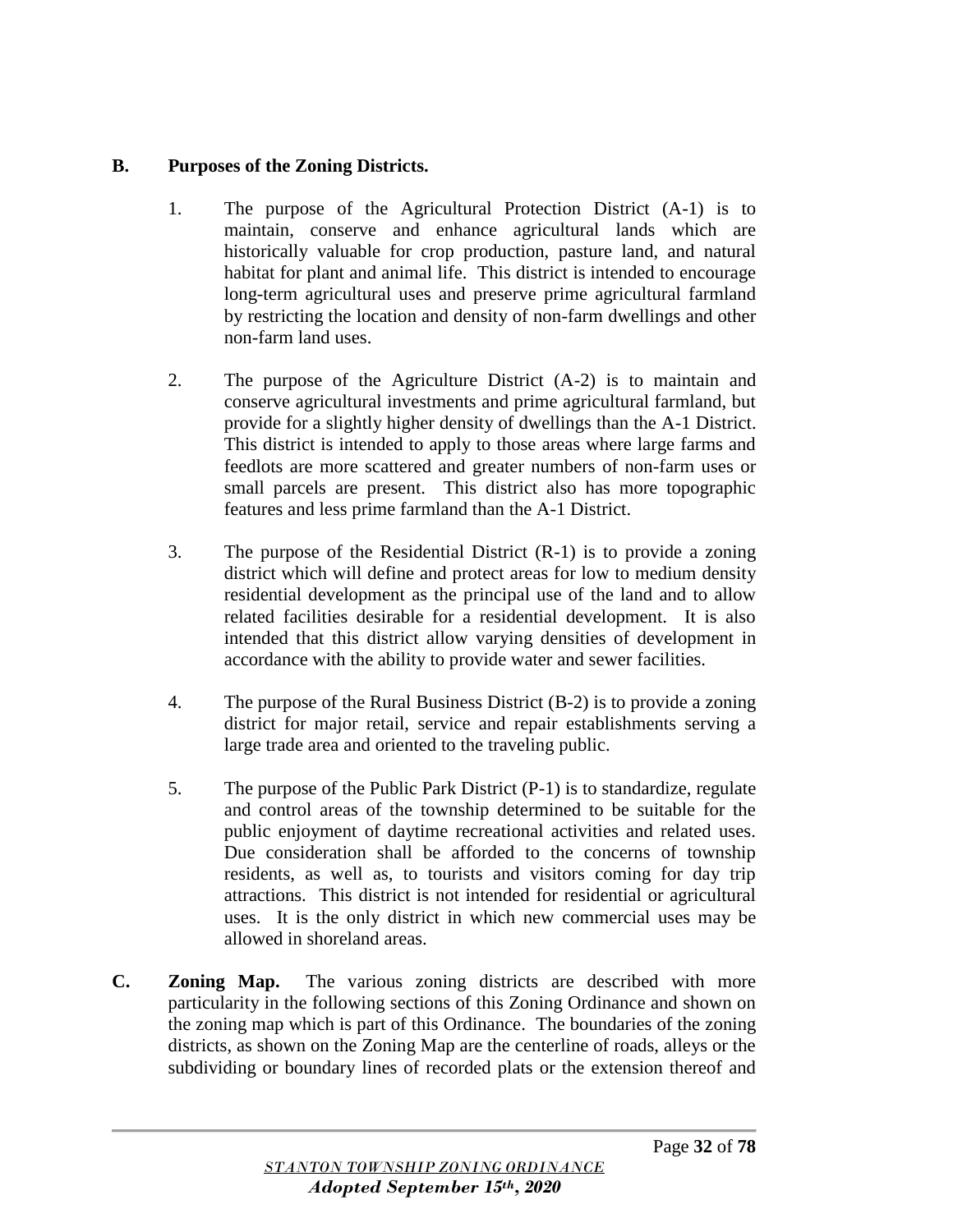railroad right-of-way. The official Stanton Township Zoning Map shall be kept on file for examination in the office of the Town Hall.

**D. Compliance.** All buildings and uses in each zoning district shall be subject to the requirements of this Ordinance.

#### **Section 18 PERMITTED, ACCESSORY, AND CONDITIONAL USES**

- **A. Permitted Uses.** The permitted uses for each zoning district are listed below. Accessory uses and essential services are also allowed as listed. All permitted and accessory uses must meet the applicable performance standards of Section 15.
- **B. Conditional Uses.** The Town Board may authorize conditional uses as specified below and others similar in nature, which will not be detrimental to the integrity of the zoning district in accordance with the provisions of Sections 17, and all other provisions of this Ordinance. All conditional uses must meet the applicable performance standards of Section 15 of this Ordinance.
- **C. Uses Not Provided for in Zoning District.** Whenever, in any zoning district, a use is neither specifically designated as a permitted, accessory or conditional, the use shall be considered prohibited.

#### **D. Permitted and Conditional Uses by Zoning District.**

#### 1. Agricultural Protection Zoning District (A-1).

- a. Permitted, Accessory and Conditional Uses:
	- i. Permitted Uses:
		- A. Agriculture;
		- B. Single family dwelling;
		- C. Essential Services; and
		- D. Animal feed lots subject to performance standards in Section 4.
	- ii. Accessory Uses:
		- A. Detached buildings, garages and farm buildings;
		- B. Swimming pool;
		- C. Home occupation; and
		- D. Irrigation system (must meet irrigation plan and performance standards of this Ordinance).
	- iii. Conditional Uses:
		- A. Aircraft landing field and associated facilities;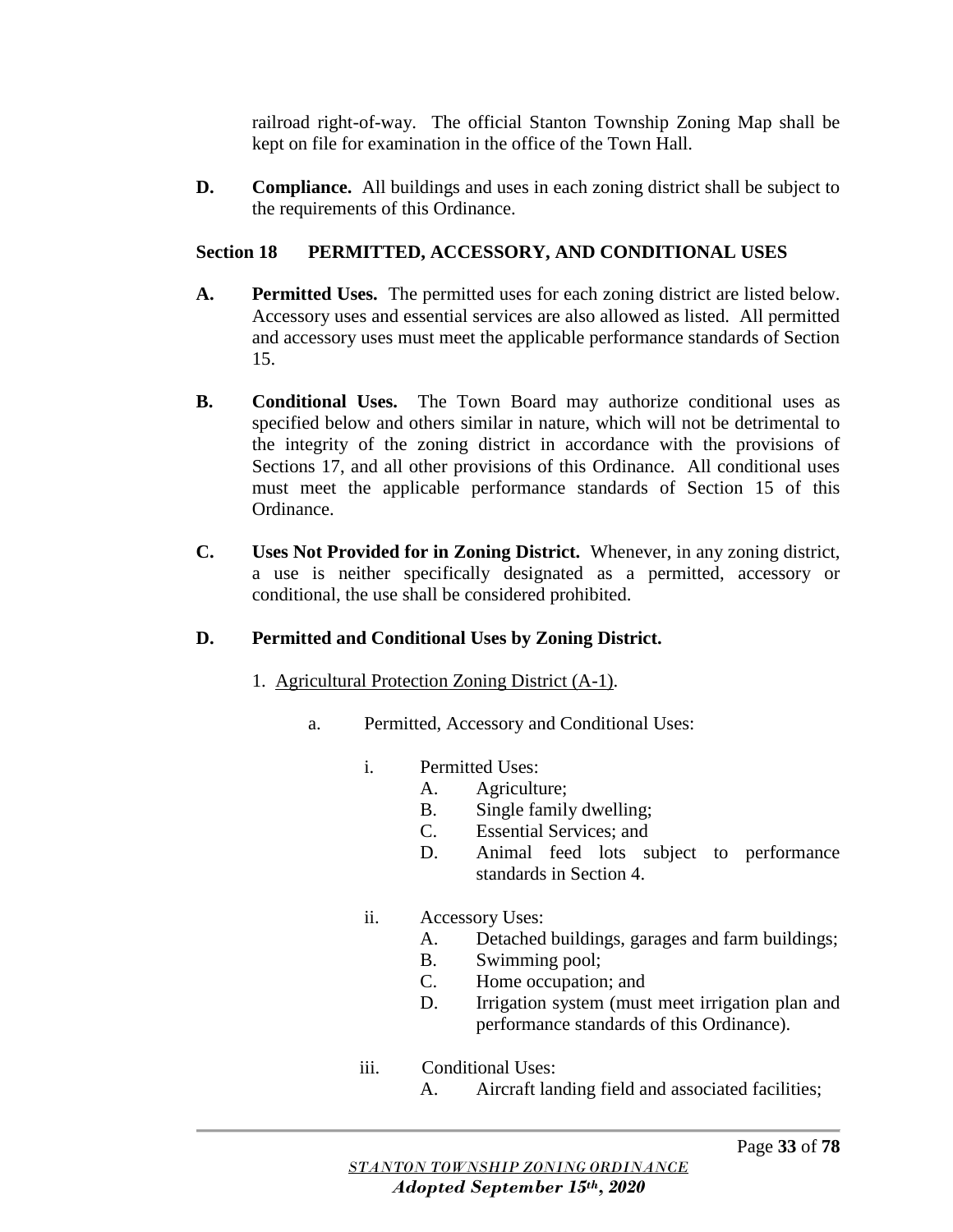- B. Agricultural research facility;
- C. Church;
- D. Commercial communication tower and facility for personal wireless services (must meet applicable performance standards in Section 20, letter of this Ordinance);
- E. School;
- F. Public park or playground;
- G. Temporary dwelling for farm labor;
- H. Mineral extraction (must meet applicable performance standards in Section 20, letter R of this Ordinance);
- I. Non-commercial wind generator and
- J. Home occupations exceeding or deviating from subsets: M.1-5 of section 20 provisions.
- b. Residential Density. One (1) dwelling unit per one hundred sixty (160) acres or one dwelling per quarter (1/4) section.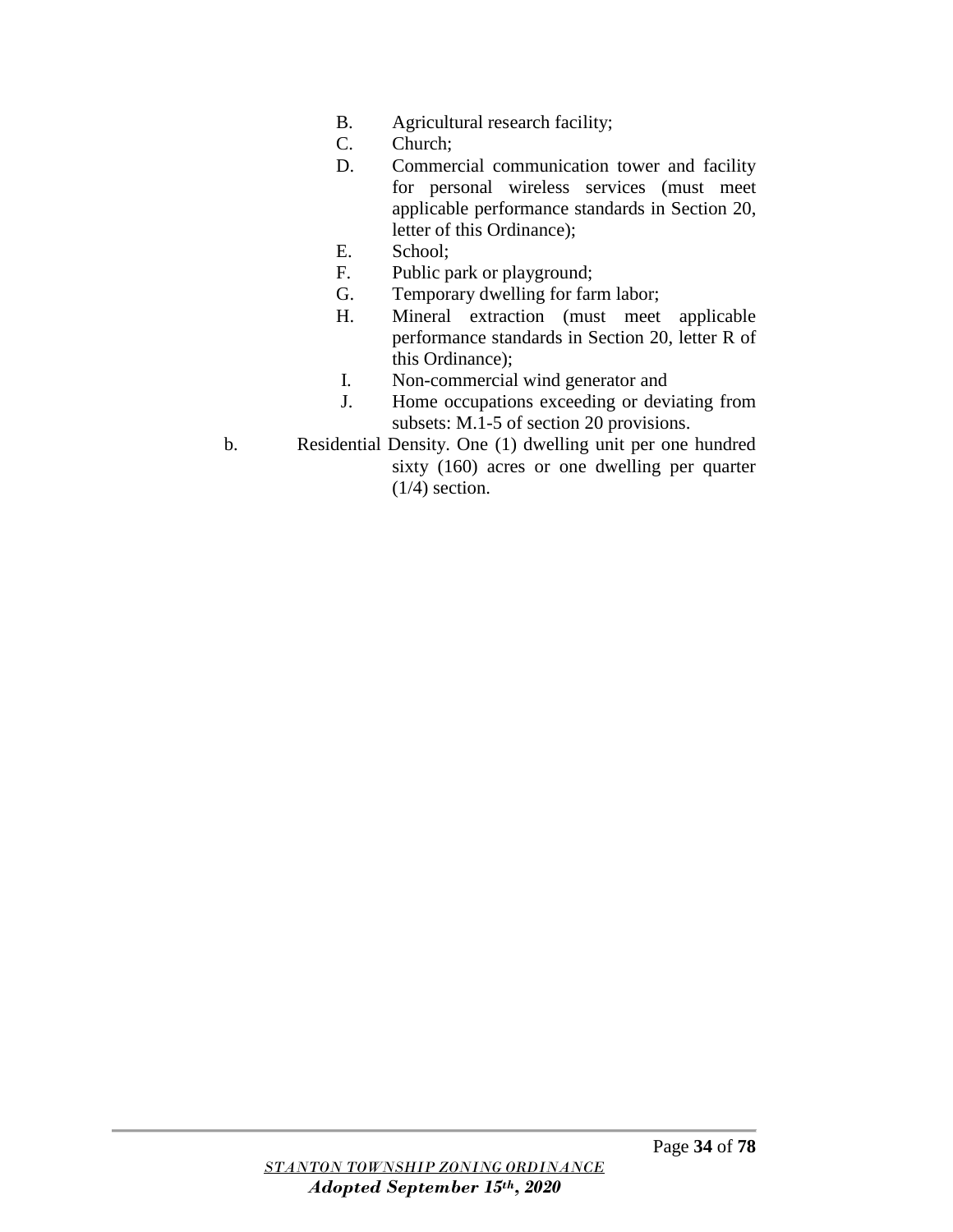#### 2. Agriculture Zoning District (A-2)

- a. Permitted, Accessory, and Conditional Uses:
	- i. Permitted Uses:
		- A. Single family dwelling
		- B. Agriculture; and
		- C. Essential services.
	- ii. Accessory Uses:
		- A. Detached buildings, garages and farm buildings;
		- B. Irrigation system (must meet irrigation plan and performance standards of this Ordinance);
		- C. Swimming pool;
		- D. Home occupation; and
		- E. Livestock as an accessory use to a property at a maximum of one animal unit for the first two and onehalf acres  $(2 \frac{1}{2})$  acres and one additional animal unit for each additional acre of fenced pasture.
	- iii. Conditional Uses:
		- A. Church;
		- B. School;
		- C. Public park or playground;
		- D. Commercial outdoor recreational facilities;
		- E. Mineral extraction (must meet applicable performance standards in Section 20 of this Ordinance);
		- F. Commercial horse training facility;
		- G. Non-profit recreation;
		- H. Non-commercial wind generator; and
		- I. Home occupations exceeding or deviating from subsets: *M.1-5* Section 20 provisions.
- b. Residential Density. One (1) dwelling unit per twenty (20) acres or twelve (12) dwellings per section or one dwelling per quarter  $(1/4)$ , quarter  $(1/4)$  section.
- c. Feedlots that exist in this zoning district operating under an existing permit from the Minnesota Pollution Control Agency on the effective date of this Ordinance are considered non-conforming uses and shall not expand beyond three hundred (300) animal units and must abide by the feedlot performance standards set forth in Section 13and 14 of this Ordinance and all other applicable regulations.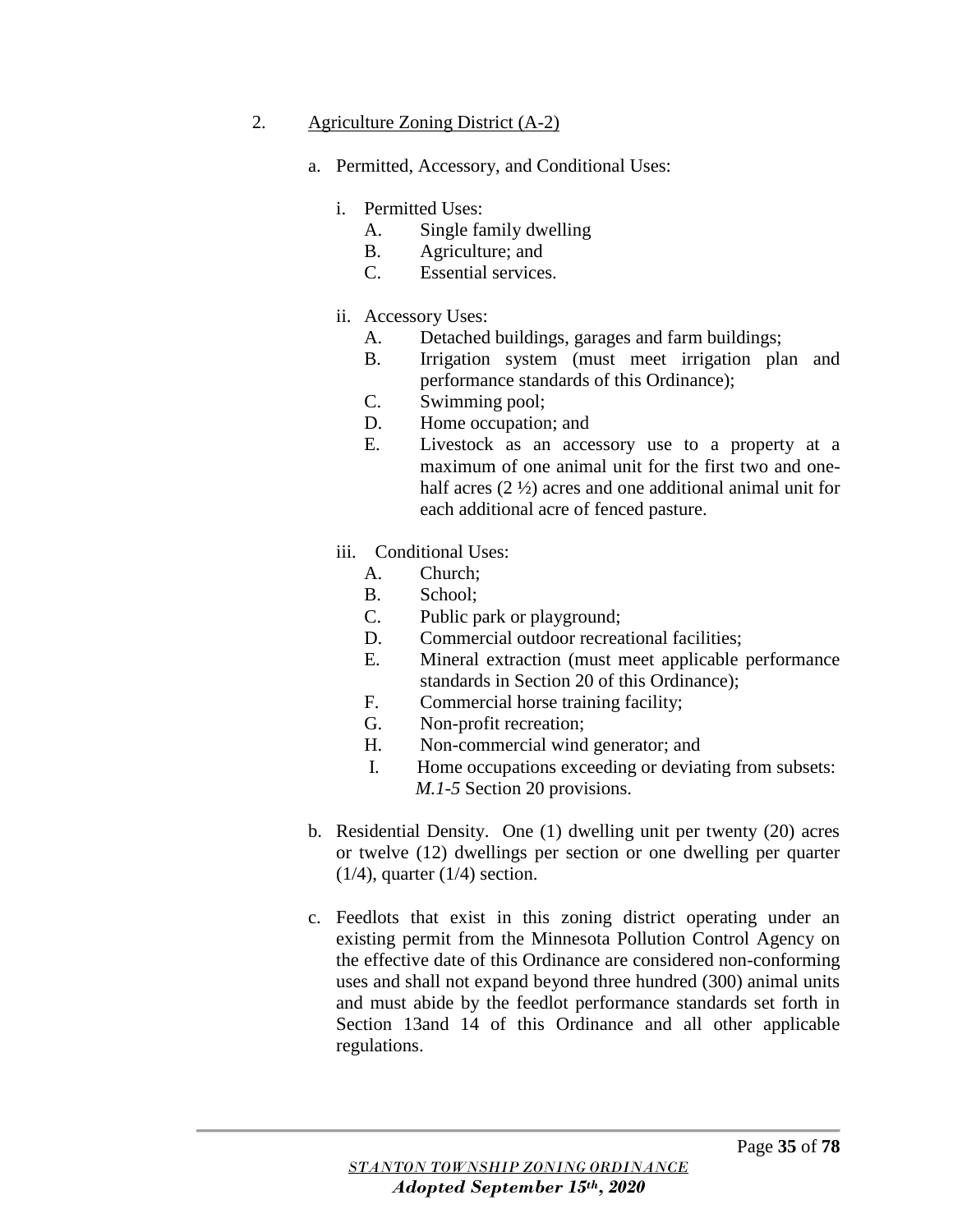- d. Imported Animal Manure. The application of any manure generated from outside of the township is subject to the following requirements:
	- i. There must be a current approved manure management plan.
	- ii. The manure must be applied or incorporated within 24 hours of receipt.
	- iii. The manure shall not be applied within 300 feet of property lines.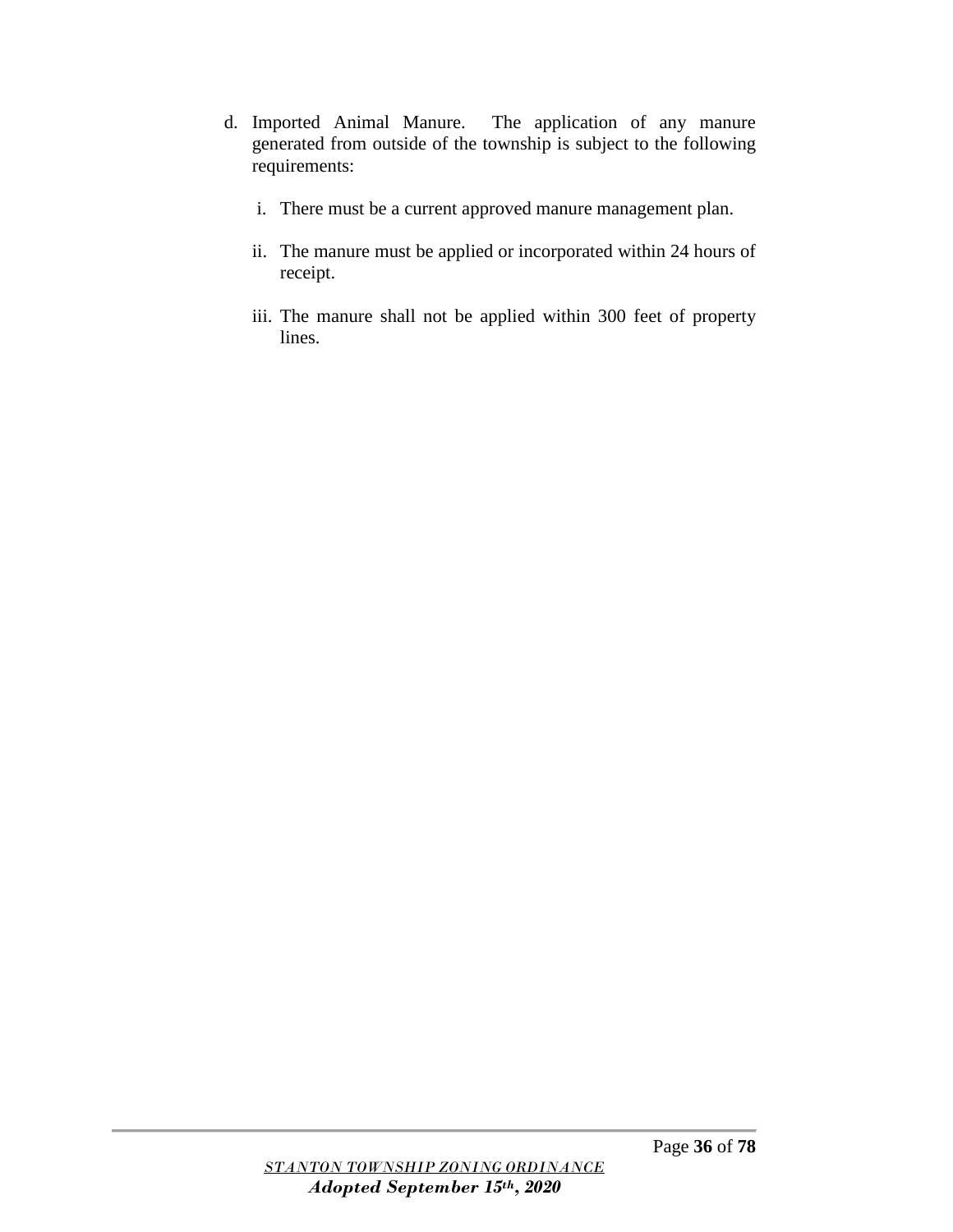iv. Only the owner of the land or the owner's designated representative may bring and spread manure on their land.

## 3. Residential Zoning District. (R-1)

- a. Permitted, Accessory and Conditional Uses:
	- i. Permitted Uses:
		- A. Single family dwelling; and
		- B. Essential services.
	- ii. Accessory Uses:
		- A. Accessory buildings meeting the requirements set forth below;
		- B. Swimming pool;
		- C. Home occupation per the requirements of Section 20 of this Ordinance;
		- D. No more than three (3) horses as an accessory use to a single family dwelling that has a minimum lot size of five (5) acres.
		- E. Poultry meeting the requirements set forth below; in subset d.
	- iii. Conditional Uses:
		- A. Church;
		- B. Public school;
		- C. Public Park or playground;
		- D. Additional accessory buildings;
		- E. Non-commercial wind generator and
		- F. Home occupations exceeding or deviating from
		- subsets: M.1- 5 of section
			- 20 provisions;
		- G. Indoor Commercial Recreation Facilities
- b. Residential Density. One (1) dwelling unit per five (5) acres or twelve  $(12)$  dwellings per section or one dwelling per quarter  $(½)$ , quarter  $( \frac{1}{4} )$  section.
- c. Accessory Buildings. No accessory building shall be constructed on any lot prior to the time of construction of the principal building to which it is accessory. Accessory buildings shall be limited to: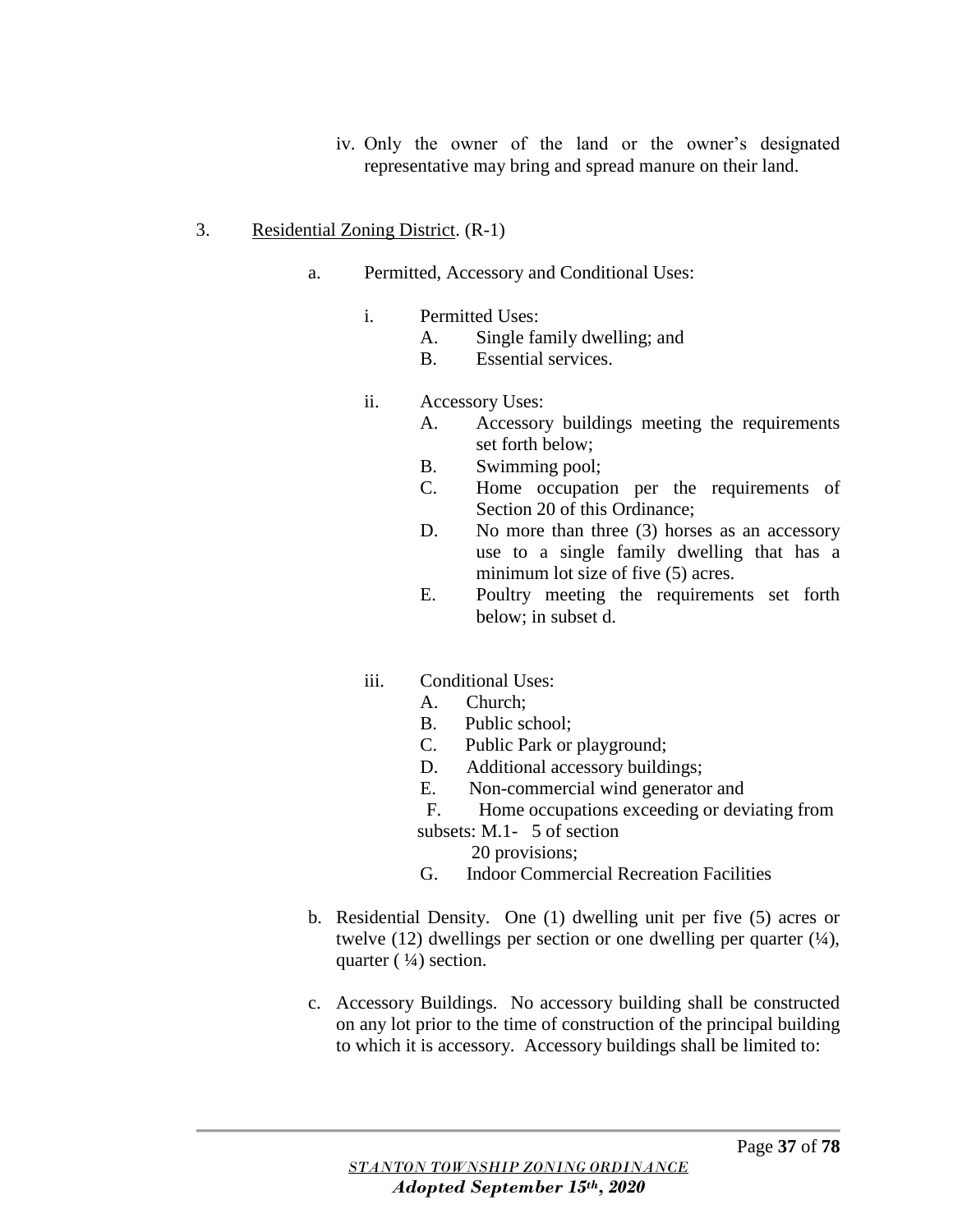- i. A maximum of one (1) accessory building on lots one (1) acre or less. Total square footage of the accessory building must not exceed one thousand (1000) square feet.
- ii. A maximum of two (2) accessory buildings on lots greater than one (1) acre to five (5) acres. Total square footage of both accessory buildings must not exceed one thousand five hundred (1500) square feet.
- iii. A maximum of three (3) accessory buildings on lots greater than five (5) acres but less than 40 acres. Total square footage of all accessory buildings must not exceed two thousand one hundred (2100) square feet.
- iv.

On lots 40 acres or larger, the same accessory building sizes are allowed, as in Agricultural Zoning District (A-2).

d. Poultry: Properties shall be, at least one acre, in parcel size. For the purposes of this Ordinance, poultry shall be defined as: Chickens, Turkeys, Ducks, Pheasants, Quail, Grouse, Geese, Pullets, Capons, or other similar fowl. This Ordinance limits poultry ownership, using a formula of

one fowl, per one tenth, of one acre. For example, 2.1 acres would accommodate a maximum of 21 fowl; the one acre minimum would accommodate a maximum of 10 fowl. Fowl must be contained inside the property borders. Common care practices must be observed in a humane and sanitary fashion. No roosters over 10 weeks old are allowed.

## 4. Rural Business Zoning District (B2).

- a. Permitted, Accessory, and Conditional Uses:
	- i. Permitted Uses:
		- A. Motor vehicle and implement sales and service:
			- 1. Any automobile sales or services, car wash, trailer sales or service, auto repair garage or automobile rental;
			- 2. Any motor fuel station;
			- 3. Any agricultural equipment sales or service; and
			- 4. Any truck sales or service, truck wash or truck repair garage.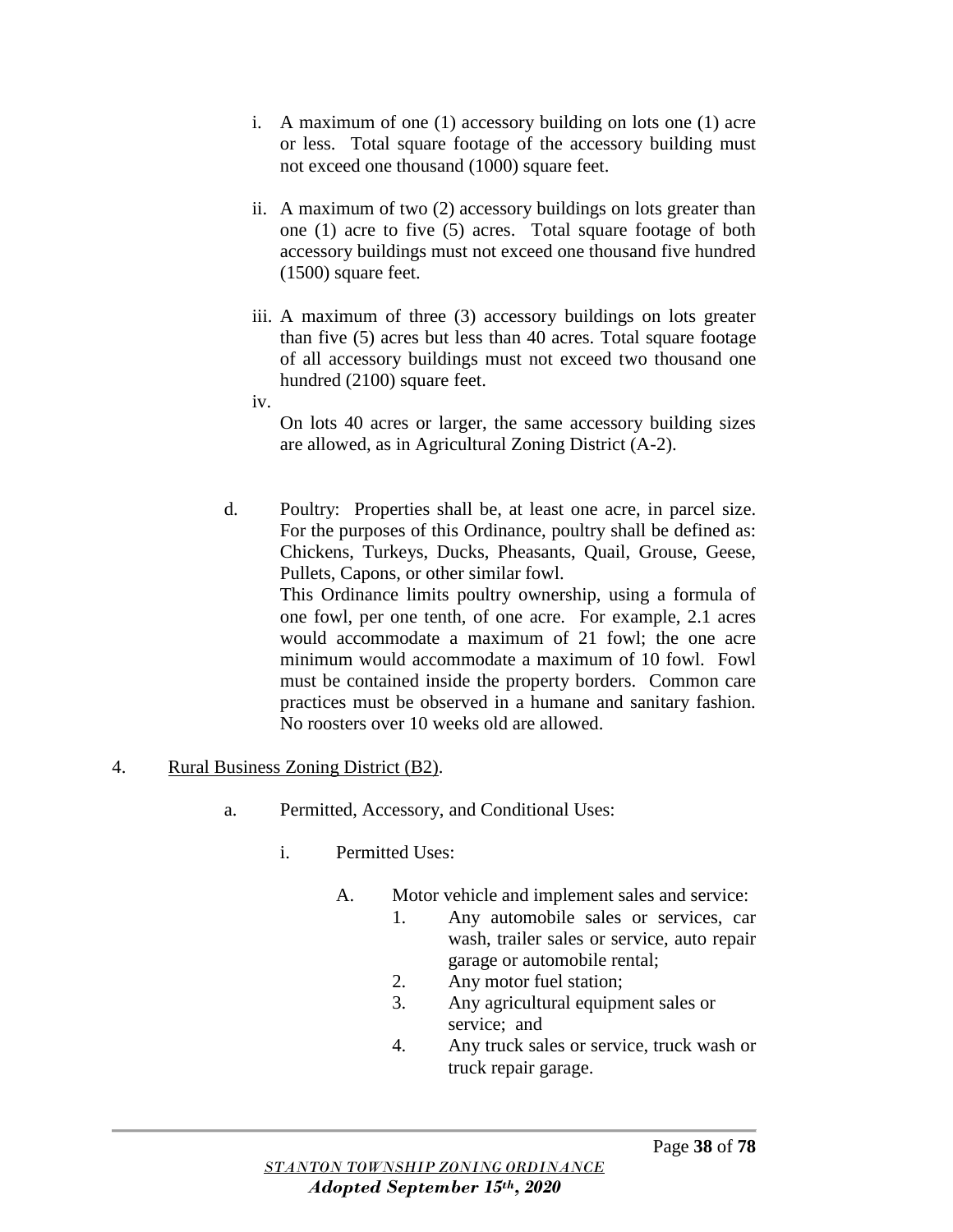- B. Entertainment and recreation establishments:
	- 1. Any theater, dance hall, bowling alley, pool or billiard hall, public swimming pool, roller or ice rink.
- C. Drive-in establishments:
	- 1. Any drive-in establishment including banks and restaurants.
- D. Retail or wholesale establishments:
	- 1. Any building supply sales;
	- 2. Any boat sales or repair;
	- 3. Any eating or drinking establishment;
	- 4. Any landscape nursery or commercial greenhouse;
	- 5. Any motel;
	- 6. Any shopping center; and
	- 7. Any assembly of previously prepared materials which have been manufactured elsewhere.
- E. Any residence when included as an integral part of the principal building to be occupied by the owner or his or her employee; and
- F. Essential services.
- ii. Accessory Uses:
	- A. Any building or use customarily necessary to any permitted use, which may include the repair, alteration, finishing assembly or storage of goods;
	- B. Any building or use customarily necessary to any permitted use, but which will not be detrimental either by reason of odor, smoke, noise or vibration to the surrounding neighborhood; and
	- C. Any temporary building for uses incidental to construction work provided that such building is removed upon the completion or abandonment of the construction work.
- iii. Conditional Uses: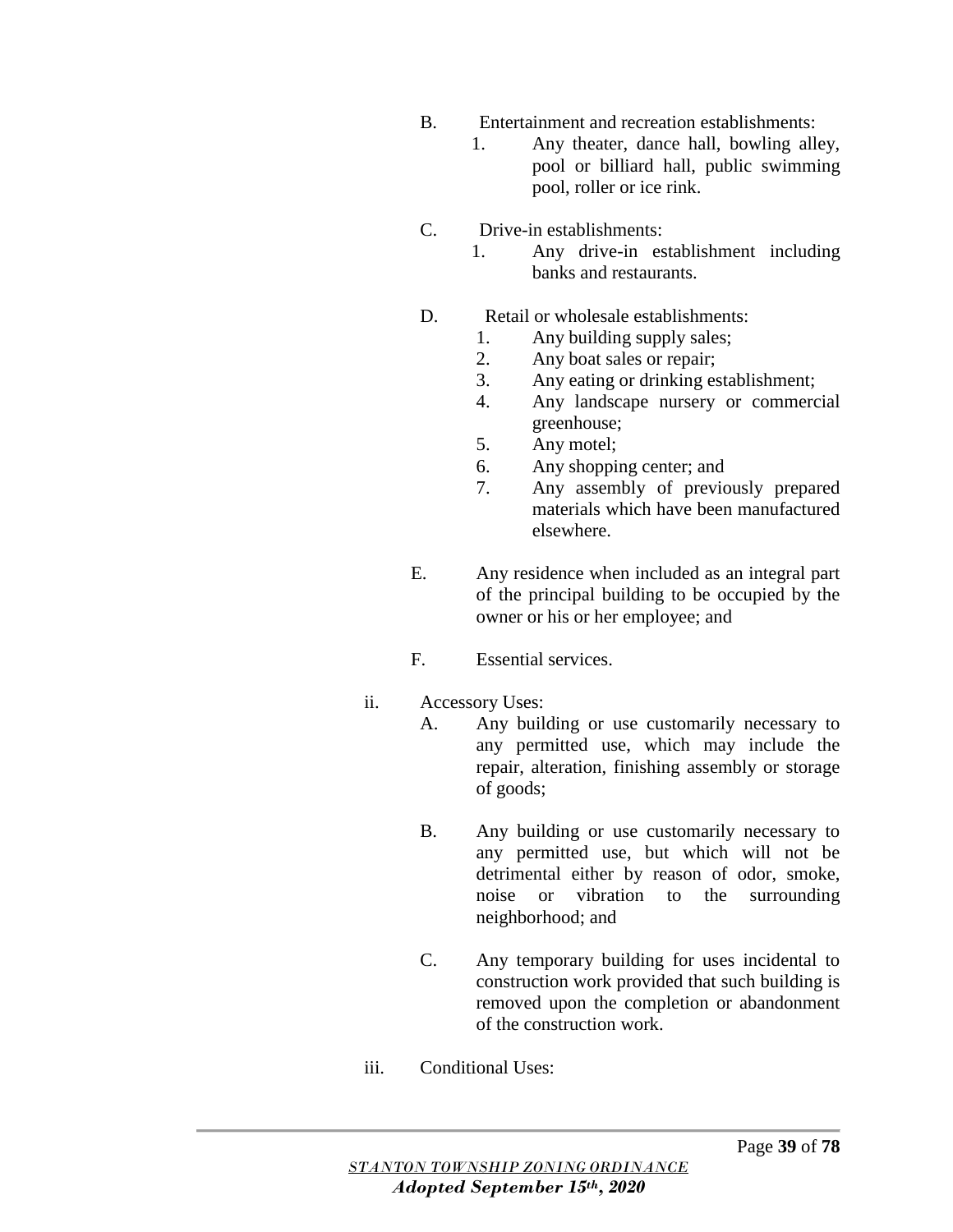- A. Any commercial radio or television tower, transmitter or receiver;
- B. Bed and breakfast; and
- C. Church.
- b. Lot size. Any lot used as a business shall have an area sufficient in size to provide an adequate and safe water supply and sewage disposal system as established by the standards required by the State or County health regulations. A lot shall not be less than five thousand (5,000) square feet in area.
- 5. Public Park Zoning District (P-1).
	- a. Permitted, Accessory and Conditional Uses:
		- i. Permitted Uses:
			- A. Playgrounds;
			- B. Beaches;
			- C. Boat launching ramps;
			- D. Picnic Shelters;
			- E. Hazardous Waste Collection; and

F. MNDNR services such as deer registration and testing stations

- ii. Accessory Uses:
	- A. Bicycle racks for daytime use; and
	- B. SES (Commercial or Residential scale).
- iii. Conditional Uses:

A. Public parking for access to recreational areas;

 B.Boat trailer parking, not to exceed MNDNR recommendations for the surface area of the adjacent lake or waterway;

- C. Boat docks and slips for daytime use,
- D. Public restrooms, portable and permanent;
- E. Pavilions;

F. Nature trails, exercise trails, ski trails and similar non motorized facilities;

- G. Museums and historical attractions;
- H. Food vending facilities, portable or permanent;
- I. Non-motorized, boat and watersport rental facilities;
- J. Bicycle and similar rental facilities;
- K. Auxiliary services to recreational use such as boat washing stations for AIS Removal; and
- L. Public service events.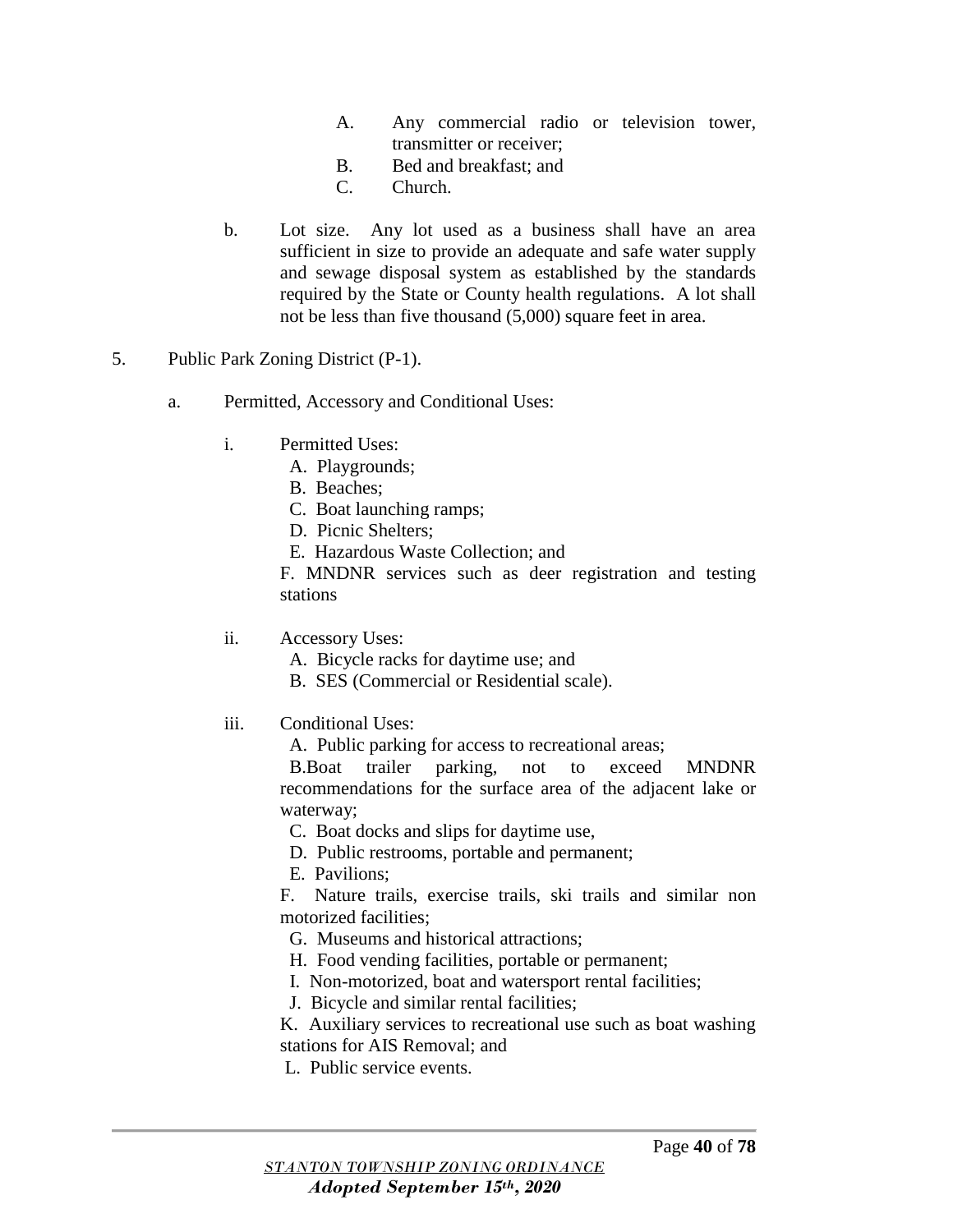# **Left Intentionally Blank**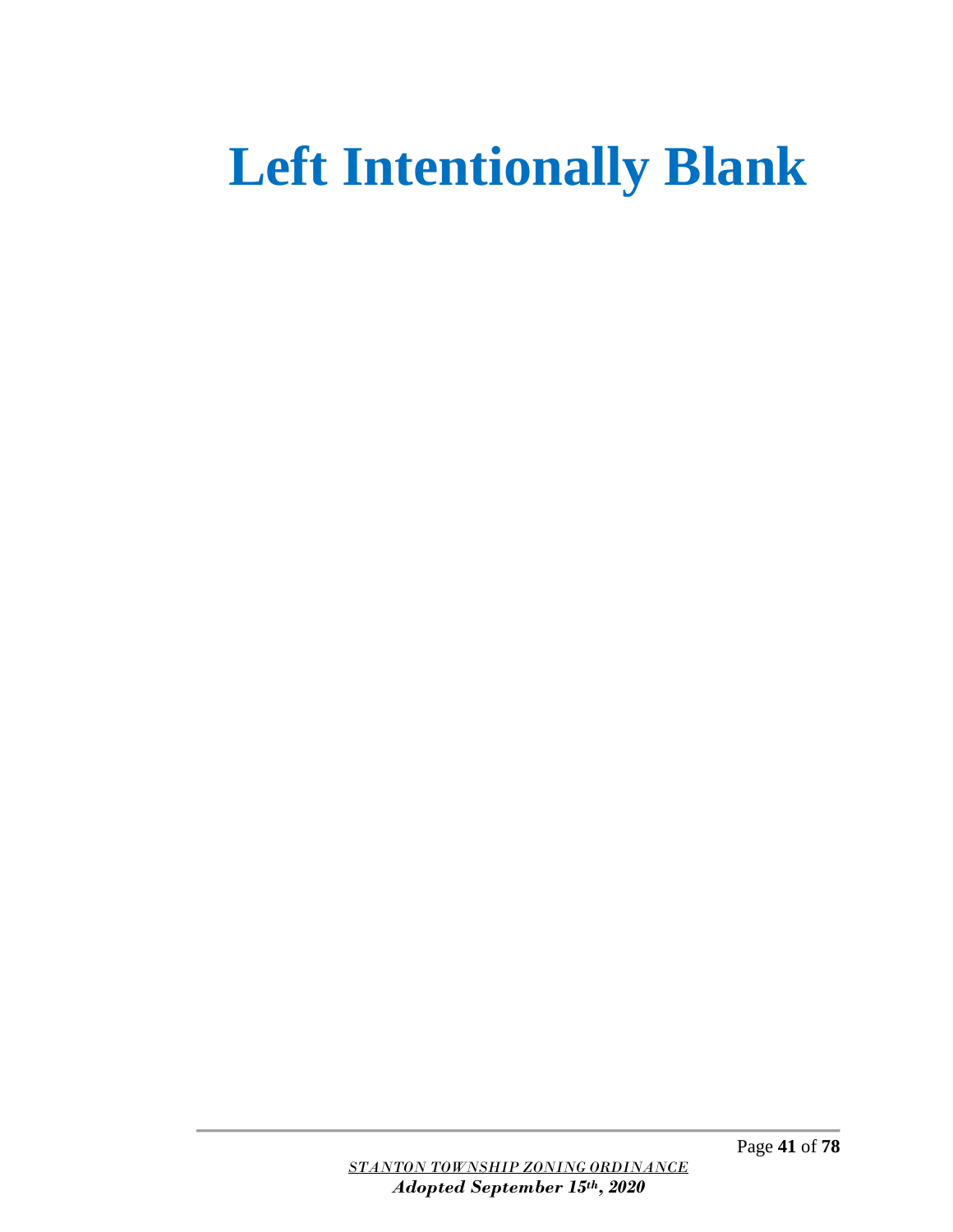# **Section 19 LOTS, YARDS, and DRIVEWAYS**

- **A. General Lot Requirements:** The minimum lot area, minimum width of lot, minimum depth of front yard, rear yard, and minimum width of each side yard for each zoning district shall be as follows:
	- 1. Lot and Yard Requirements:

|                                                                          | <b>Protection</b>                                                         | <b>Agricultu Agriculture</b><br><b>District</b>                                                                                      | <b>Residential Rural</b><br><b>District</b>                                                                                     | <b>Busines</b>                                                                                                 | <b>Subdivisions</b>           | <b>Public Park</b><br><b>District</b> |
|--------------------------------------------------------------------------|---------------------------------------------------------------------------|--------------------------------------------------------------------------------------------------------------------------------------|---------------------------------------------------------------------------------------------------------------------------------|----------------------------------------------------------------------------------------------------------------|-------------------------------|---------------------------------------|
|                                                                          | <b>District</b><br>$(A-1)$                                                | $(A-2)$                                                                                                                              | $(R-1)$                                                                                                                         | <b>District</b><br>$(B-2)$                                                                                     |                               | $(P-1)$                               |
| Residential<br>density<br>maximum                                        | One<br>dwelling p<br>160 acres<br>one<br>dwelling p<br>quarter<br>section | One<br>dwelling unit<br>per 20 acres<br>or $12$<br>dwellings per<br>section or one<br>dwelling per<br>quarter,<br>quarter<br>section | One<br>dwelling un<br>per five acre<br>or 12<br>dwellings po<br>section or<br>one dwellin<br>per quarter,<br>quarter<br>section | <b>Not</b><br>Applical                                                                                         |                               | Not Applicable                        |
| Minimum lot size 160 acres                                               |                                                                           | 20 acres, or 5<br>acres where<br>*CPI does not<br>Exceed 50%                                                                         | 5 acres                                                                                                                         | 5,000<br>square fo                                                                                             | 2 acres                       | 30 acres                              |
| Minimum lot wid 300 feet                                                 |                                                                           | 300 feet                                                                                                                             | 200 feet                                                                                                                        |                                                                                                                | 100 feet                      | 1,000 feet                            |
| Minimum frontag<br>on public road                                        | 100 feet                                                                  | 100 feet                                                                                                                             | 100 feet                                                                                                                        |                                                                                                                | 100 feet                      | 500 feet                              |
| <b>Setbacks</b><br>Minimum front y<br>Minimum side y:<br>Minimum rear ya | 100 feet<br>100 feet<br>100 feet                                          | 100 feet<br>100 feet<br>100 feet                                                                                                     | 100 feet<br>15 feet<br>30 feet                                                                                                  | 45 feet<br>0 feet<br>20 feet*<br>* where<br>alleys ex<br>the rear<br>may incl<br>one-half<br>width of<br>alley | 58 feet<br>15 feet<br>15 feet | 100 feet<br>100 feet*<br>100 feet*    |
| Driveway setback 5 feet<br>from side or rear                             |                                                                           | 5 feet                                                                                                                               | 5 feet                                                                                                                          | <b>Not</b><br>Applical                                                                                         | 5 feet                        | 5 feet                                |

Page **42** of **78**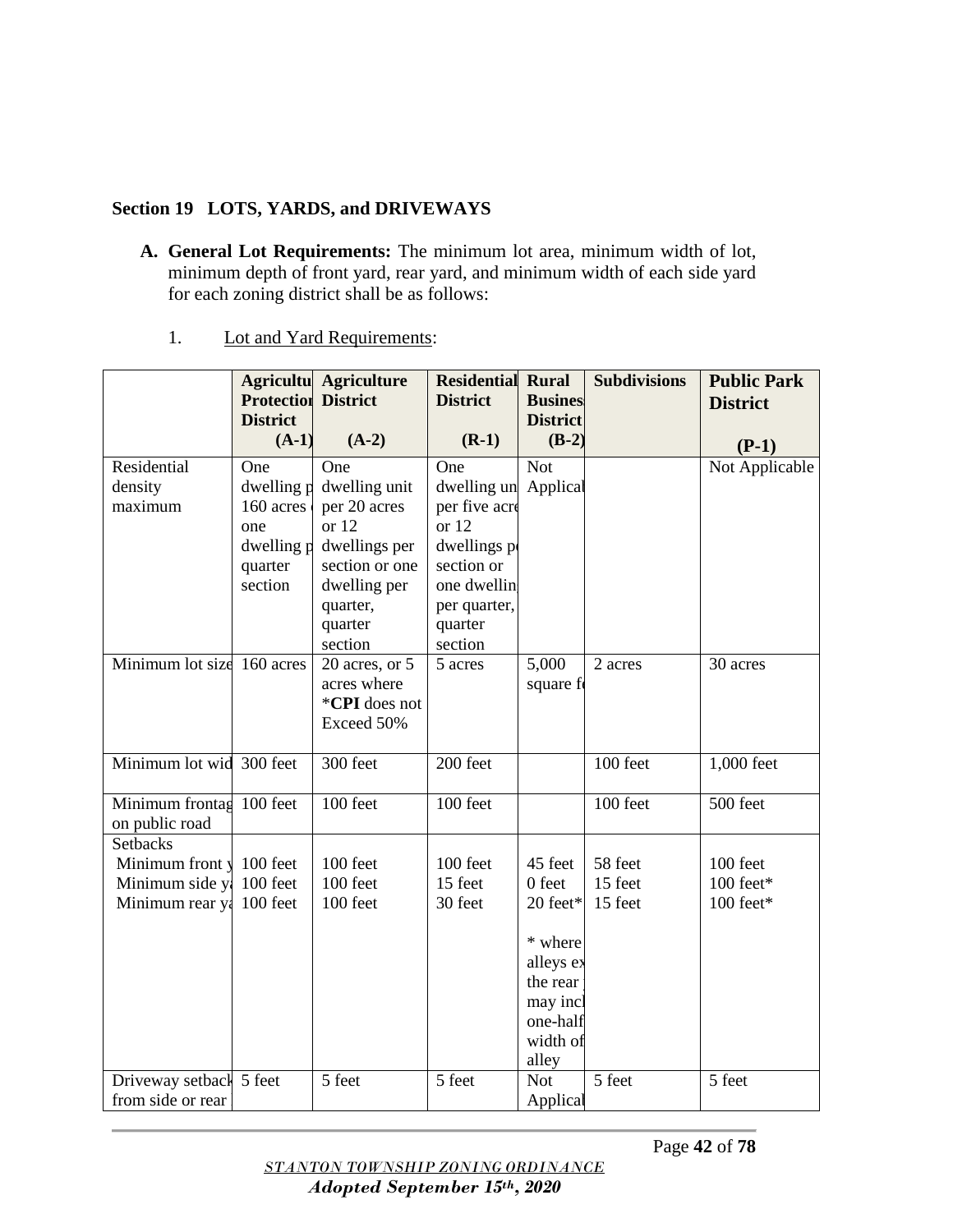|                                                       | <b>Protection District</b><br><b>District</b><br>$(A-1)$ | <b>Agricultu Agriculture</b><br>$(A-2)$ | <b>Residential Rural</b><br><b>District</b><br>$(R-1)$ | <b>Busines</b><br><b>District</b><br>$(B-2)$ | <b>Subdivisions</b> | <b>Public Park</b><br><b>District</b><br>$(P-1)$ |
|-------------------------------------------------------|----------------------------------------------------------|-----------------------------------------|--------------------------------------------------------|----------------------------------------------|---------------------|--------------------------------------------------|
| line                                                  |                                                          |                                         |                                                        |                                              |                     |                                                  |
| Minimum floor at 900 square<br>per dwelling unit feet |                                                          | 900 square<br>feet                      | 900 square<br>feet                                     | Not<br>applicab                              | 900 square<br>feet  | Not Applicable                                   |
| Maximum structu 35 feet<br>Height                     |                                                          | 35 feet                                 | 35 feet                                                | 35 feet                                      | 35 feet             | 35 feet                                          |

\* Facilities specifically oriented to waterways may be allowed a reduced setback. \***CPI** is the Crop Productivity Index

- 2. Road Frontage. All buildable lots must have frontage on a public road.
- 3. Corner Lots.Corner lots, which abut on more than one road shall provide the required front yards along each road. Regardless of which road a building on the lot fronts, the rear yard is considered to be opposite the shorter road frontage and the side yard is considered to be opposite the longer road frontage.
- 4. Measurement.All frontage setbacks shall be measured beginning at the center of the road. On odd-shaped lots, the yard width shall be measured at the building line.
- 5. Required Yards.All structures, whether or not attached to the principal structure, and whether open or enclosed, including, but not limited to, porches, carports, balconies, and platforms above normal grade level, shall not project into any required minimum front, side or rear yard.
- 6. Garages.Although the construction of an enclosed parking space is not required for a single family detached dwelling, an open space on a lot must be provided on all lots in the A-1, A-2, and R-1 zoning districts which will allow for the future construction of a single enclosed garage space that would comply with all setback requirements.

## **Section 20 SPECIAL PROVISIONS AND PERFORMANCE STANDARDS**

- **A. Purpose.** The special provisions and performance standards established in this section are designed to encourage a high standard of development by providing assurance that neighboring land uses will be compatible. All development in the Township is required to meet these provisions.
- **B. Residential Development.** The following performance standards shall apply to the construction of residential dwellings within the Township: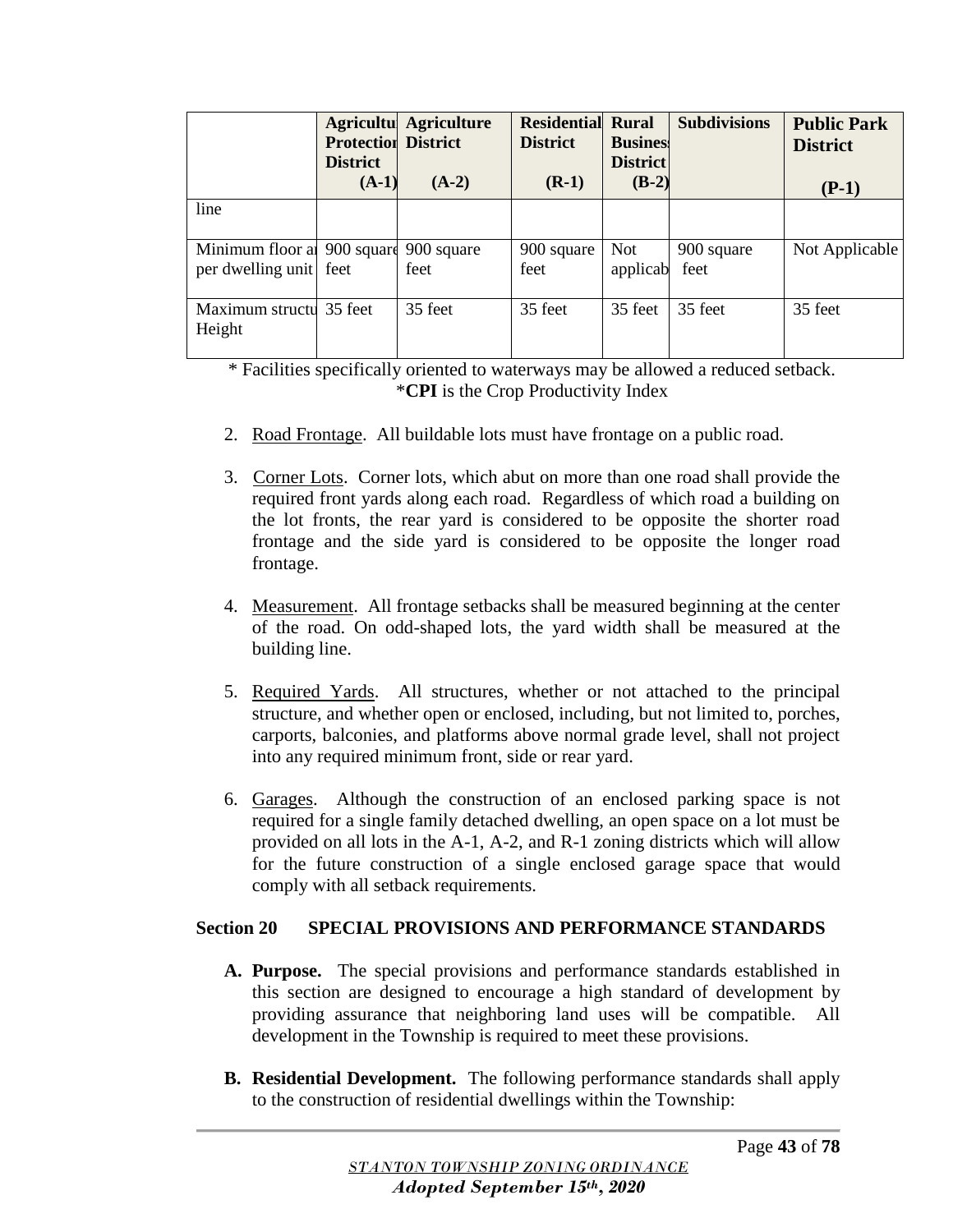1. A perimeter foundation is required

2. Access to a road dedicated to and accepted by the township or the county.

- 3. Measures must be taken in order to:
	- a. Minimize site disturbance;
	- b. Minimize visual impact; and
	- c. Retain the maximum amount of open space possible.
- **C. All Development.** The following performance standards shall apply to all uses and development in the Township:
	- 1. Measures must be taken to protect the public infrastructure investment and limit future public costs;
	- 2. Buffer areas should be incorporated between differing adjacent land uses in order to ensure compatibility between the land uses; and
	- 3. Measures must be taken to protect natural features.
- **D. Noise.** No person shall make, continue, or cause to be made or continued, any loud, unnecessary or unusual noise which reasonably annoys, disturbs, injures or endangers the comfort, convenience, safety, health, welfare or repose of persons in the vicinity thereof, unless the making, continuing, or causing to be made or continued of that noise cannot be prevented and is necessary for the protection or preservation of property or of the health, safety, life or limb of some person. Noise that is determined to be objectionable because of volume, frequency, or beat must be muffled or otherwise controlled in accordance with Minnesota Pollution Control Agency noise level standards, Minnesota Rules Part 7030.
- **E. Odors.** No malodorous gas or matter shall be permitted which is discernible on any adjoining lot or property. Minnesota Pollution Control Agency standards on odor emissions shall be used in measuring such odors.
- **F. Glare.** Lighting devices that produce directly reflected glare on adjoining properties or thoroughfares shall not be permitted.
- **G. Erosion.** No offensive erosion by wind or water shall be permitted onto adjacent properties.
- **H. Drainage.** No land shall be developed and no use shall be permitted that results in water runoff that causes flooding, erosion or deposit of minerals on adjacent properties. Such runoff must be properly channeled into a storm drain, watercourse, ponding area, or other public storm water facility.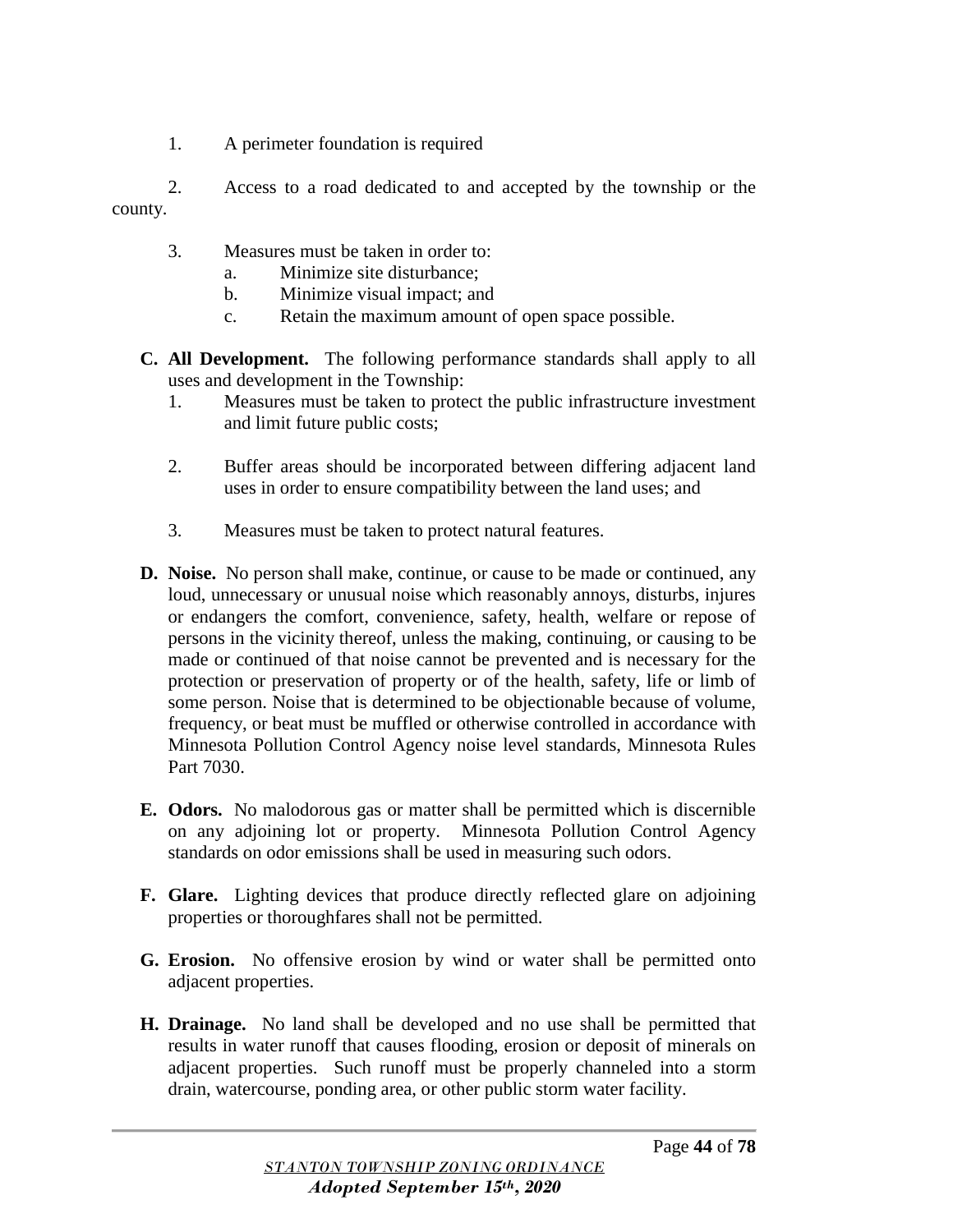- **I. Natural Features.** Site planning must show due regard for all natural terrain features so that development of any type will not have adverse or detrimental effect on the natural character of the area.
	- 1. Shore land.Properties located in the area designated by the County as Shore land District must adhere to the requirements set forth in the County Shore land Ordinance.
	- 2. Floodplain. Properties located in the area designated by the County as Floodplain District must adhere to the requirements set forth in the County Floodplain Ordinance.
	- 3. Measures shall be taken during development activities to:
		- a. Minimize site disturbance;
		- b. Protect water quality;
		- c. Retain woodland features;
		- d. Retain and protect steep slopes;
		- e. Protect wetlands;
- **J. Screening.** The screening required in this section shall consist of a fence, wall, landscaping or earth barrier but shall not extend into the public right-ofway. Natural features, such as differences in elevation, tree masses or similar features may be used in lieu of required screening if approved by the Town Board.
	- 1. Screening shall be required in the A-1, A-2,and R-1 districts where either of the following conditions exist:

a. Any off road parking lot contains more than five (5) parking spaces;

- b. Any materials or equipment are being stored outside on the property, with the exception of recreational equipment, construction and landscaping materials currently being used on the premises and the off road parking of automobiles and pickup trucks.
- 2. All screening must be maintained by the property owner so as not to be unsightly, a nuisance or cause a hazard or safety issue.
- **K. Landscaping.** In all zoning districts, developed properties must have a landscaped yard along all public roads. The yard must be free of any structures, storage or off road parking, except for a driveway.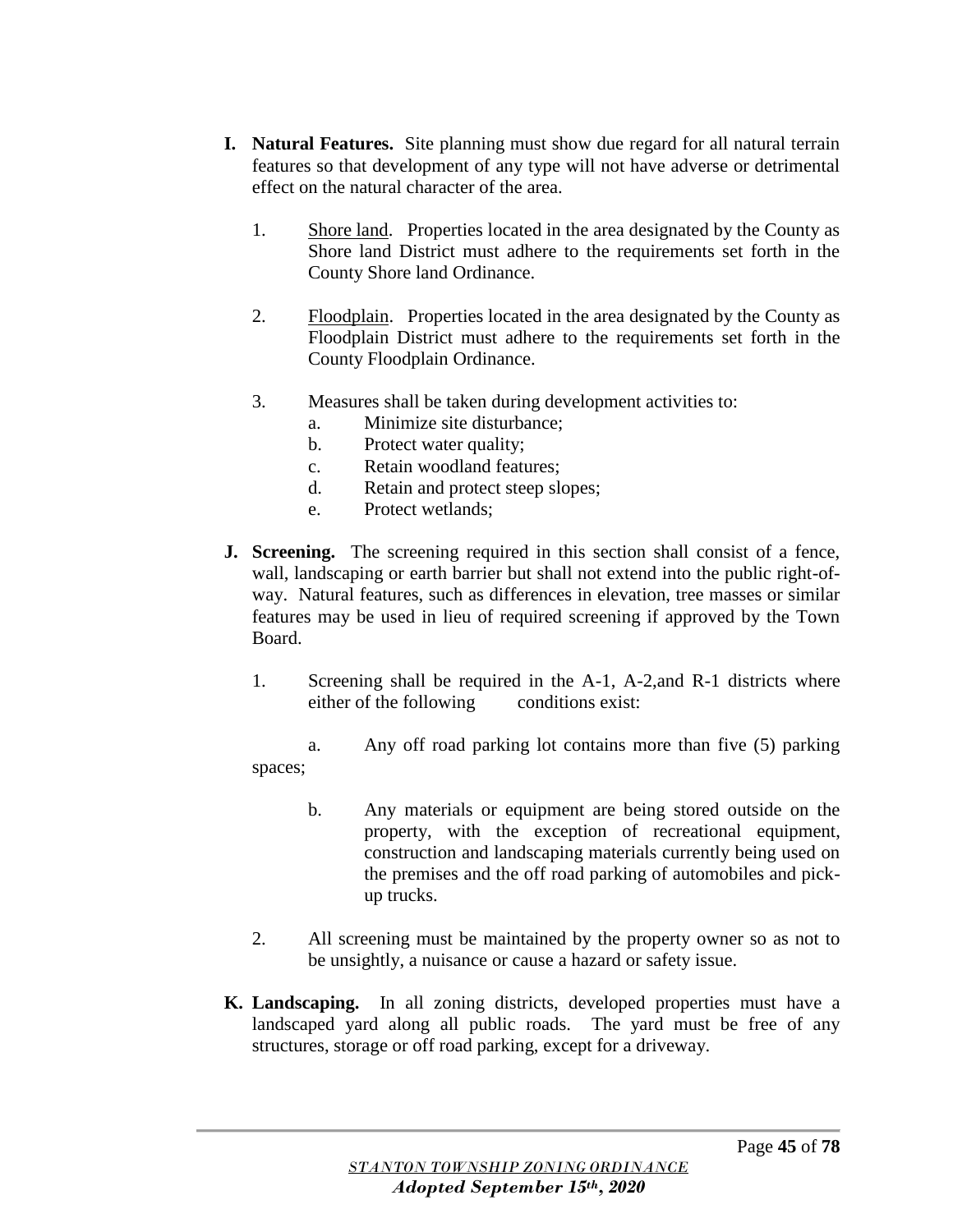- **L. Fences.** Fences shall be permitted on all properties subject to the following requirements:
	- i. Fences on properties in the A-1, A-2,and R-1 zoning districts may be located on any lot line up to a height of four (4) feet except that a fence up to six (6) feet in height may be erected on the side and rear lot line behind the nearest front corner of the principal building.
	- ii. Fences located within eight (8) feet or more from the rear lot line may be up to ten (10) feet in height.
	- iii. No fences, structures or plantings creating a visual obstruction for traffic on the public right-of-way shall be permitted within the required yard setbacks on a corner lot.

# **M. Home Occupations.**

- 1. No more than one (1) person other than the members of the family occupying the premises shall be employed in conjunction with a home occupation.
- 2. The home occupation must be carried on wholly within the principal structure or in a permanent accessory building.
- 3. Noise, vibration, fumes, smoke, dust, electrical disturbance, odors, heat, or glare that is detectable off the premises must not be produced.
- 4. The home occupation must not create automobile or truck traffic within the neighborhood that is out of character with a residential neighborhood.
- 5. The home occupation must be incidental and subordinate to the use of the premises for farming or residential purposes.
- **N. Relocated buildings.** Before moving a building to a new location within the Township, whether from, within or outside of the Township, the owner or agent must apply for a Township Zoning Certificate and a County Building permit. The building and its location must meet all requirements of this Ordinance.

## **O. Communication towers and facilities for personal wireless services and other uses.**

1. Setbacks and Tower Height.Tower structures shall be set back from the nearest property line a distance equal to the height of the tower. The tower height shall not exceed one hundred forty (140)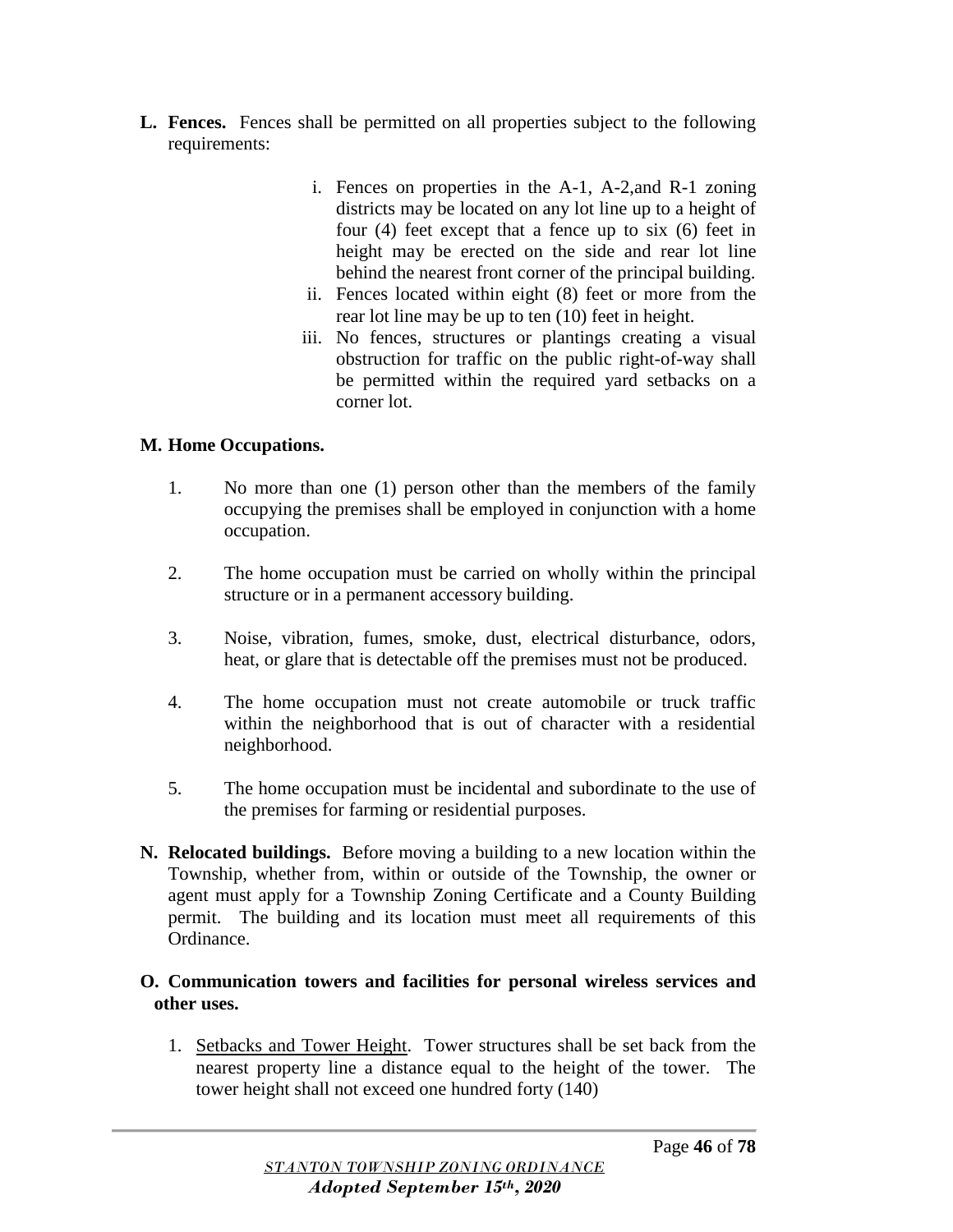feet. Under no circumstances shall a tower be located closer than 1,000 (one thousand) feet from an existing residential structure except for the residence of the owner of the property on which the tower is to be located.

- 2. Tower Lighting.Towers shall not be illuminated by artificial means and shall not display strobe lights unless such lighting is specifically required by the Federal Aviation Administration, Federal Communications Commission, or other federal or state authority.
- 3. Signs and Advertising.The use of any portion of a tower for signs other than warning or equipment information is prohibited.
- 4. Accessory Utility Building.All utility buildings and structures accessory to a tower must be architecturally designed to blend in with the surrounding environment and must meet the minimum setback requirements of the underlying zoning district. Ground mounted equipment must be screened from view with suitable vegetation, except where a design consisting of non-vegetative screening better reflects and complements the architectural character of the surrounding neighborhood.
- 5. Structural Design.Design and installation of all towers and antennas shall comply with the manufacturer's specifications and with ANS/TIA/EIA standards. Plans shall be approved and stamped by a professional engineer licensed by the State of Minnesota.
- 6. Enclosure.All towers shall be reasonably protected against unauthorized access. The bottom of the tower from ground level to twelve (12) feet above ground shall be designed to preclude unauthorized climbing and shall be enclosed with a minimum of a six (6) foot high chain link fence with a locked gate. No part of any tower or antenna, except for guy wires and anchors shall extend beyond the fenced enclosure. Signs must be mounted on the fenced enclosure, on or adjacent to the gate prohibiting entry without authorization, warning of the danger from electrical equipment and unauthorized climbing of the tower and identifying the owner of the tower and telephone number of a person to contact in the event of an emergency.
- 7. Co-location Requirements.
	- a. No new tower shall be permitted unless the applicant demonstrates to the reasonable satisfaction of the Planning Commission and the Town Board that no existing tower or structure can accommodate the applicant's proposed antenna. Supporting evidence may consist of any of the following conditions: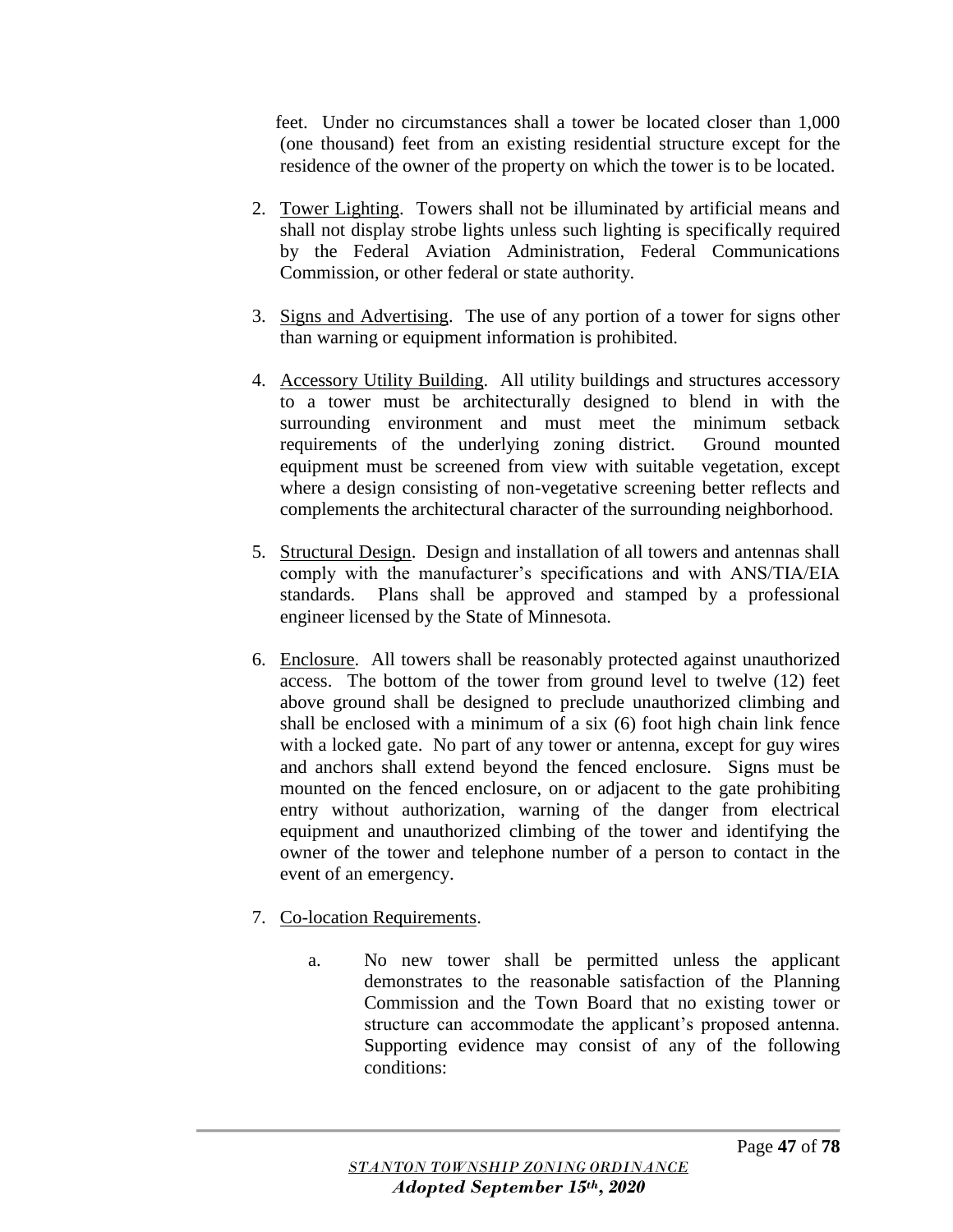- i. No existing towers or structures are located within the geographic area required to meet the applicant's engineering requirements.
- ii. Existing tower or structures are not sufficient height to meet the applicant's engineering requirements.
- iii. Existing towers or structures do not have sufficient structural strength to support the applicant's proposed antenna and related equipment.
- iv. The applicant's proposed system would cause electromagnetic interference with the system on the existing tower or structure, or the system on the existing tower or structure would cause interference with the applicant's proposed system.
- v. The fees, costs, or contractual provisions required by the owner to share an existing tower or structure or to adapt an existing tower or structure for sharing are unreasonable. Costs are considered reasonable if they conform to contractual terms standard in the industry or do not exceed the cost of new tower development.
- vi. The applicant demonstrates that there are other limiting factors that render existing towers or structures unsuitable.
- b. New towers with a minimum height of 125 feet shall be designed to accommodate at least two (2) other users. New towers with a minimum height of 99 feet shall be designed to accommodate one (1) additional user. Towers must also be designed to allow for future rearrangement of antennas on the tower and accept antennas mounted at different heights.
- c. The holder of a permit for a tower shall allow co-location for additional users as may be accommodated based on the tower design and shall not make access to the tower and tower site for the additional users economically unfeasible. If additional user(s) demonstrate (through an independent arbitrator or other pertinent means, with the cost to be shared by the holder of the permit and the proposed additional user) that the holder of a tower permit has made access to such tower and tower site economically unfeasible, then the permit shall become null and void.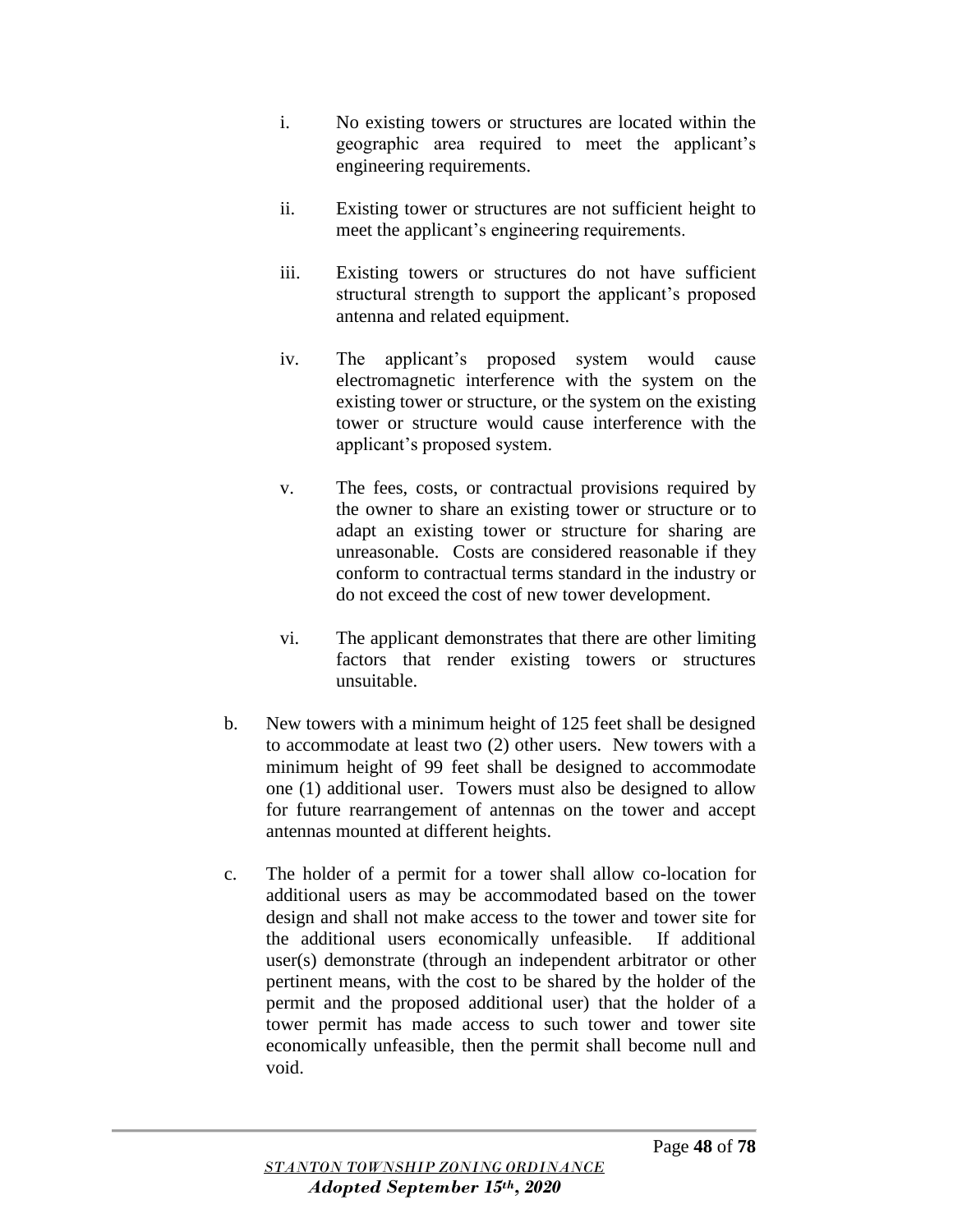- 8. Code Compliance. Installation of all towers and antennas shall comply with all applicable state and local building and electrical codes.
- 9. Authorization. For leased sites, written authorization for siting the tower from the property owner must be provided.
- 10. Insurance. All towers must be adequately insured for injury and property damage. Proof of insurance with the Township of Stanton named as an additional insured shall be provided.
- 11. Removal. All unused towers and antennas must be removed within twelve (12) months of cessation of operation or use, unless the Town Board approves an exemption. After the facilities are removed, the site shall be restored to its original condition or as close, as possible and anchoring elements shall be removed from the ground to within four (4) feet of ground level. If removal or restoration is not completed within ninety (90) days of the expiration of the twelve (12) month period specified herein, the township is authorized to complete the removal and site restoration and the cost may be assessed against the property as a special assessment.
- **P. Non-Commercial Use Wind Generation.** A non-commercial wind generator sized less than one hundred (100) kilowatts in total nameplate generating capacity is a conditional use in A-1, A-2 and R-1 zoning districts. The noncommercial wind generator must comply with following requirements:
	- 1. Setbacks and Tower Heights:
		- a. Setbacks from all property lines, road rights-of-way and utilities must be 1.5 times the total height of the structure. Setbacks from neighboring dwellings must be a minimum of 750 feet. A 750-foot setback is required from the top of a bluff.
		- b. Tower height shall not exceed 100 feet total.
	- 2. Lighting. Generators shall not be illuminated by artificial means and shall not display strobe lights unless such lighting is specifically required by the Federal Aviation Administration or other federal or state authority.
	- 3. Structural Design.The structural integrity of the generator tower must be approved by a professional engineer licensed by the State of Minnesota.
	- 4. Fencing.Non-climbable fencing shall enclose the area on which any generator or related equipment is located.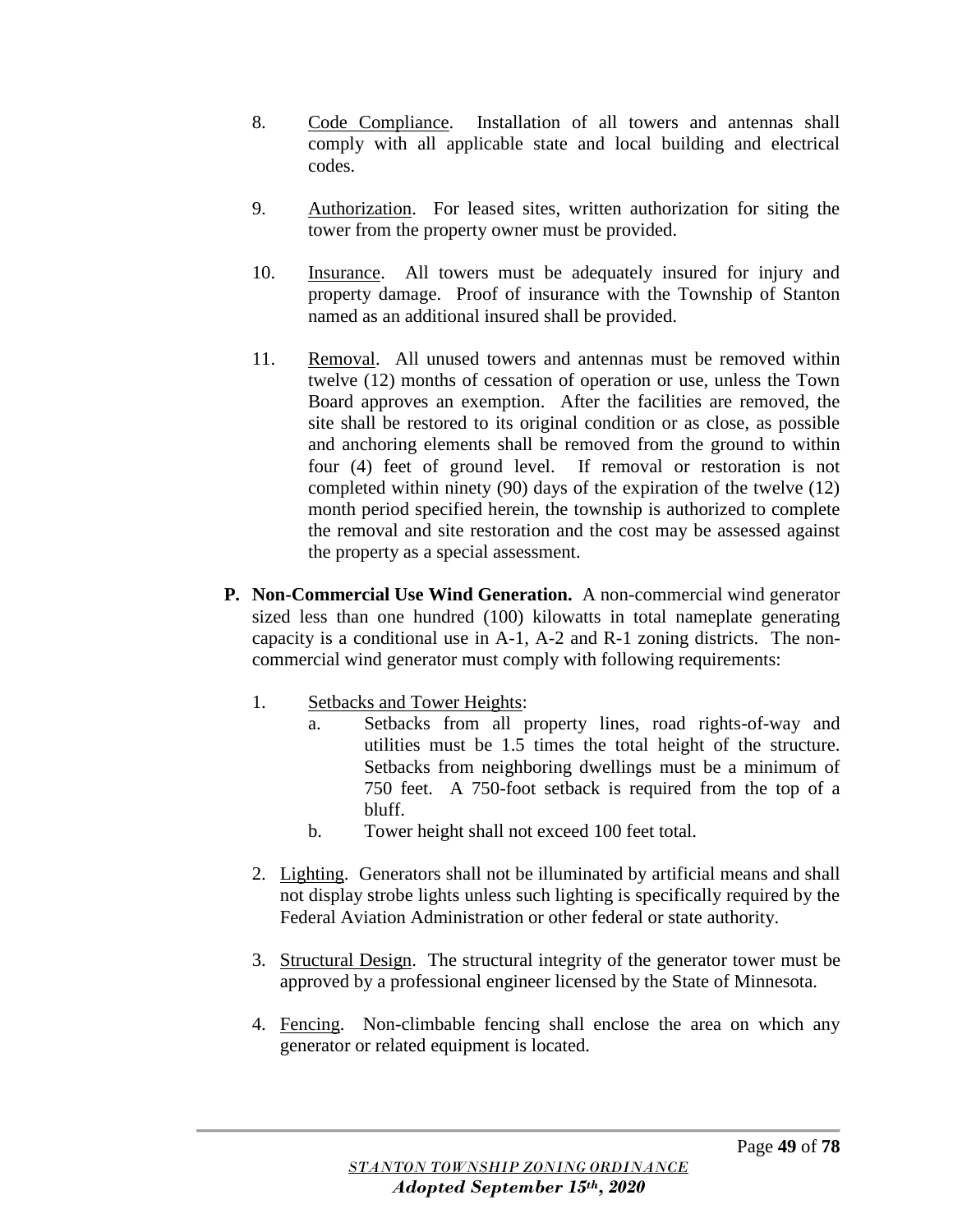- **Q. Irrigation Plans.** An irrigation plan must be submitted for review by the Town Board for any agricultural irrigation system. The purpose of the Town Board review is to ensure that the irrigation system will not cause negative impacts on town roads. The irrigation plan must consist of a sketch plan drawn on an aerial photo showing the relevant land and at a minimum showing the following:
	- 1. The well location;
	- 2. Estimated gallons per minute to be pumped;
	- 3. The location of surrounding roads;
	- 4. The location of drainage arrows
	- 5. Well must be set back 60 feet from township Right-of-Way.
	- 6. Irrigation equipment must not be located in the township Right-of-

#### Way

- **R. Mineral Extraction.** Any extraction of over 500 cubic yards of rock, sand, or fracturing (silica) sand, dirt, gravel, clay or similar high density non-metallic natural minerals must comply with all regulations as set forth in the Goodhue County Zoning Ordinance, Article 14, and with the following standards:
	- 1. The extractor must submit an excavation plan to the Township annually that shows the following information:
		- a. Erosion control measures;
		- b. Final restoration improvements;
		- c. Existing and proposed grade elevations including the depth of excavation, ingress and egress roads;
		- d. The hours of operation;
		- e. Any lighting plan, if necessary;
		- f. The date when the extraction is to be completed;
		- g. Complete Reclamation plan and when it will be completed
		- h. Certificate of Insurance showing, at a minimum, the amount of general liability coverage carried by the applicant and any contractors or subcontractors that may be performing any work.
	- 2. Barricades must be placed on entrances to the site in order to prevent garbage or refuse from being deposited on the site.
	- 3. Pits and excavations on the site must be fenced.
	- 4. Banks on the site must be sloped to a maximum of 2:1 and sliding and caving must be prevented. A plan to remedy this is required.
	- 5. Only rock, sand, gravel, clay or other non-decomposable material may be used as clean fill. Fill must not consist of any concrete, asphalt, metal,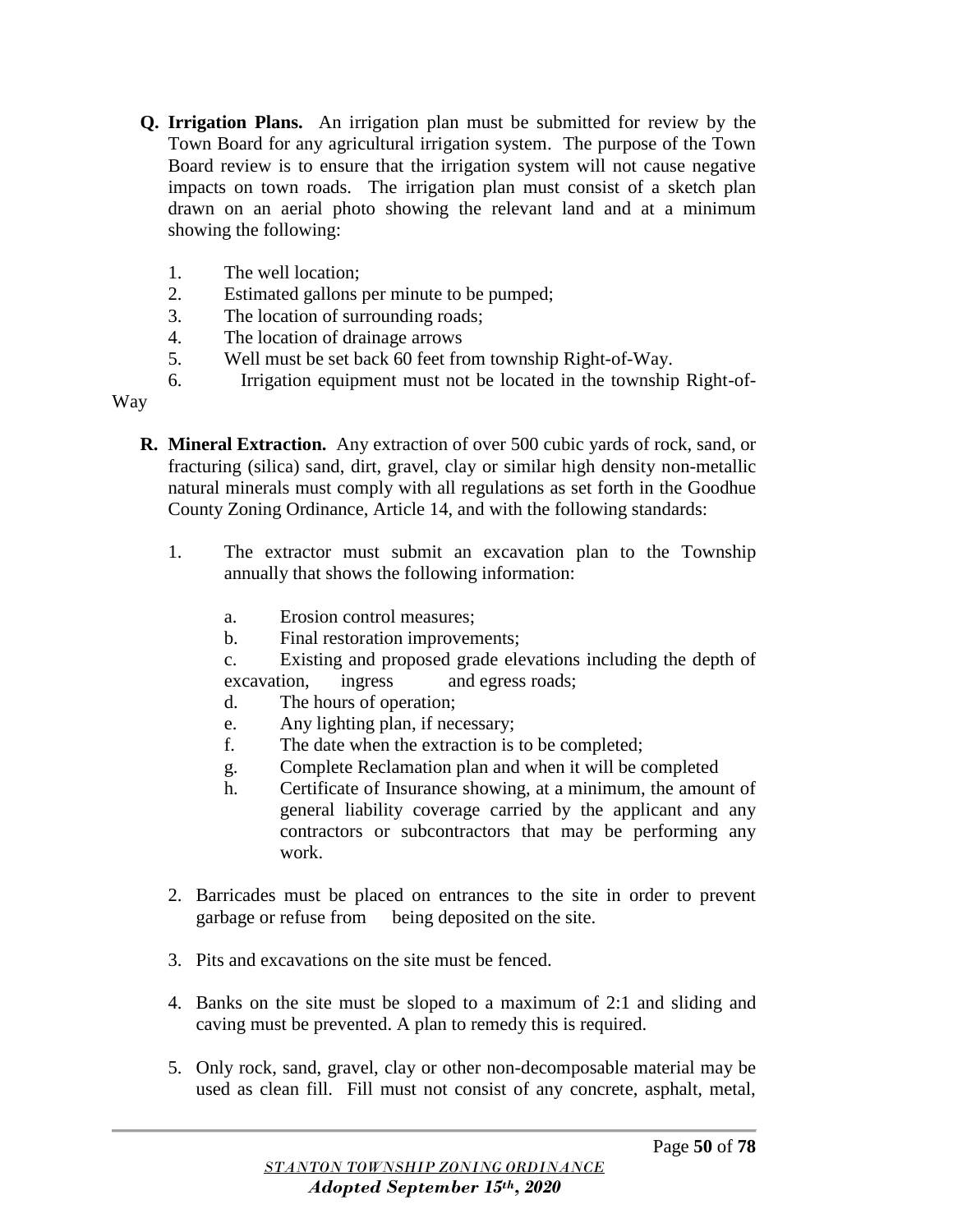wood, or any hazardous material. Decomposable material or other unsuitable foundation material must be removed from an excavation before filling.

- 6. Upon completion of the extraction, a minimum of four (4) inches of topsoil must be placed over the completed excavation and appropriate ground cover must be established within sixty (60) days of completion.
- 7. The extractor must obtain a National Pollutant Discharge Elimination System (NPDES) permit from the Minnesota Pollution Control Agency.
- 8. All excavations shall be set back from the property line at least 100 feet from the top grade of the extraction site.

**S. Public Park Uses.** Uses allowed to occur within the Public Park District (P-1) are subject to the following standards in addition to any other requirements of this Ordinance and the conditions placed on any permits issued for the use.

1. Garbage disposal and recycling container services, with regular pickups, must be provided and

 must be adequate for the nature of uses and events. Garbage, refuse and recycling material, not

generated at the park, is prohibited from disposal, at the park.

2. Alcoholic beverage sales require township approval and proper licensing in accordance with the law.

3. Alcoholic beverage consumption, in gatherings of 50 people or more, require township approval.

4. Gatherings of 100 people or more require township approval.

5. All temporary sales of products or food and all rentals, not occurring as part of a business issued a

Conditional Use Permit, by the township, require township approval.

6. Fires are allowed in above ground grills only.

7. Land disturbing activities within Bluff Impact Zones are prohibited.

8. Hours of operation for uses allowed within this District are limited to 6AM to 10PM, unless the township establishes different hours of operation in the Conditional Use Permit issued for the particular use.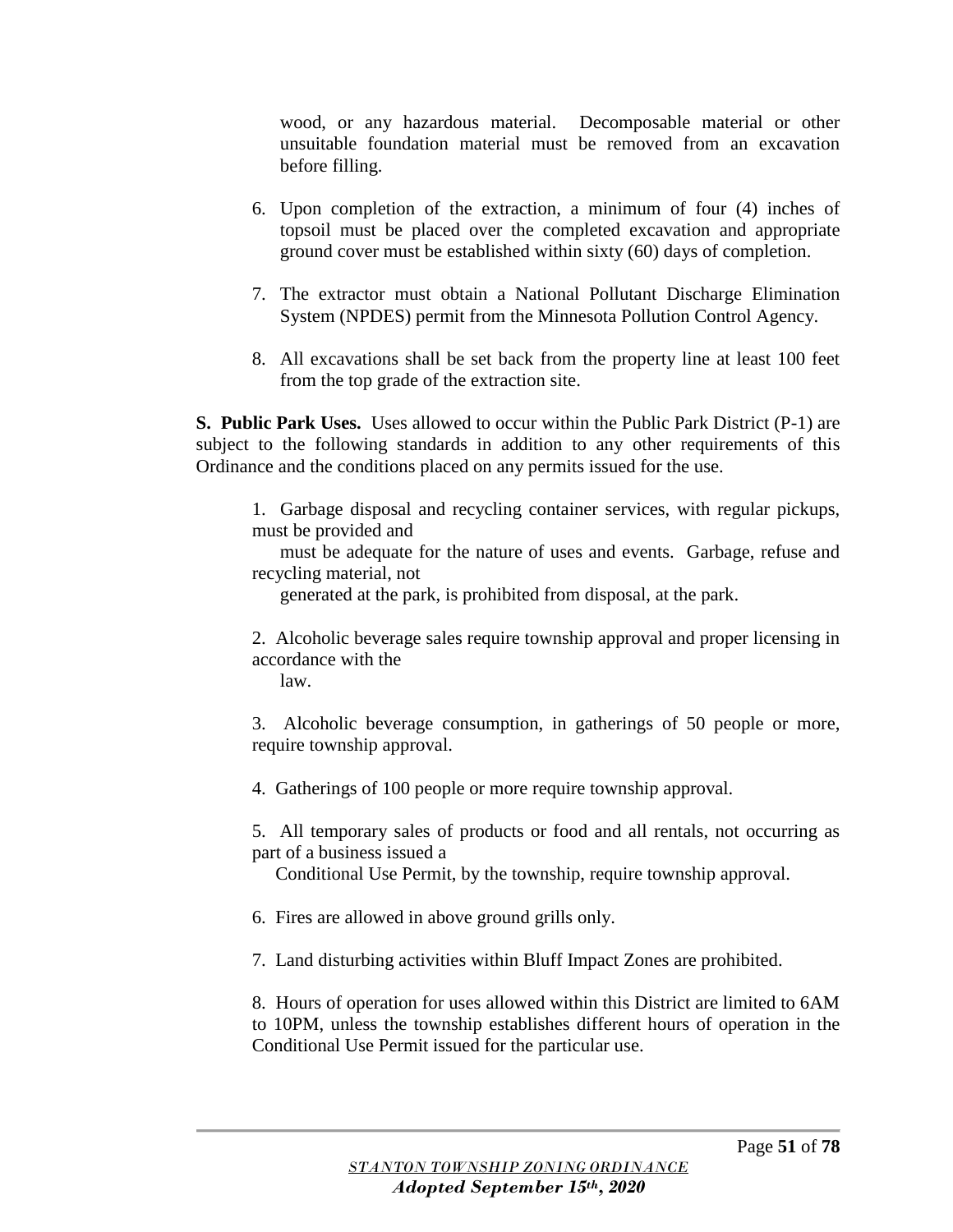9. Any amplified sounds shall be limited so they are not plainly audible from any property containing a dwelling

# **Section 21 ANIMAL FEEDLOTS**

- **A. Adoption by Reference of Minnesota Pollution Control Agency Regulations.** Stanton Township hereby adopts by reference Minnesota Rules Part 7020. Provisions of these rules shall be as much a part of this Ordinance as if they had been set out in full herein.
- **B. Setbacks.** Feedlots shall observe the following minimum setbacks:

| Setback from lot line                                   | 100 feet  |
|---------------------------------------------------------|-----------|
| Setback from any residential dwelling (excluding any    |           |
| dwelling located on the lot upon which the feedlot is   | 1000 feet |
| located), church, public park or school.                |           |
| Setback from property zoned R-1                         | 1000 feet |
|                                                         |           |
| Setback from high water mark of a stream or river       | 300 feet  |
| Setback from high water mark of a lake                  | 1000 feet |
| Setback from sinkhole                                   | 300 feet  |
| Setback from public or private well, including existing | 100 feet  |
| abandoned wells                                         |           |
| Minimum size of lot on which a new feedlot is located   | 160 acres |

- **C. Location.** All new feedlots must be located in a farmyard. No new feedlots shall be permitted within 100-year floodplain areas, Bluff Impact Zones or within an abandoned quarry.
- **D. Compliance.** All feedlots must be in compliance with all Minnesota Pollution Control Agency regulations and permit conditions.
- **E. Odor.** Feedlots shall have an odor management plan acceptable to the County setting forth in detail all measures that the applicant will take to minimize the odor impact of the facility on the use and enjoyment of other property in the vicinity.
- **F. Manure Management.** Feedlots must supply a copy of a current manure management plan that was approved by the Minnesota Pollution Control Agency to the Township Clerk.

# **Section 22 DISPOSAL / RECYCLING OPERATIONS/JUNKYARDS**

A. No person, firm, partnership, corporation, or other entity shall establish, locate, relocate, or undertake within the Township any: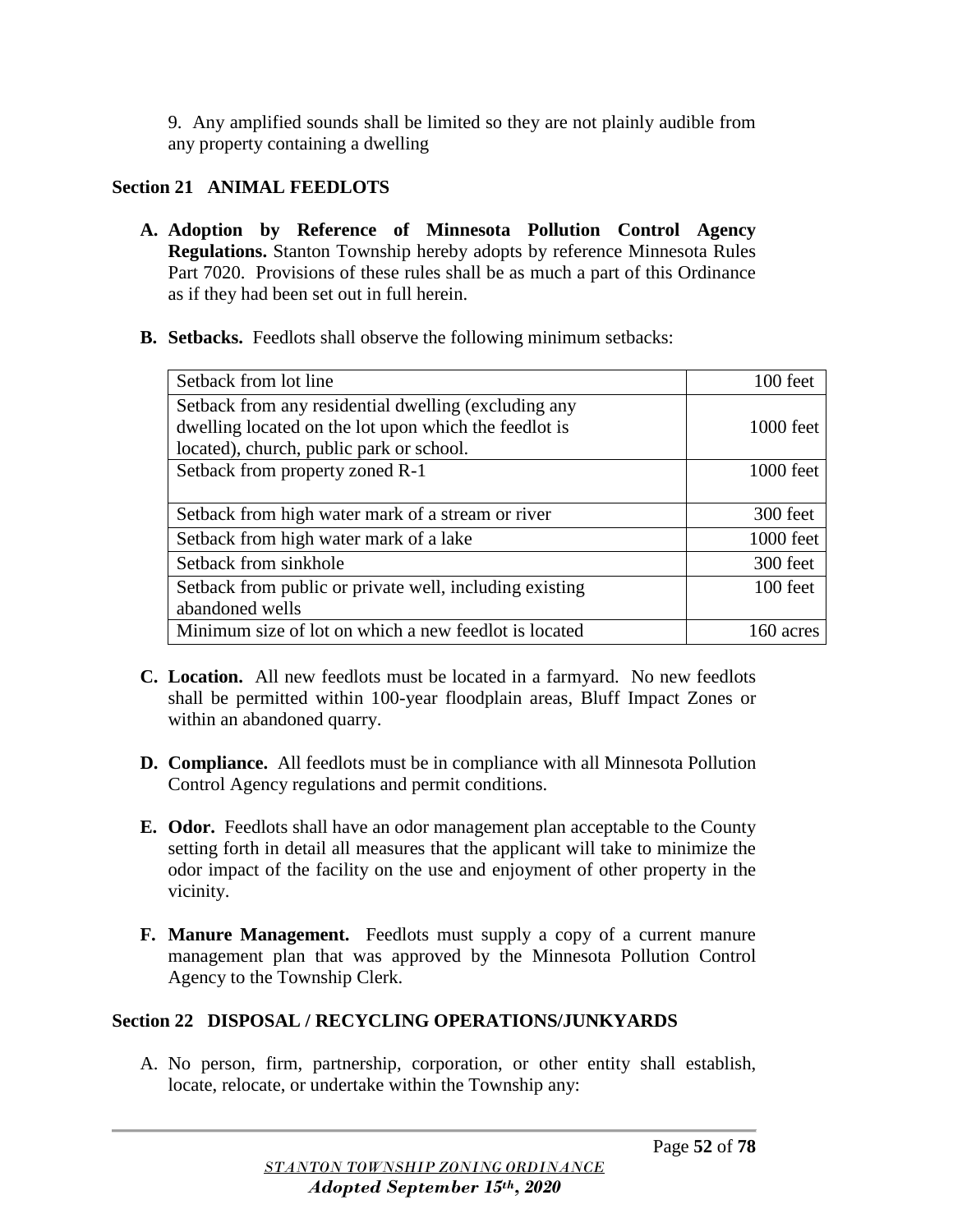- 1. Demolition landfill;
- 2. Junk yard;
- 3. Salvage yard;
- 4. Sanitary landfill;
- 5. Compost facility, excluding residential or agricultural facilities for waste produced on site;
- 6. Land filling, spreading or storing, or any depository site for sewage or sewage sludge.
- B. Stockpiles or deposits of manure, organic compost, silage, wastewater, or other similar substances or materials must be located or maintained no closer than five hundred (500) feet from another property owner's dwelling or structure.
- C. No sludge, explosives, snow/ice or other waste materials may be brought into the township for application or disposal.
- D. Dumping of trash or waste on right-of-way and private property is not allowed in the township.

## **Section 23 SIGNS**

- A. **Signs**. All permanent signs require a Permit Review. No permanent sign shall exceed one hundred (100) square feet in area nor twelve (12) feet in height. They shall not be located closer than five hundred (500) feet to another sign nor closer than two hundred and fifty (250) feet to an intersection. They shall not be permitted to interfere with highway horizontal sight distances and must observe setback requirements of the zoning district.
- B. **Home Occupation**. In any district, a sign is not to exceed sixteen (16) square feet, in surface size, that announces the name, address or professional activities of the occupant of the premises on which said sign is located.
- C. **Real Estate**. Temporary real estate signs of thirty-two (32) square feet per side may be placed in the front yard of any residential structure, which advertises that particular property for sale, rent, or for lease. Such a sign shall be promptly removed when it has fulfilled its function.
- D. **Development Project**. Real estate development signs may be erected to promote a residential project of ten or more dwelling units. Such a sign will not exceed one-hundred (100) square feet in area and shall be removed when the project has been completed.
- E. **Portable Signs**. Signs mounted on a trailer or other vehicle shall be prohibited.

F. **Political Signs**. Political signs are allowed in any district on private property with the consent of the owner to a maximum size of thirty-two (32) square feet. Such signs must be removed by the installer within five (5) days following the date of the election to which they apply.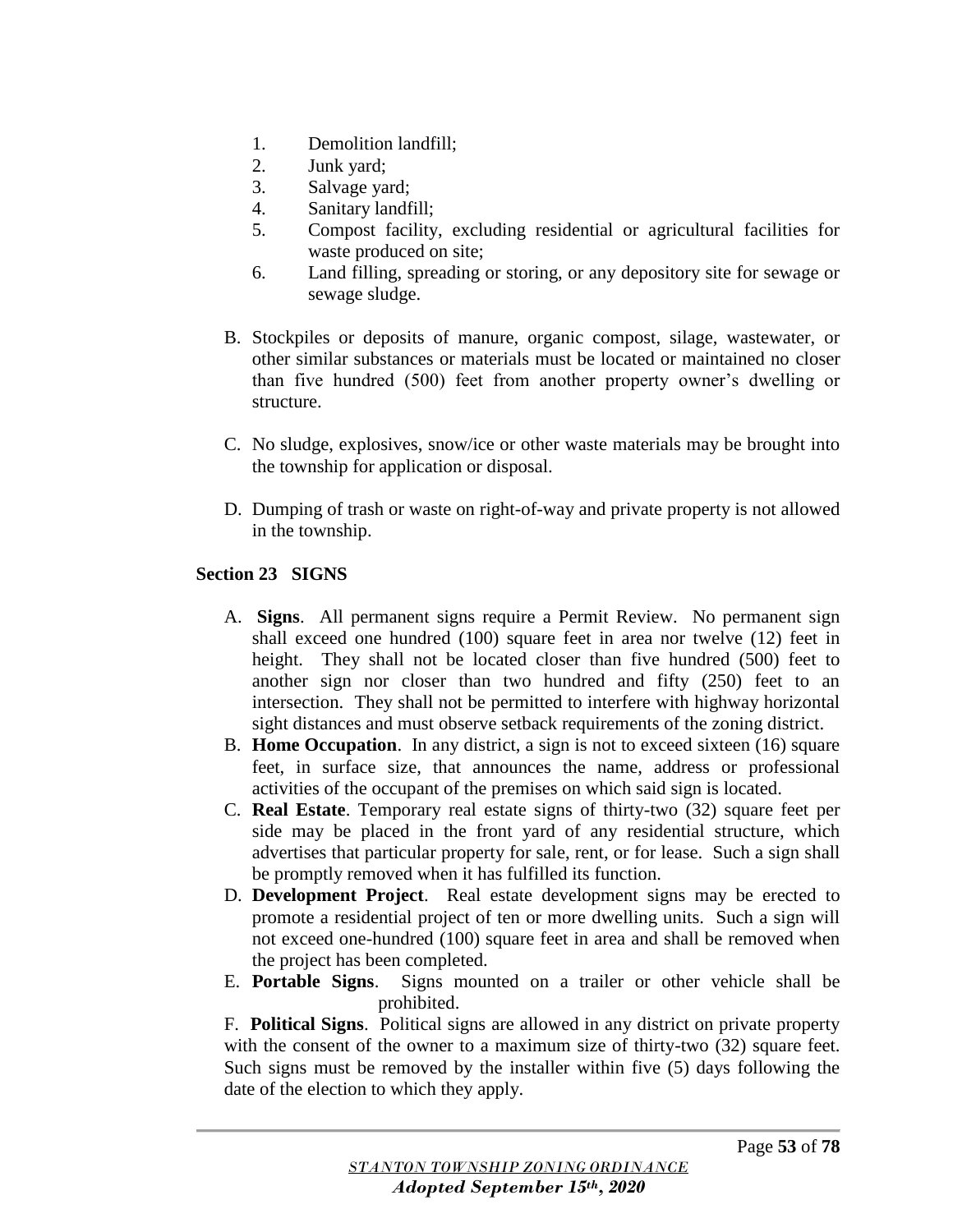## G. **Enforcement.**

- 1. Notice. Any person who violates any provision of this Section shall receive a notice of the violation by hand delivery or mail indicating that he or she must correct the violation within thirty (30) days of the date of the notice.
- 2. Penalties. Any person convicted of violating this Section shall be guilty of a misdemeanor and shall be subject to a fine or imprisonment as specified by state statute. Each day in which a violation continues to occur shall constitute a separate offense. Violation of any provision of this section shall also be grounds for revocation of the sign permit by the township.
- H. **Appeal**. An applicant, whose sign permit has been denied or revoked, may appeal the decision to the Town Board provided that he or she files written notice of the appeal with the township within fifteen (15) days of the date of the decision. Such appeal shall be considered by the Town Board at its next regularly scheduled meeting held after the township's receipt of the written notice of the appeal, provided that the notice of appeal is received by the township a minimum of twenty (20) full business days before the meeting. The Town Board shall conduct a public hearing and allow the applicant and any of his or her witnesses to address the council and to submit additional information. The Town Board shall make its final determination on the appeal no more than thirty (30) business days after the public hearing. The Town Board shall notify the applicant of its decision and provide reasons for the decision.

# **Section 24 DAMAGE TO INFRASTRUCTURE**

- **A. Right-of-Way Protection**. The following activities are prohibited within township road Right-of-Ways:
	- 1. No person may cultivate, plant, harvest, or maintain agricultural crops, trees, bushes, or shrubs within a Right-of-Way.
	- 2. No person may plant or maintain grasses, flowers, vegetables, or other vegetation in any manner that obstructs visibility of a road or otherwise interferes with, obstructs, or renders dangerous for passage of a Right-of-Way. No person may place watering systems or sprinkler heads within a Right-of-Way.
	- 3. No person may place, maintain, or allow any obstruction in a Right-of-Way except upon written approval of the Town Board. Items prohibited by this section include, but are not limited to, fences, posts, structures, piled materials, hay bales, vehicles, trailers, campers, equipment, or any other items that interfere with the safe use or the maintenance of the Right-of-Way. No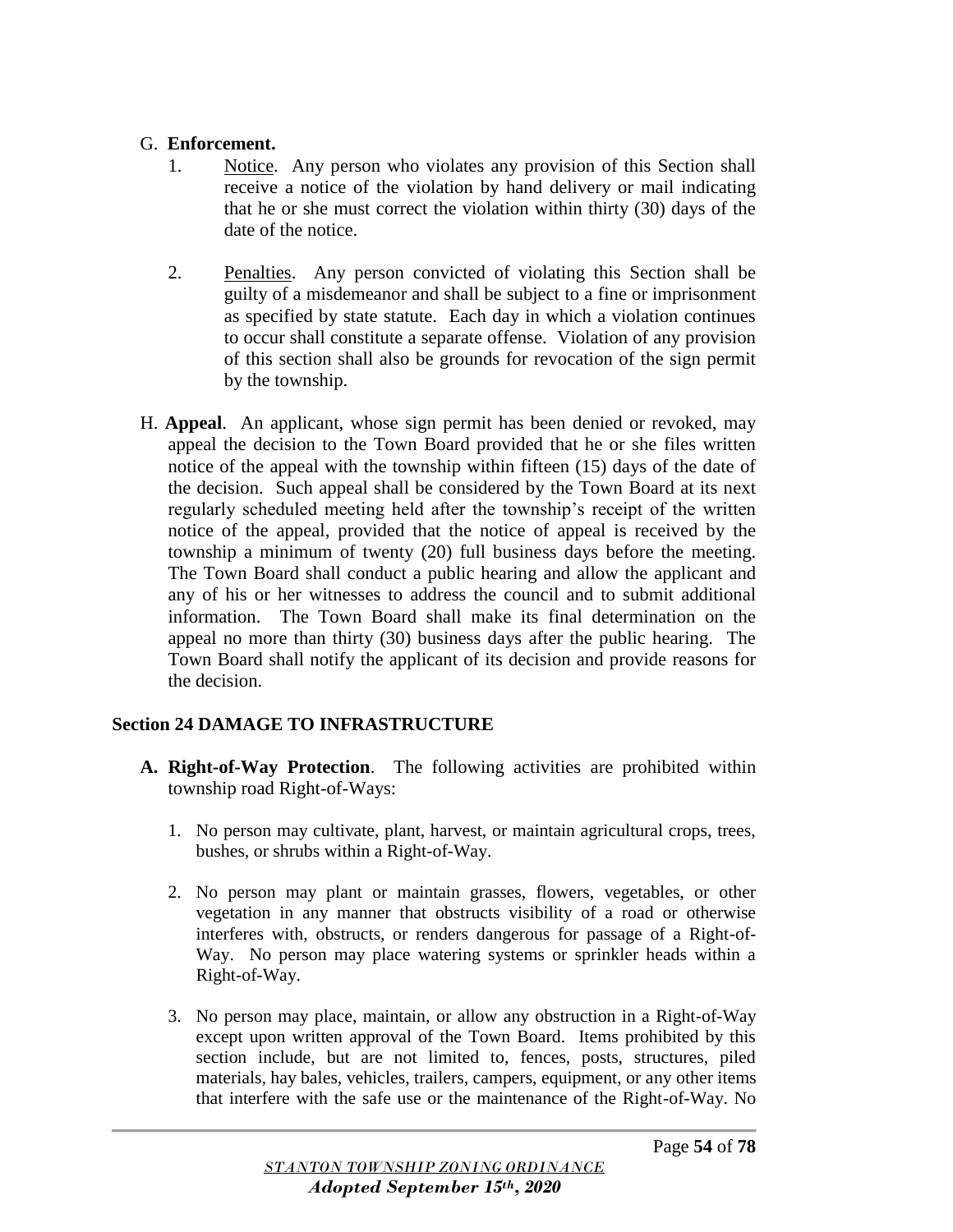person shall park a functioning vehicle in a Right-of-Way in such a way as to unreasonably interfere with the safe use of a road or the maintenance of the Right-of-Way.

- 4. No person shall place or maintain Junk in a Right-of-Way. For the purposes of this Section, junk shall mean, but not limited to, old or scrap hazard signs, copper, brass, rope, rags, batteries, paper, synthetic or organic, trash, garbage, waste materials, rubbish, rubber debris, appliances, waste, or junked, dismantled, or wrecked automobiles or farm or construction machinery or parts thereof, iron, steel, and other old or scrap ferrous or nonferrous material.
- 5. No person may alter or change the depth or contour of any portion of any ditch or embankment in a Right-of-Way without written approval of the Town Board.
- 6. No person may work, maintain, improve, or repair the traveled portion of a Right-of-Way without the written approval of the Town Board.
- 7. No person shall cause damage to a Right-of-Way without the written approval of the Town Board. Any person doing damage within a Rightof-Way, with approval of the Town Board, shall return the Right-of-Way, to, at least, the same condition it was in prior to the damage.
- 8. No person shall damage a Right-of-Way. Any person causing damage to a Right-of-Way shall restore the Right-of-Way to its original condition, or better.
- **B. Damage to Infrastructure.** Any person who causes damage to or interferes with township roads, bridges, or other township owned infrastructure shall be responsible for fully reimbursing the township for its costs to repair the damage or remove the obstruction. The person shall also be responsible for reimbursing the township for any damage caused to township equipment or vehicles resulting from the damage or obstruction.
- **C. Damage to Infrastructure by Utility Company** (see Section #30)

# **Section 25 ANIMAL ENFORCEMENT**

- A. Goodhue County regulates the keeping of animals within the township.
- B. No abandonment of animals is allowed in the township.

# **Section 26 RIGHT TO FARM**

B. The Stanton Township has a long history of farming and agriculture is vital to many who live and work within the township. The Minnesota Legislature has recognized the importance of agriculture to the state and the need to protect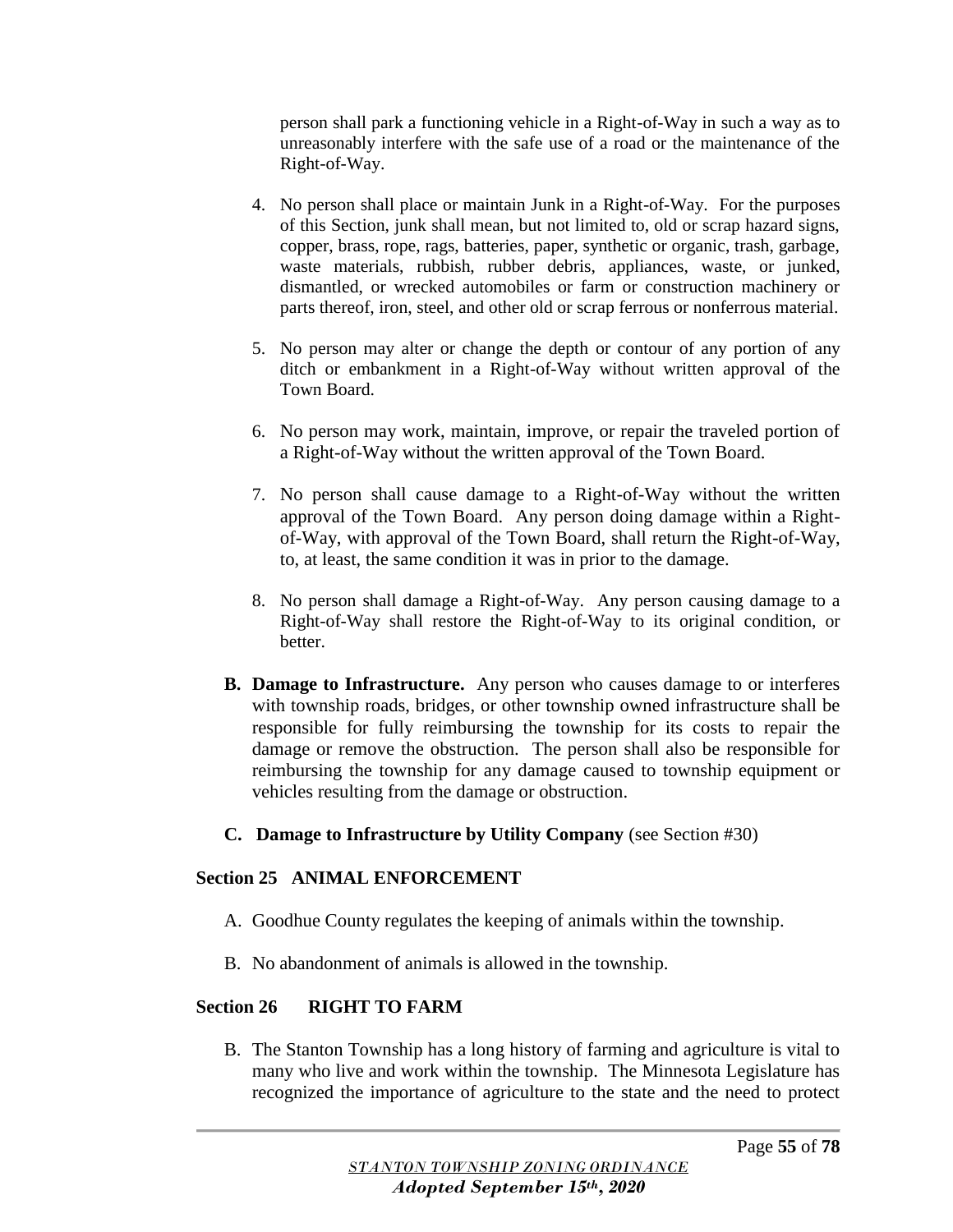agricultural operations from suits alleging they constitute a nuisance. The Stanton Township supports the nuisance protections provided to agricultural operations in Minnesota Statutes, section 561.19.

- C. The Stanton Township further recognizes the right to farm in accordance with the following:
	- 1. Farmers engaging in common farm practices shall have the right to continue such practices free of unreasonable restrictions, regulations, or harassment. Complaints against the operations of farms shall be considered to be unwarranted and frivolous as long as the farming activities are being conducted according to generally accepted agricultural standards.
	- 2. Protected farming activities shall include, but are not be limited to:
		- a. The right to operate equipment in the fields, on the roads, or on any farm or homestead property, at any time and on any day of the week.
		- b. Farming activities that generate noise and dust. This can be caused in a variety of ways including fieldwork, caring for livestock, harvest, or care and maintenance of the farm.
		- c. The generation of odor from livestock, manure, fertilizer, feed, and farm-related other sources.
	- 3. Nothing in this Section shall be deemed to repeal or limit the scope or application of the regulations imposed in this Ordinance, including those applicable to farming activities and agricultural operations. The Town Board deems the regulations it has imposed on such activities to be reasonable and constitute a proper balance between potentially conflicting uses of land.

# **Section 27 NUISANCES**

- A. Any visual appearance, noise, odor, heat, dust, vibration, smoke, air pollution, glare, electrical interference, or other such objectionable influence, or the storage of refuse or disposal of wastes, that construed by the Town Board to be a menace or nuisance to the public health, safety or general welfare of the Town, or to have a negative impact upon property values in the area shall be prohibited.
- B. It shall be prohibited to bring explosives into the township for disposal or for any use except in compliance with all applicable federal, state, and local laws, rules, regulations, and ordinances.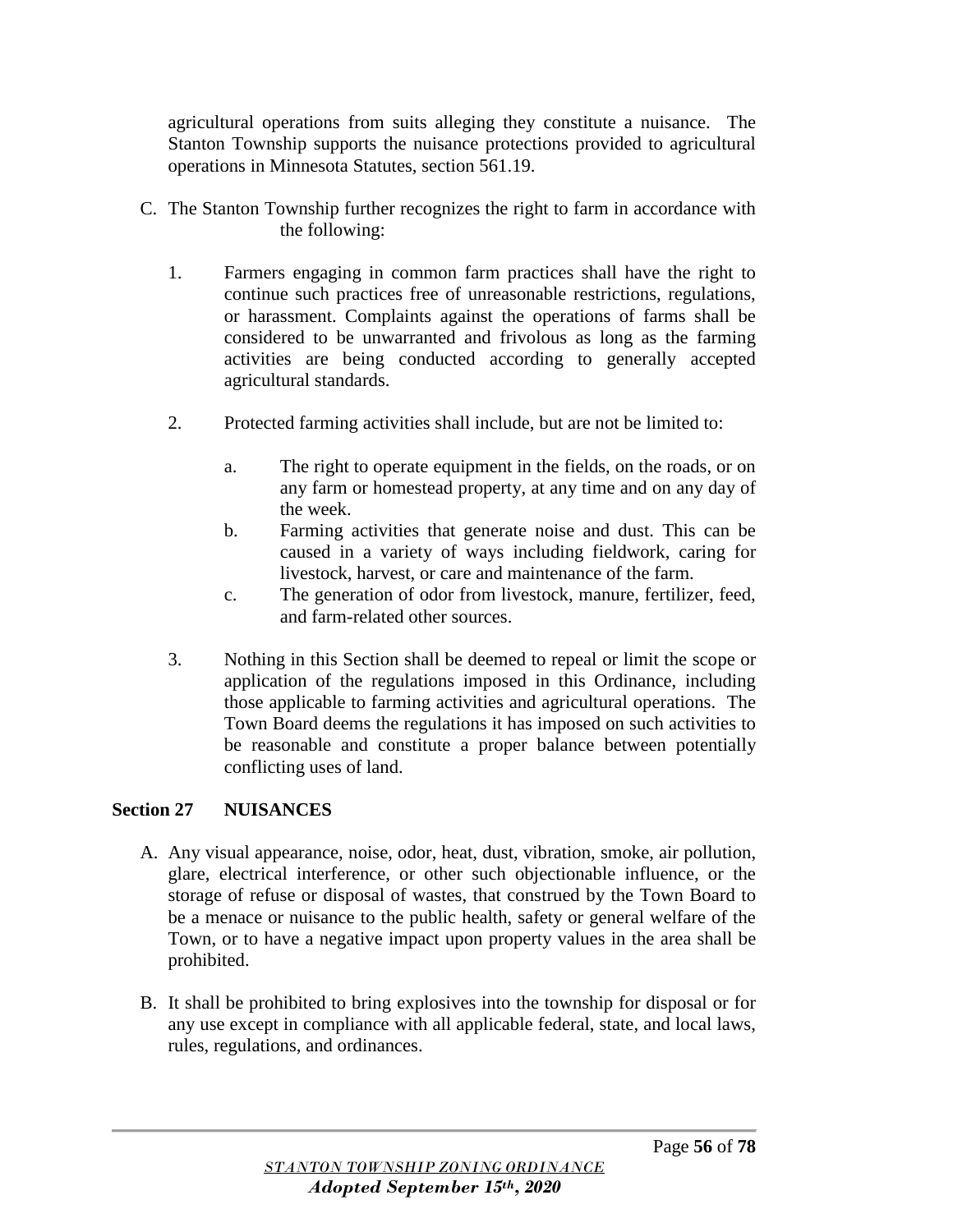- C. All lots within all zoning districts shall be maintained in a neat and orderly manner. No rubbish salvage materials, junk or miscellaneous refuse shall be openly stored or kept in the open when the same is construed by the Town Board to be a menace or nuisance to the public health, safety, or general welfare of the township, or to have a negative impact upon property values in the area.
- D. The source of light must be hooded or controlled in some manner so as not to cause light greater than 0.3 footcandles on adjacent properties or public Rightof-Way. Bare light bulbs shall not be permitted if they are in full view from adjacent properties or public Right-of-Way. Allowed exceptions are aircraft beacons, warning beacons, tower beacons and temporary holiday lighting.
- E. All property owners and occupants shall comply with all federal, state and local pollution and nuisance laws and regulations, including, but not limited to, glare, smoke, dust odors, and noise. The burden of proof for compliance with appropriate performance standards shall lie with the property owner or occupant.

# **Section 28 FEES**

Any person submitting an application under this Ordinance shall pay the applicable application fee as established by the Town Board. Application fees are not refundable. The person shall also pay, if required by the Town Board with respect to the particular type of request, an administrative fee deposit (escrow) in the amount determined by the Town Board and sign an agreement on a form provided by the township agreeing to reimburse the township for its costs, including all engineering, planning, legal, administrative and inspection expenses incurred by the township in processing the application. Payment of the application fee, the administrative fee deposit (if required), and execution of the reimbursement agreement (if required) shall be required prior to an application being considered filed, complete, and subject to processing.

If an administrative fee deposit is required, the Town Clerk shall deduct the expenses incurred by the township as it processes the application from the deposit. If the Town Clerk determines, after consulting with the Town Board as needed, the deposit will not be sufficient to fully reimburse the Township for its expenses, the Town Clerk shall require the applicant to make a supplemental deposit in an amount deemed necessary to reimburse the township for all of its expenses. If the applicant fails to submit the supplemental deposit within a reasonable time, the township may suspend processing the application until the deficiency is corrected or deny the application. Upon the termination of the application, by approval, denial, withdrawal, or any other means, all expenses incurred by the township shall be immediately payable by the applicant. Any deposit in excess of the Township's expenses shall be refunded to the applicant without interest. No permits shall be issued, no construction or development shall commence, and no use of the property shall be made until all fees are paid in full. In the event that payment of expenses is not made within a reasonable time after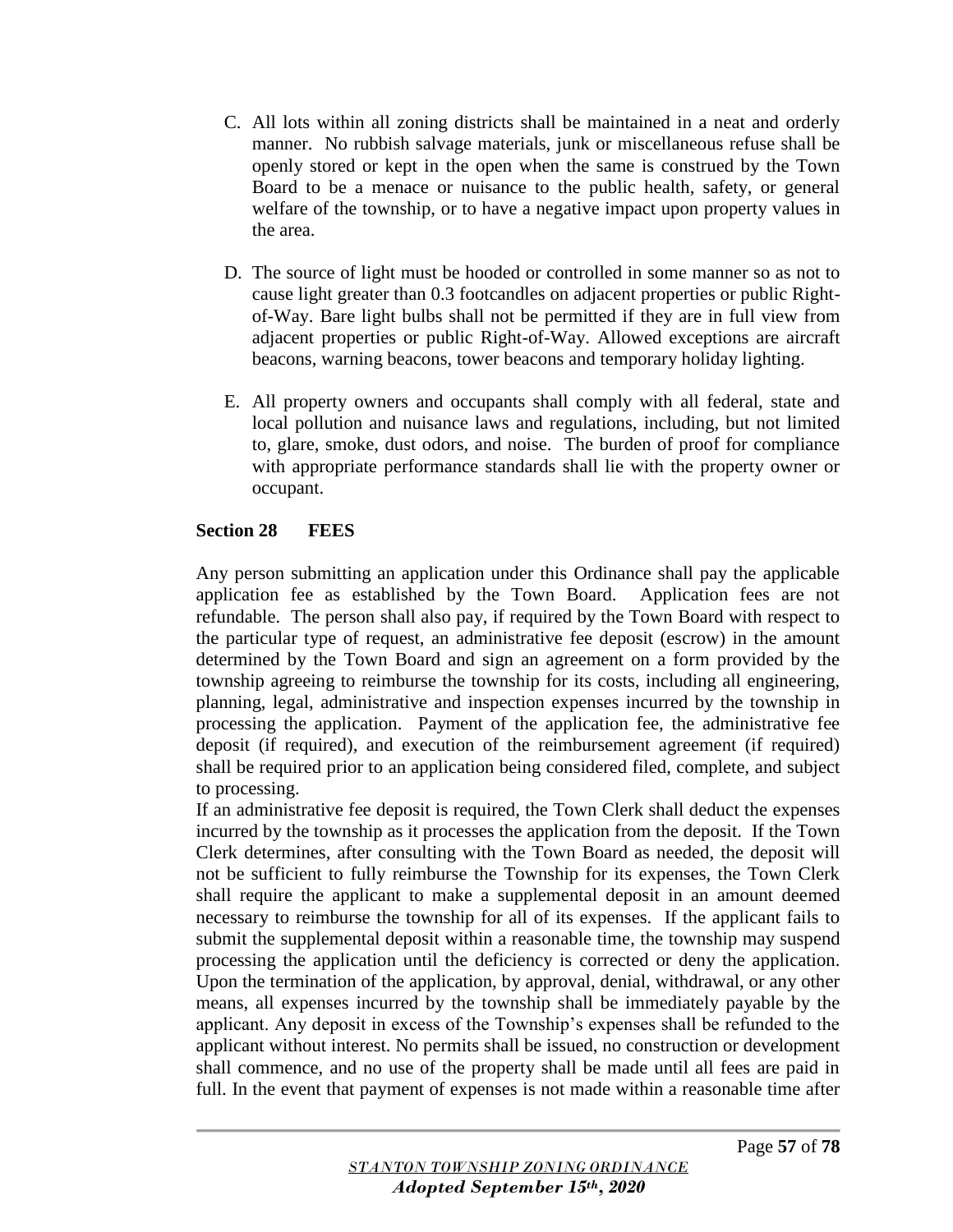demand, the Town Board may file a lien upon the subject property or other property of the applicant pursuant to Minnesota Statutes, section 514.67, certify the amount as a service charge on the property pursuant to Minnesota Statutes, section 366.012, or take such other action as may be deemed appropriate to obtain full reimbursement the township's expenses, including the costs of collection.

## **Section 29 ENFORCEMENT**

Any person, firm or corporation who violates any of the provisions of this Ordinance, or who fails, neglects or refuses to comply with the provisions of this Ordinance (including violations of conditions and safeguards established in connection with the granting of variances and conditional and interim use permits or failures to comply with abatement orders), or who knowingly makes any false statement in any document required to be submitted under the provisions hereof, shall be guilty of a misdemeanor and upon conviction thereof, shall be punished by a fine not to exceed \$1,000 or by imprisonment not to exceed 90 days or both. Each day that a violation continues shall constitute a separate offense. The cost of prosecution may be added to the penalty as allowed by Minnesota Statutes, section 366.01, subdivision 10. In the event of a violation or a threatened violation of this Ordinance, the Town Board, in addition to other remedies, may institute appropriate civil actions or proceedings to prevent, prosecute, restore, restrain, correct or abate such violations or threatened violations.

## **Section 30 REGULATIONS OF TOWNSHIP ROAD RIGHT-OF-WAYS AND LARGE UTILITY PROJECTS USE OF RIGHT-OF-WAYS BY LOCAL UTILITY PROVIDERS**

**100.1. Purpose.** It is the purpose of this Ordinance to establish reasonable regulations, requirements, and restrictions regarding the use of Town right-of-ways in order to protect the health, safety and welfare of town residents, those traveling on town roads, and the general public. It is also the purpose of this Ordinance to protect the cumulative investment the public has made to construct, maintain, and improve the town's roads by requiring those undertaking utility projects in and near the town's Right-of-Ways to obtain a permit from the town and to be responsible for restoring the Right-of-Ways, directly or indirectly impacted by the project, to the same or better condition, prior to the project activities. Finally, this Ordinance provides for the recovery, by the town, of its actual expenses incurred related to such projects.

**100.2 Authority.** As the road authority for the town's roads, the Town Board has the authority and responsibility to provide for safe and efficient local roadways and to establish regulations governing the use and maintenance of town roadways and public Right-of-Ways. This Ordinance is adopted consistent with that authority as well as the authority provided to the Town Board pursuant to 1997 Session Laws, Chapter 123, Minnesota Statutes, sections 237.16, 237.162, 237.163, 237.79, 237.81, and 238.086, Minnesota Statutes, sections 164.36, 169.832, 169.87, and the other laws governing applicable rights of the town and users of the right-of-way. This Ordinance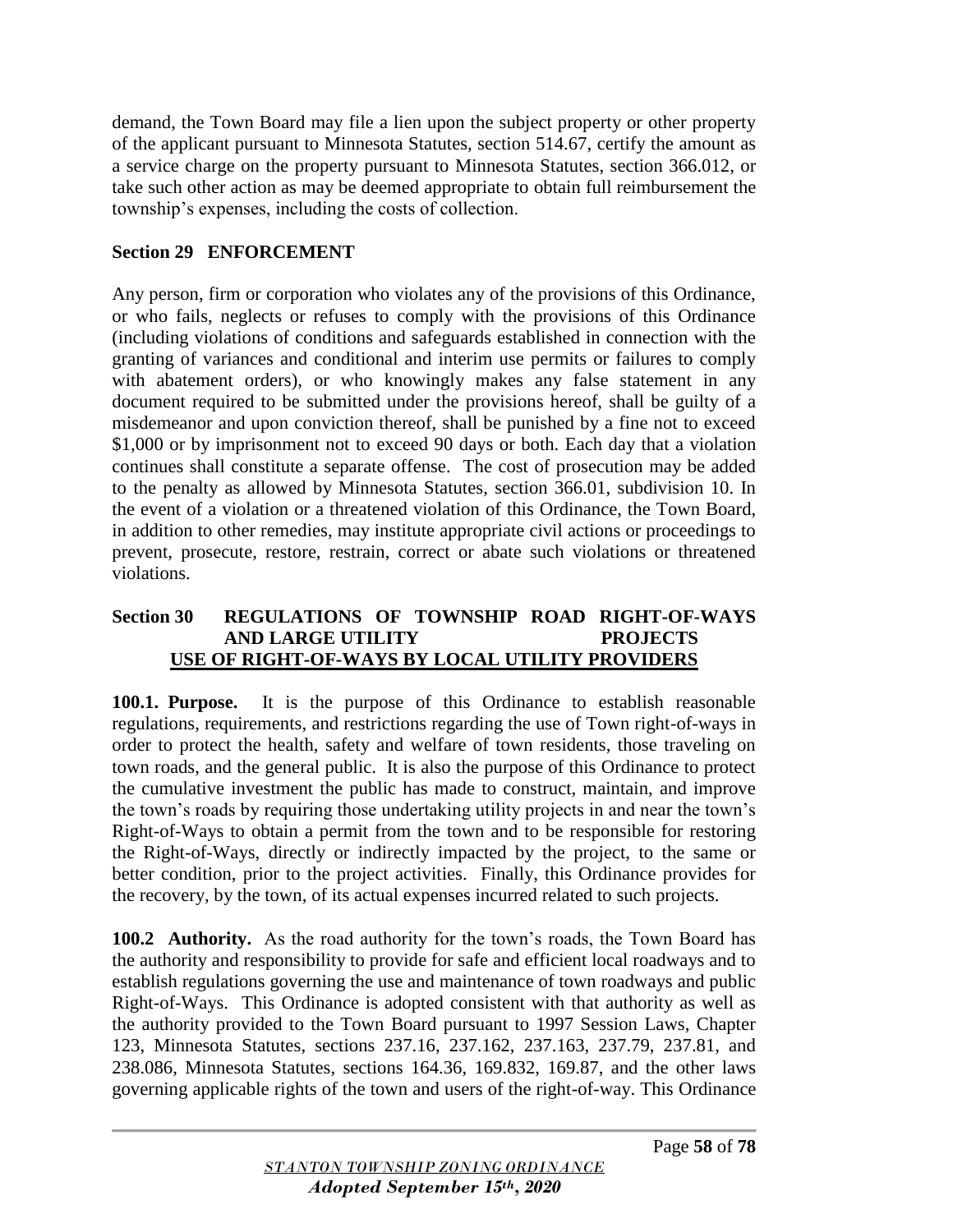shall be interpreted consistent with those statutes as well as with Minnesota Rules, parts 7819.0050 – 7819.9950 where possible. This Ordinance shall not be interpreted to limit the regulatory and

police powers of the town to adopt and enforce general ordinances and policies necessary to protect the health, safety and welfare of the public.

**100.3. Elect to Manage.** The Town Board hereby elects, pursuant to Minnesota Statutes, section 237.163, subdivision 2, to manage the town's Right-of-Ways under its jurisdiction under Minnesota Statutes, sections 237.162 and 237.163, and all other applicable laws, for the purposes of Minnesota Rules, chapter 7819.

- **100.4. Definitions.** For the purposes of this Ordinance, the following terms shall have the meaning given them in this section.
- A. **Applicant.** "Applicant" means a person who submits a permit request for an excavation permit or an obstruction permit in accordance with this Ordinance.
- B. **Degradation.** "Degradation" means a decrease in the useful life of the Right-of-Way caused by excavation in or disturbance of the Right-of-Way, resulting in the need to reconstruct such Right-of-Way earlier than would be required if the excavation or disturbance did not occur.
- C. **Degradation Cost.** "Degradation Cost" subject to Minnesota Rules, part 7819.1100, means the cost to achieve a level of restoration, as determined by the Town Board at the time the permit is issued, not to exceed the maximum restoration shown in plates 1 to 13, set forth in Minnesota Rules, parts 7819.9900 to 7819.9950.
- D. **Degradation Fee.** "Degradation Fee" means the estimated fee established at the time of permitting by the Town to recover costs associated with the decrease in the useful life of the Right-of-Way caused by the excavation, and which equals the degradation cost.
- E. **Delay Penalty.** "Delay Penalty" is the penalty imposed as a result of unreasonable delays in right-of-way excavation, obstruction, patching, or restoration as established by permit.
- F. **Emergency.** "Emergency" means a condition that: (1) poses a danger to life or health, or of a significant loss of property; or (2) requires immediate repair or replacement of facilities in order to restore service to a customer.
- G. **Excavate.** "Excavate" means to dig into, trench, or in any way remove, physically disturb, or penetrate a part of the Right-of-Way.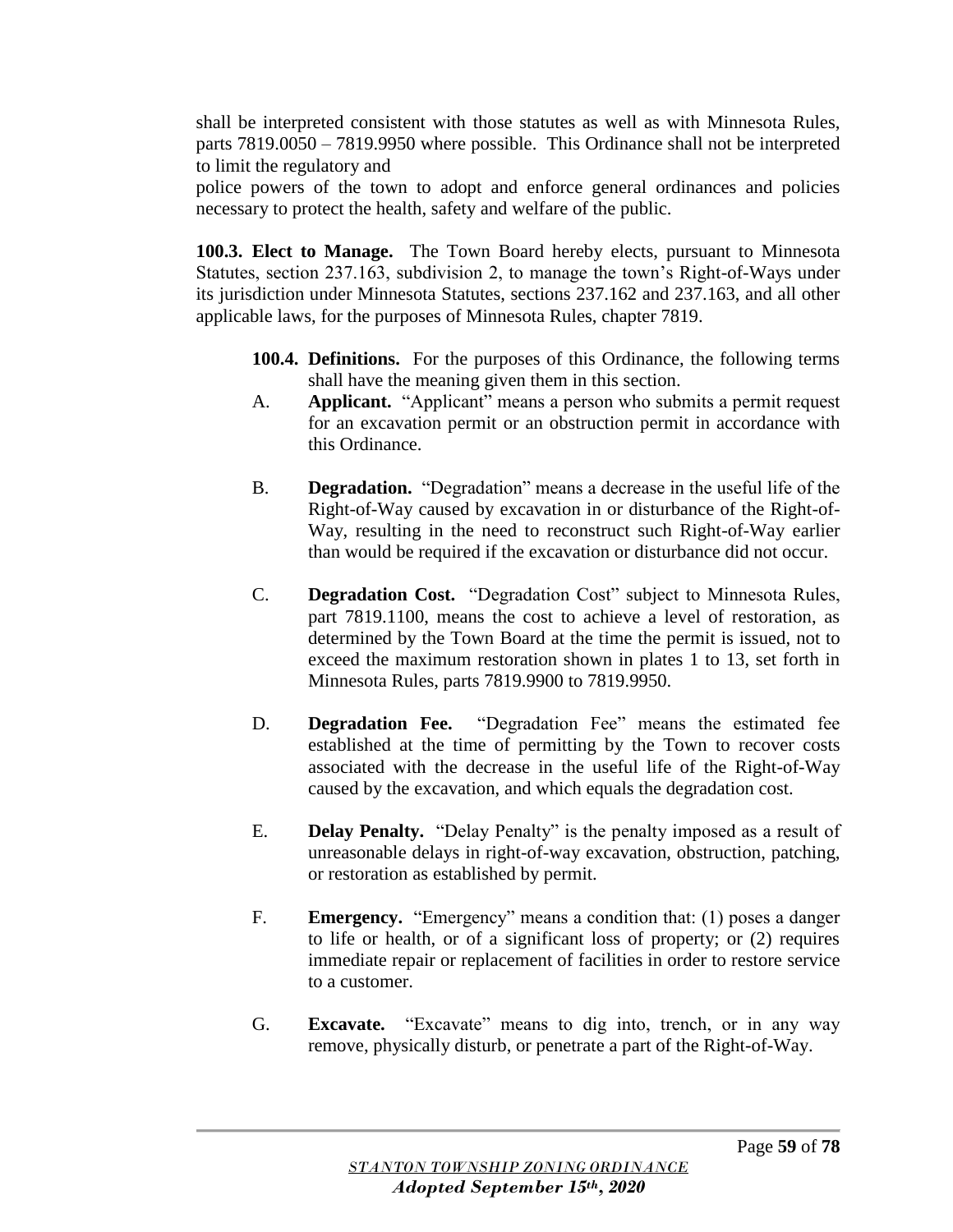- H. **Excavation Permit.** "Excavation permit" means the permit that pursuant to this Ordinance, must be obtained before a person may excavate in a right-of-way. An excavation permit allows the holder to excavate that part of the Right-of-Way described in such permit.
- I. **Facility.** "Facility" or "facilities" mean any tangible asset in the Right-of-Way required to provide utility service.
- J. **Obstruct.** "Obstruct" means to hinder the free and open passage of any portion of a Right-of-Way for more than two hours or on more than one lane of traffic.
- K. **Permit Request.** "Permit request" means a request to obtain an excavation permit or obstruction permit made on the Town Board's approved application form or, if none, in a writing containing all of the information required by this Ordinance.
- L. **Permittee.** "Permittee" means a person to whom the Town Board has issued an excavation permit or obstruction permit under this Ordinance.
- M. **Person.** "Person" means an individual or entity subject to the laws and rules of this state, however organized, whether public or private, whether domestic or foreign, whether for profit or nonprofit, and whether natural, corporate, or political.
- N. **Restore or Restoration.** "Restore" or "Restoration" means the process by which an excavated Right-of-Way and surrounding area, including the traveled surface, shoulders, foundation, ditches and other drainage structures, and approaches, is returned to the same condition and life expectancy that existed before excavation.
- O. **Right-of-Way.** "Right-of-Way" means the area on, below, or above a public road, highway, road, cart way, bicycle lane or public sidewalk in which the town has an interest, including other publicly dedicated Right-of-Ways for travel purposes and utility easements of the town. A right-of-way does not include the airwaves above a Right-of-Way with regard to cellular or other non-wire telecommunications or broadcast service.
- P. **Right-of-Way User.** "Right-of-way user" means: (1) a telecommunications right-of-way user as defined by Minnesota Statutes, section 237.162, subdivision 4; or (2) a person owning or controlling a facility in the Rright-of-Way that is used or intended to be used for providing utility service, and who has a right under law, franchise, or ordinance to use the public Right-of-Way.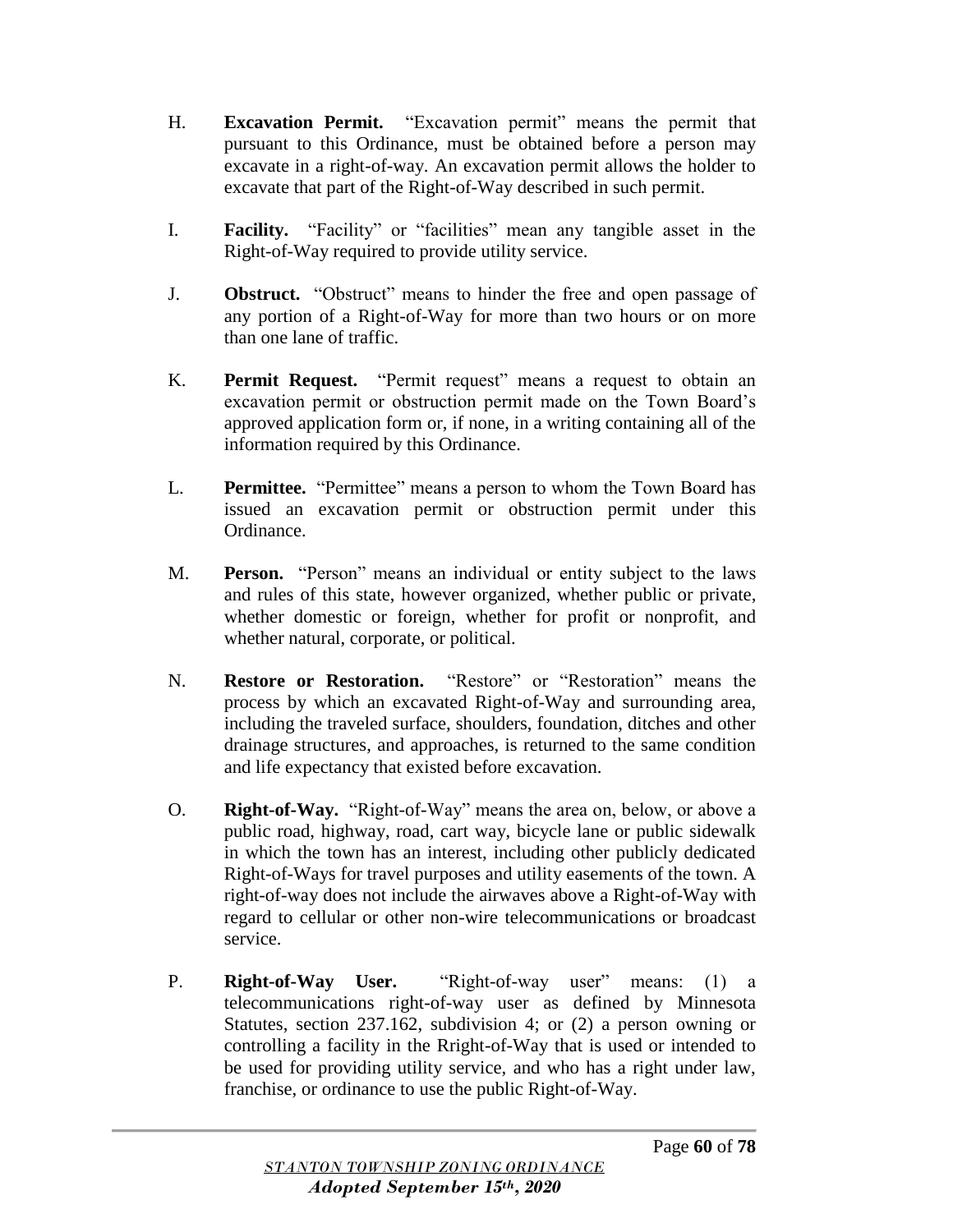- Q. **Town.** "Town" means Stanton Township, Goodhue County, State of Minnesota.
- R. **Town Board.** "Town Board" means the Board of Supervisors of Stanton Township, Goodhue County, State of Minnesota.

**100.5. Permit Required.** Except in emergencies, no person may excavate or obstruct a Right-of-Way without first obtaining a permit from the Town Clerk/Zoning Administrator. An excavation permit is required to excavate any portion of a Rightof-Way for the purpose of placing, repairing, relocating, or removing facilities. An obstruction permit is required to obstruct a Right-of-Way in any way related to the placement, repair, relocation, or removal of facilities. To obtain a permit, a person must provide the town clerk, or designee, a written permit request for the proposed excavation or obstruction. If a proposed excavation project includes an obstruction at the same site, an applicant need not submit a separate permit request for an obstruction permit if the request for the excavation permit includes a description of the proposed obstruction. In such cases, the Town Board may issue a combination excavation/obstruction permit.

A. **Exclusions.** The town, its agents, and contractors performing work for the town shall not be required to obtain permits from the town to excavate or obstruct a Right-of-Way. Contractors performing work for the town shall be required to erect and maintain such signs and other traffic control devices as are necessary to warn of the work and to protect public safety.

**100.6. Permit Requests.** Requests for an excavation permit must be made on the application form adopted by the Town Board.

A. **Application Requirements.** If the Town Board has not adopted an application form, permit requests must be in writing and contain at least the following information:

(1) Name, address, phone number(s), and fax number of the applicant;

- (2) Name, address, phone number, and e-mail address of a local representative that will serve as the designated contact person on behalf of the applicant;
- (3) Name, address, phone number, and fax number of any subcontractors that will be performing any part of the excavation or obstruction;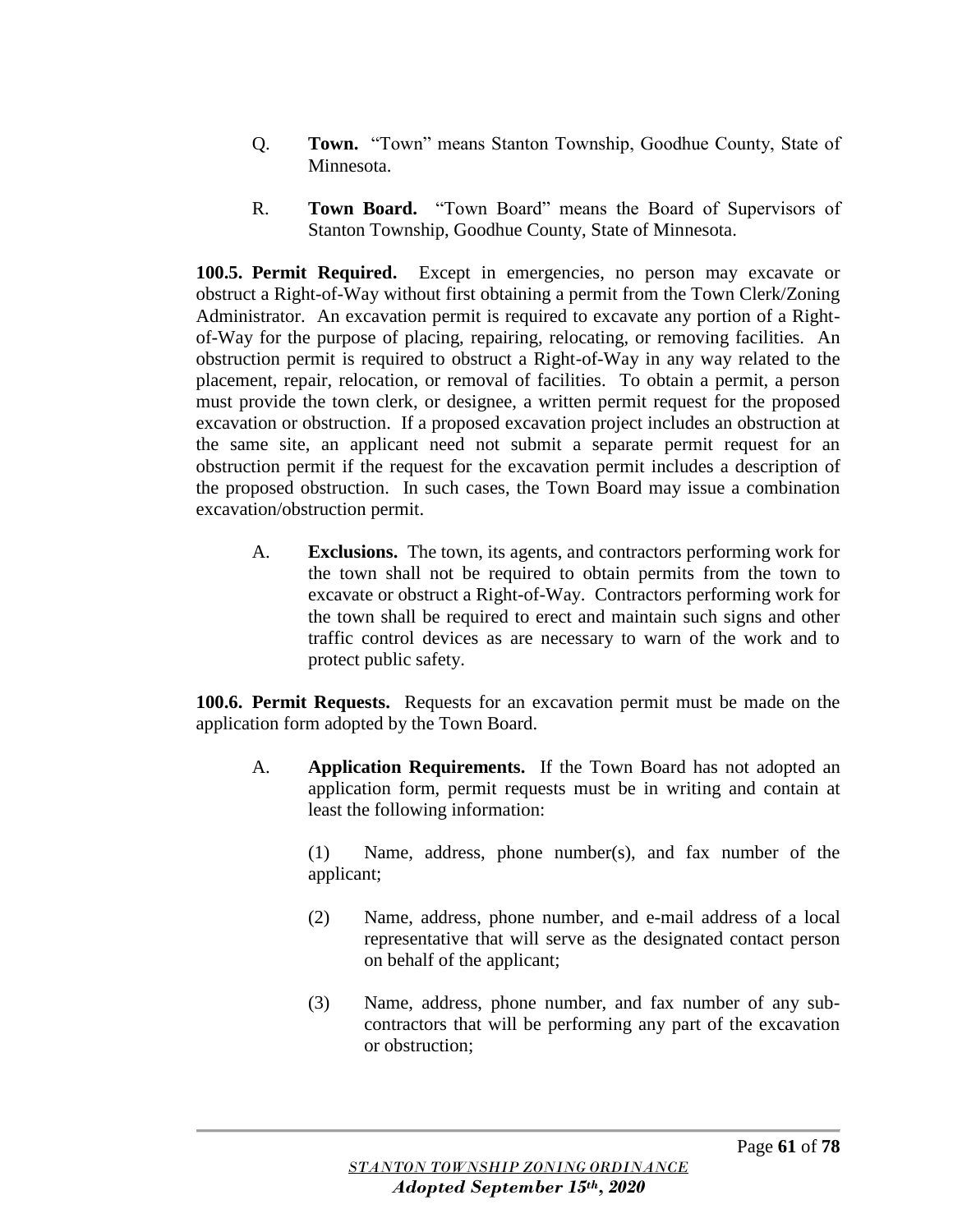- (4) A written description of the work to be performed in the Rightof-Way at each location including whether the work will involve excavation or the obstruction of a Right-of-Way;
- (5) A scaled drawing showing the specific location of the work to be performed and the location and approximate depth of any facilities installed within a Right-of-Way;
- (6) The start and completion dates for the utility work at each location;
- (7) When the applicant intends to restore the Right-of-Way.
- (8) Certificate of insurance showing, at a minimum, the amount of general liability coverage carried by the applicant and any contractors or subcontractors that will be performing any work within a Right-of-Way.
- B. **Incomplete Requests.** If a permit request received by the Town Board is incomplete, the Town Board/Town Clerk will notify the applicant within 15 days of the information that is needed in order to complete the request. Incomplete permit requests are invalid and shall be deemed rejected unless all the required information is submitted to the Town Board/Clerk within 30 days of the date the Town Board/Clerk notified the applicant its permit request was incomplete.
- C. **Permit Request Fee.** All permit requests must be accompanied by a permit request fee as established by the Town Board, which shall include any outstanding amounts related to any prior obstructions or excavations by the applicant in the town. The purpose of this fee is to compensate the Town Board for all costs associated with reviewing and considering the permit request. A permit request is not complete and shall not be considered by the town unless it is accompanied by the required fee.

**100.7. Indemnification.** By making a permit request an applicant agrees to, and all excavation and obstruction permits are issued on the condition that a permittee, defend and indemnify the town in accordance with the provisions of Minnesota Rules, part 7819.1250.

**100.8. Written Permit.** If the Town Board/Clerk notifies an applicant of the need to obtain a written permit, the applicant may not undertake the proposed excavation or obstruction until the Town Board/Clerk issues the applicant a written permit. The Town Board will require a written permit if, in its sole discretion, it determines the potential impact on the public or Right-of-Way requires additional review or safeguards. When considering permit requests requiring a written permit, the Town Board may condition the issuance of a written permit on the applicant: providing the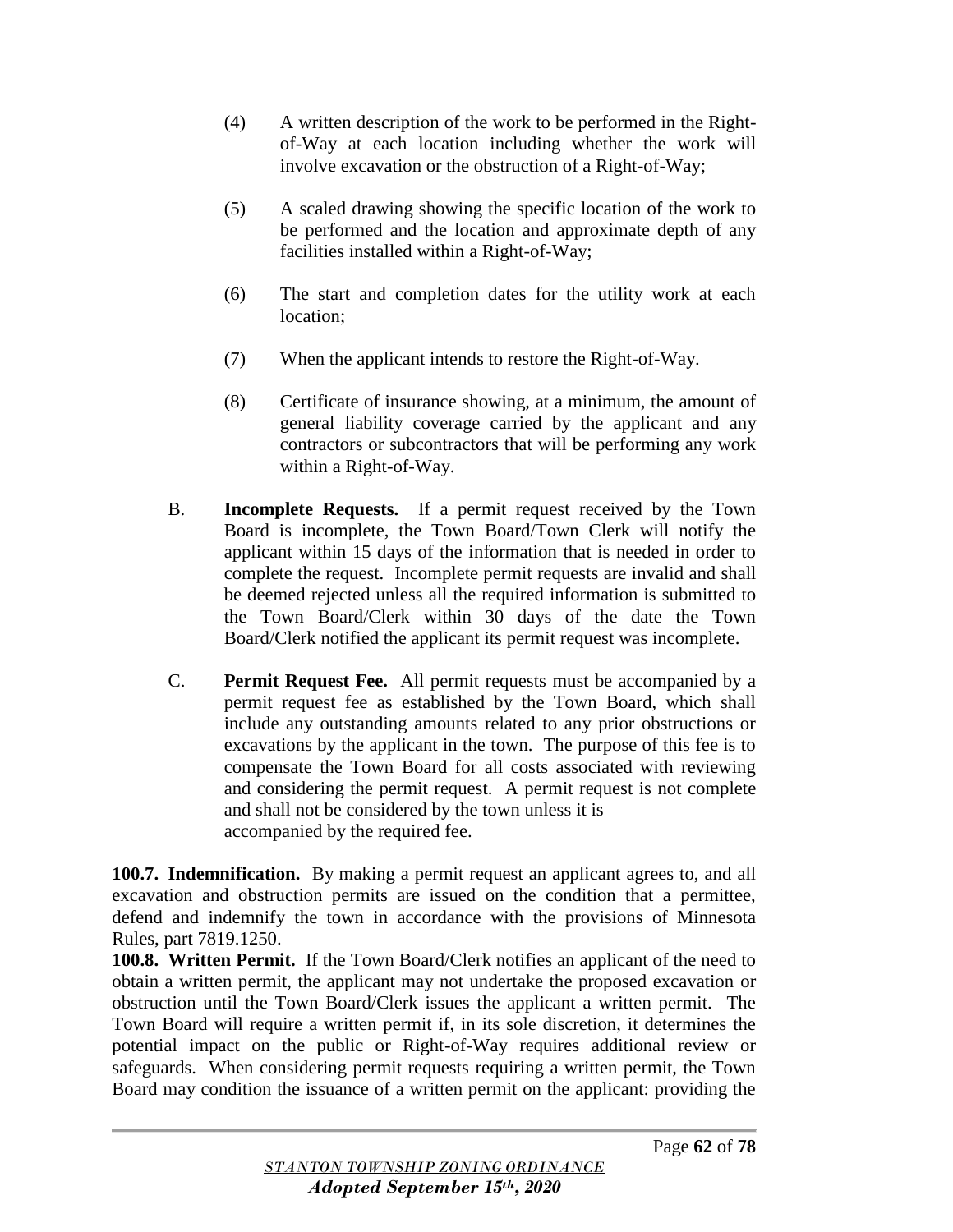Town Board with additional information; providing a completion certificate as authorized in Minnesota Rules, part 7819.1300; providing the Town a construction performance bond with a term of at least 24 months as authorized by Minnesota Rules, part 7819.3000 before the excavation occurs; require the restoration of the Right-of-Way be performed in accordance with Town Board established specifications and drawings; and complying with such other reasonable requirements as the Town Board may determine are necessary to protect the public health, safety, and welfare or the right-of-way and its current uses.

A. **Written Permit Fee.** When a written permit is required, the applicant is required, in addition to paying the permit request fee, to reimburse the Town Board for the actual costs it incurs related to issuing the permit including, but not limited to, costs of reviewing the request, conducting inspections, hiring professionals, and other costs actually incurred that exceed the permit request fee and that directly relate to the applicant's request. The Town Clerk shall provide the applicant a written statement of costs incurred. Payment in full of the written permit fee is due upon receipt of the statement and must be received by the Town Clerk no later than 20 days from issuance of the statement. In the alternative, the Town Board and the applicant may agree to an advanced payment of the written permit fee. Failure to pay the written permit fee within the required period shall result in the immediate suspension of the permit and may result in the revocation of the permit as provided herein.

**100.09. Limitations.** Permitted excavations or obstructions are limited to the area and time periods described in the permit request or written permit. A permittee must seek a new permit if it wishes to excavate or obstruct outside of the originally permitted work area or timeframe.

**100.10. Delay Penalty.** A permittee that does not complete its obstruction, excavation, or restoration of the right-of-way at a particular location within 10 days of the completion date shall pay the Town a delay penalty for each day of delay. If a permittee is able to establish to the Town Board that one or more days of the delay was caused by circumstances beyond its control, such as bad weather or other circumstances constituting *force majeure,* the delay penalty shall not apply to those days of the delay.

**100.11. Telecommunication Facilities.** Telecommunication facilities to be installed in a right-of-way shall be installed according to the requirements set out in Minnesota Rules, part 7819.5000 in addition to all other applicable federal, state, and local requirements.

**100.12. Gas and Electric Facilities.** Gas and electric facilities to be installed in a right-of-way shall be installed according to the requirements set out in Minnesota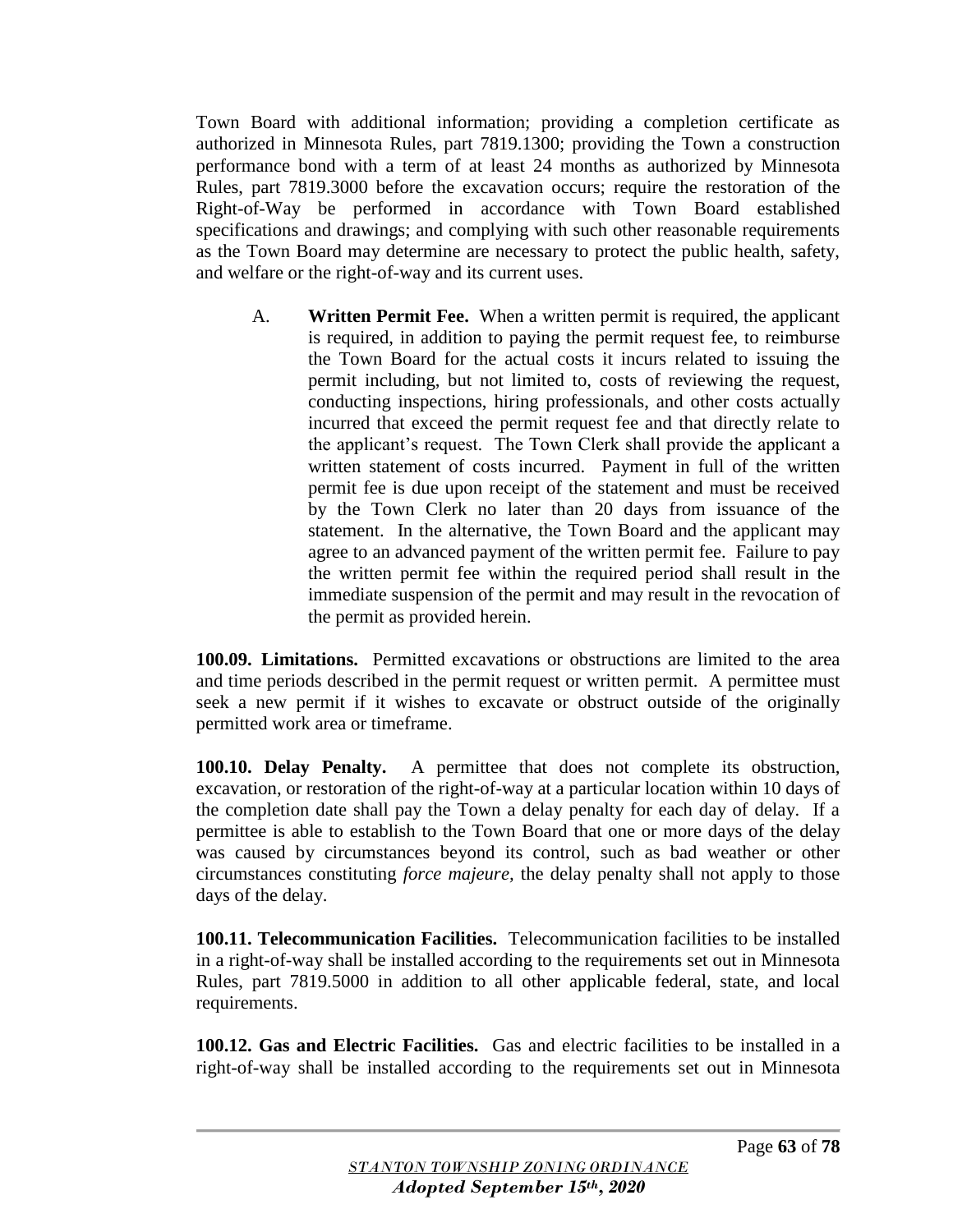Rules, part 7819.5100 in addition to all other applicable federal, state, and local requirements.

**100.13. Restoration Required.** A permittee must restore the Right-of-Way, to the same condition or better, that existed before the excavation, including the restoration of vegetative cover as needed. If there is a dispute as to the level of restoration required, the permittee shall restore the Right-of-Way according to the applicable standards established in plates 1 to 13 set out in Minnesota Rules, parts 7819.9900 to 7819.9950.

- A. **Correct Defects.** Upon notice by the Town Board, a permittee shall correct any defects in the work it performs to restore a right-of-way. The work to correct the defects shall be completed within seven days of the notice. If the permittee is not able to complete the corrective work within seven days because of circumstances beyond its control, the permittee shall complete the work as soon as is reasonably possible, which in no case shall exceed 14 days.
- B. **Failure to Restore or Correct Defects.** If a permittee fails to restore the Right-of-Way within five calendar days after the completion of an excavation, or fails to correct defects as provided herein, the Town Board has the option of restoring the right-of-way or correcting the defects according to the standards established in plates 1 to 13 set out in Minnesota Rules, parts 7819.9900 to 7819.9950. The town shall provide a statement of its actual costs for restoring, or correcting defects, to the Right-of-Way to the permittee. Payment in full of the statement is due upon receipt and must be received by the Town Board no later than 20 days from the date of the statement. If the permittee fails to pay the billed amount, the Town may exercise its rights under the construction performance bond or pursue such other options as are available to it under law to recover its costs.

**100.14. Additional Limitations.** A permittee shall comply with all of the following:

A. **Compliance with Other Laws***.* Obtaining a Right-of-Way permit does not relieve permittee of its duty to obtain all other necessary permits, licenses, and authority and to pay all fees required by the town or other applicable rule, law or regulation. A permittee shall comply with all requirements of local, state and federal laws including, but not limited to, Minnesota Statutes, sections 216D.01-.09 (Gopher One Call Excavation Notice System), and Minnesota Rules, chapter 7560. A permittee shall perform all work in conformance with all applicable codes and established rules and regulations, and is responsible for all work done in the Right-of-Way pursuant to its permit, regardless of who does the work.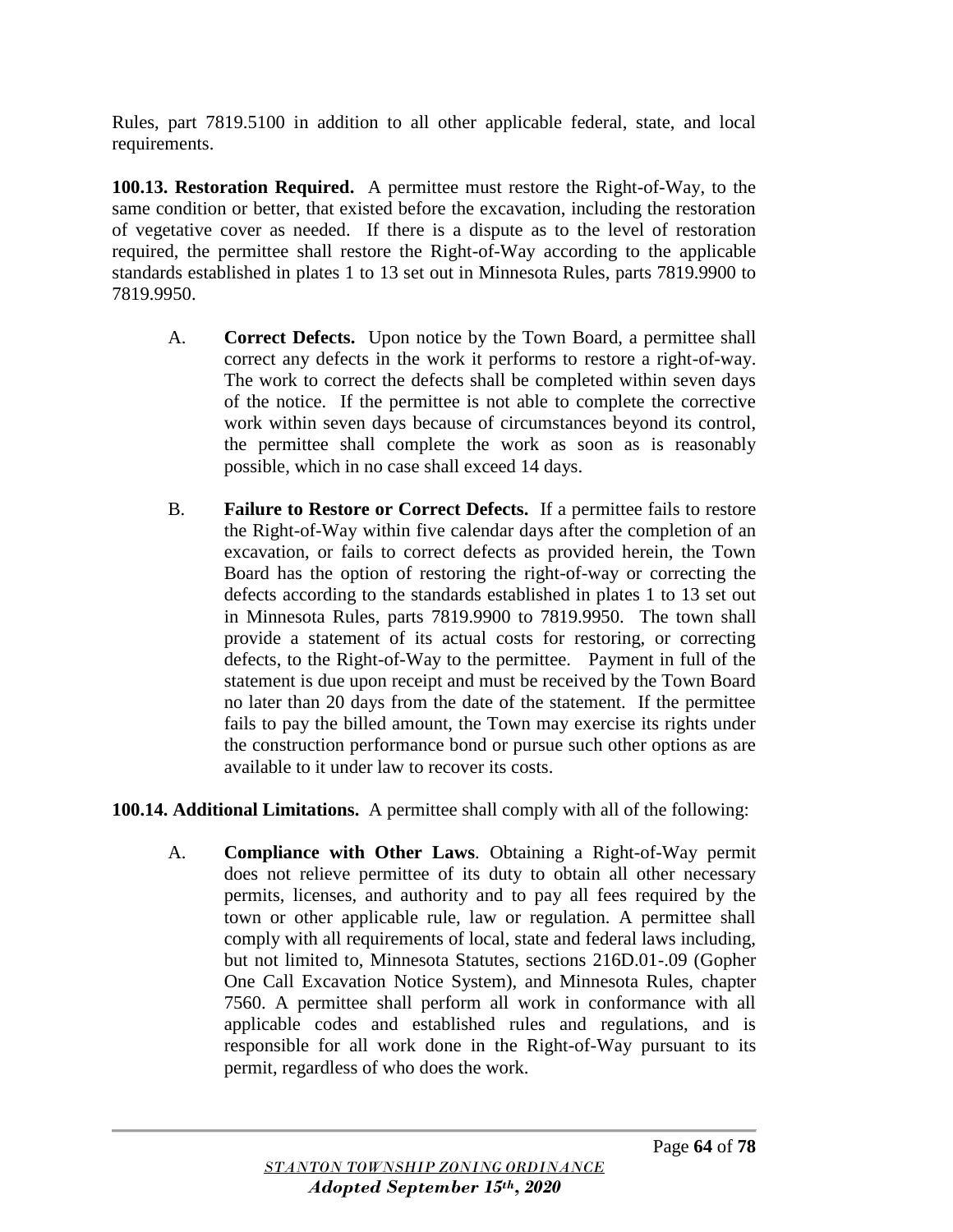- B. **Prohibited Work***.* Except in an emergency, and with the approval of the town, no Right-of-Way obstruction or excavation may be done when seasonally prohibited or when conditions are unreasonable for such work.
- C. **Interference with Right-of-Way***.* A permittee shall not obstruct a Right-of-Way in a manner that interferes with the natural free and clear passage of water through the ditches or other drainage structures. Private vehicles of those doing work in the right-of-way may not be parked within or next to a permit area, unless parked in conformance with town parking regulations. The loading or unloading of trucks must be done solely within the defined permit area unless specifically authorized by the permit and without interfering with the safe use of the Right-of-Way by the public.
- D. **Trenchless Excavation***.* As a condition of all applicable permits, permittees employing trenchless excavation methods including, but not limited to, horizontal directional drilling, shall follow all requirements set forth in Minnesota Statutes, Chapter 216D; Minnesota Rules, chapter 7560; and shall require potholing or open cutting over existing underground utilities before excavating, as determined by the town.

**100.15. Permit Denial.** The Town Board may deny a permit request if the applicant has failed to pay any fees, penalties, or other amounts due as the result of previous excavations or obstructions unless the failure to pay is based on a good faith dispute over the amount owed. If the amount owed the town is in dispute, an applicant can become eligible to submit an additional permit request by placing the full amount the town claims is still owed in escrow until the dispute is resolved. The Town Board may also deny a permit request for failure to meet the requirements of this Ordinance or if it determines the denial is necessary to protect the public health, safety, and welfare.

**100.16. Warning Signs.** A permittee shall supply, place, and maintain warning signs as needed to warn the public of its excavation or obstruction. A permittee shall comply with the standards established by the Minnesota Department of Transportation in determining the need for signage, the type of signs, and their location.

**100.17. Notice of Completion.** A permittee shall notify the town when the work conducted pursuant to any permit issued hereunder is complete.

**100.18. Site Inspection.** A permittee shall make its work site available at all reasonable times to town representatives to conduct inspections of the site during the work and at its completion.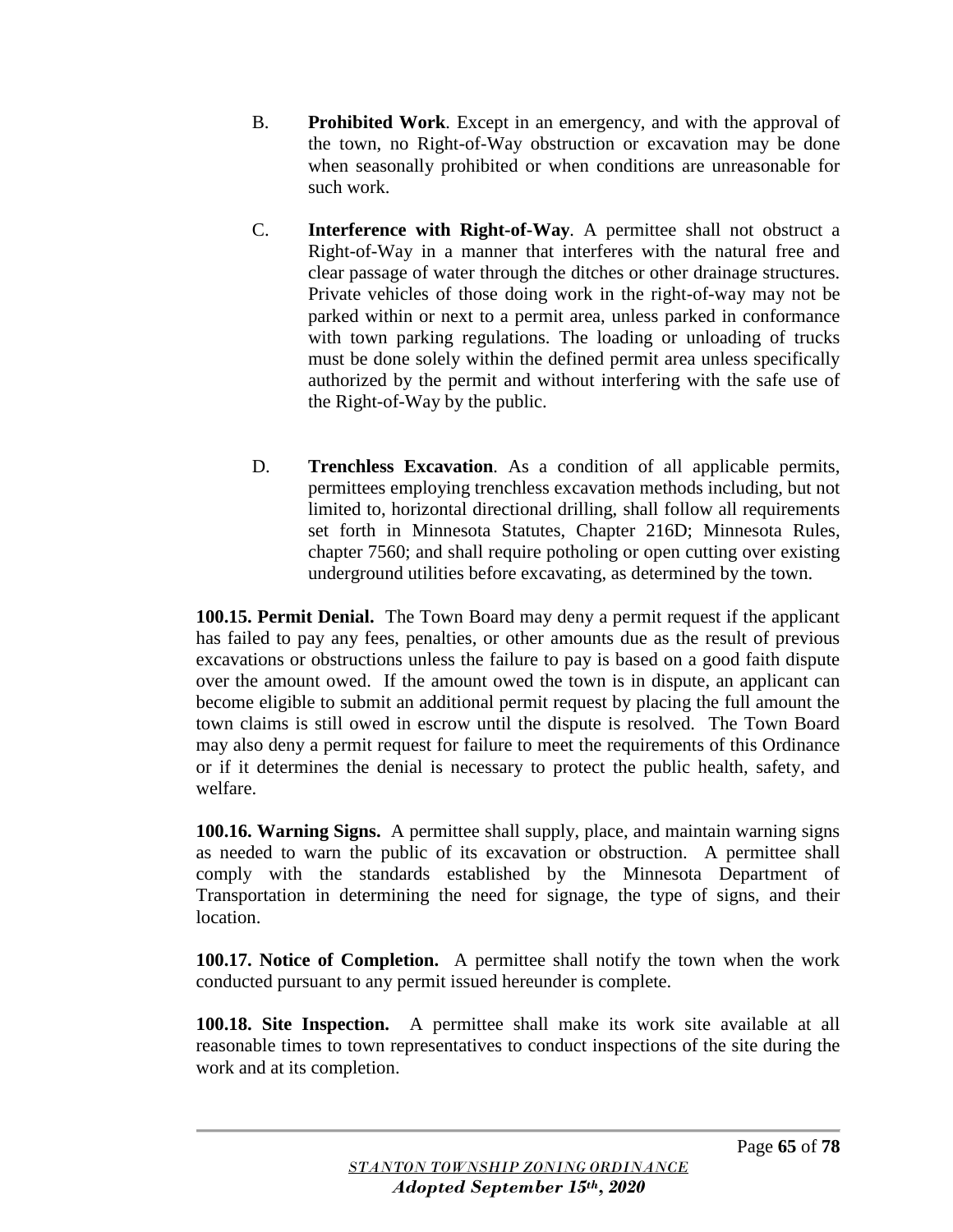**100.19. Town Authority.** At the time of inspection, the town may order the immediate cessation of any work that poses a serious threat to the life, health, safety or well-being of the public. The town may also issue a notice of noncompliance to the permittee for any work that does not conform to the terms of the permit or other applicable standards, conditions, or codes. The notice shall state that the failure to correct the violation will be cause for revocation of the permit. Within 10 days after issuance of the notice, the permittee shall present proof to the town that the violation has been corrected. If such proof has not been presented within the required time, the Town Clerk may revoke the permit as provided herein.

**100.20. Permit Revocation.** The Town Board may issue an order revoking a permit if a permittee fails to comply with a noncompliance notice or is conducting the work in such a way as to pose an unreasonable risk to the public. An order revoking a permit must state the specific items of noncompliance and is effective four days from the date of issuance if the permittee does not come into full compliance and otherwise corrects the items stated in revocation order. If the Town Board revokes a permit, it shall provide for the restoration of the right-of-way and the permittee shall pay all costs the town incurs associated with the restoration to the standards established in plates 1 to 13 set out in Minnesota Rules, parts 7819.9900 to 7819.9950. If a permit is revoked, the permittee shall also reimburse the town for the town's reasonable costs, including restoration costs, the costs of collection, and reasonable attorneys' fees incurred in connection with such revocation.

**100.21. Emergencies.** An excavation or obstruction permit is not required in order for a person to respond to emergencies related to his or her facilities. However, within two business days after the occurrence of the emergency, the person shall apply for the necessary permits, pay the fees associated with those permits, and comply with the requirements to obtain those permits and of this Ordinance.

**100.22. Work Done Without a Permit.** Except in an emergency, any person who, without first having obtained the necessary permit, obstructs or excavates a right-ofway must subsequently obtain a permit and, as a penalty, pay double the normal fee for said permit, pay double all the other fees required by the town, deposit with the town the fees necessary to correct any damage to the Right-of-Way, and comply with all of the requirements of this Ordinance.

**100.23. Relocation of Facilities.** A person is required, at its own expense, to promptly and permanently remove and relocate his or her facilities in the Right-of-Way when it is necessary to prevent interference in connection with: the town's present or future use of the Right-of-Way for a public project; the public health, safety, and welfare; or the safety and convenience of travel over the Right-of-Way. A person shall also pay for the relocation of his or her facilities upon the vacation of the Right-of-Way as provided for in Minnesota Rules, part 7819.3200, subp. 2.

**100.24. Right-of-Way Vacation.** If the Town Board vacates all or a portion of a Right-of-Way containing facilities and the vacation does not require the relocation of those facilities, the Town Board shall, except when it would not be in the public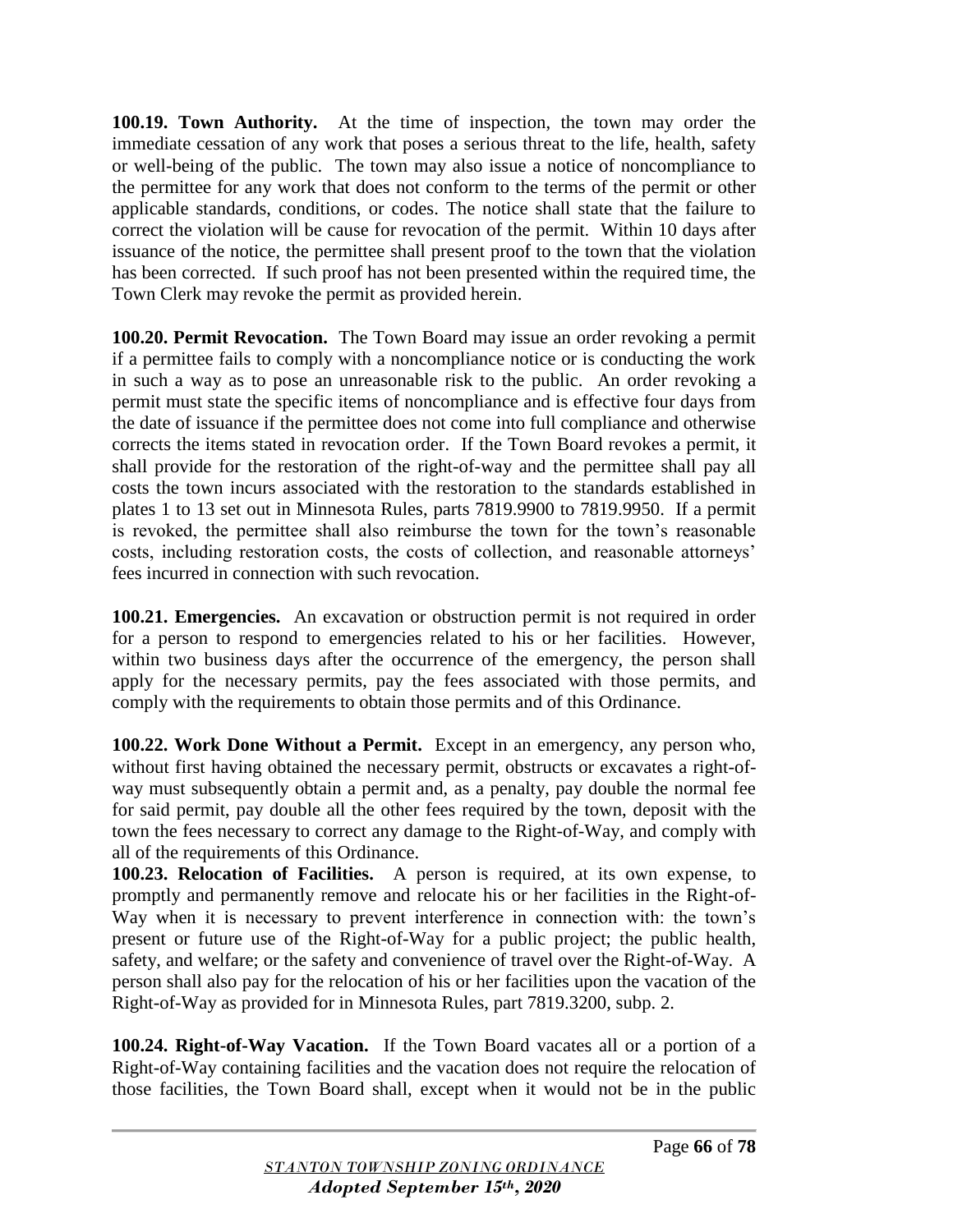interest, reserve to and for itself and all those having facilities in the vacated Right-of-Way, the right to install, maintain, and operate facilities in the vacated Right-of-Way and to enter upon the Right-of-Way at any time to reconstruct, inspect, maintain, or repair the facilities.

**100.25. Abandoned Facilities.** A person is required to remove any of his or her abandoned facilities in conjunction with other Right-of-Way repair, excavation, or construction unless expressly waived in writing by the Town Board in a specific situation upon the request of the person.

**100.26. Fees and Penalties.** All fees and penalties provided for in this Ordinance shall be established from time to time by Town Board resolution in compliance with Minnesota Rules, part 7819.1000 and made available to the public upon request. Unless indicated otherwise in a franchise, the fees and penalties provided for herein are in addition to any franchise fees a permittee may be required to pay. All fees, penalties, and other charges imposed under this Ordinance are non-refundable.

**100.27. Notices.** For the purposes of the Town Board providing notice under this section, the Town Board shall be deemed to have satisfied its notice obligation if it provides the required period of notice by mail, fax, or e-mail to the applicant's designated local representative.

**100.28. Appeal.** A Right-of-Way user that: (1) has been denied a permit; (2) has had a permit revoked; (3) believes that the fees imposed are not in conformity with Minnesota Statutes, section 237.163, subdivision 6; or (4) disputes a determination of the town regarding compliance with this Ordinance or of permit conditions, may have the denial, revocation, fee imposition, or decision reviewed by the Town Board upon a written notice of appeal detailing the reasons for the appeal and the relief being sought submitted within 14 days of the decision or action being appealed. The Town Board shall act on a timely written appeal at its next Regularly Scheduled meeting, provided the Right-of-Way user has submitted its appeal with sufficient time to include the appeal as a regular agenda item. A decision by the Town Board affirming the denial, revocation, or fee imposition will be in writing and supported by written findings establishing the reasonableness of the decision.

**100.29. Delegation.** The Town Board may delegate authority to administer and enforce all or any aspect of this Ordinance to one or more supervisors, employees, contractors or agents as it deems appropriate.

# **PERMIT REQUIREMENTS FOR LARGE UTILITY PROJECTS**

## **110.1. Findings, Purpose and Intent.**

The Town Board is aware of the impacts large utility projects can have on the township, its residents, and the township's infrastructure and determines it is in the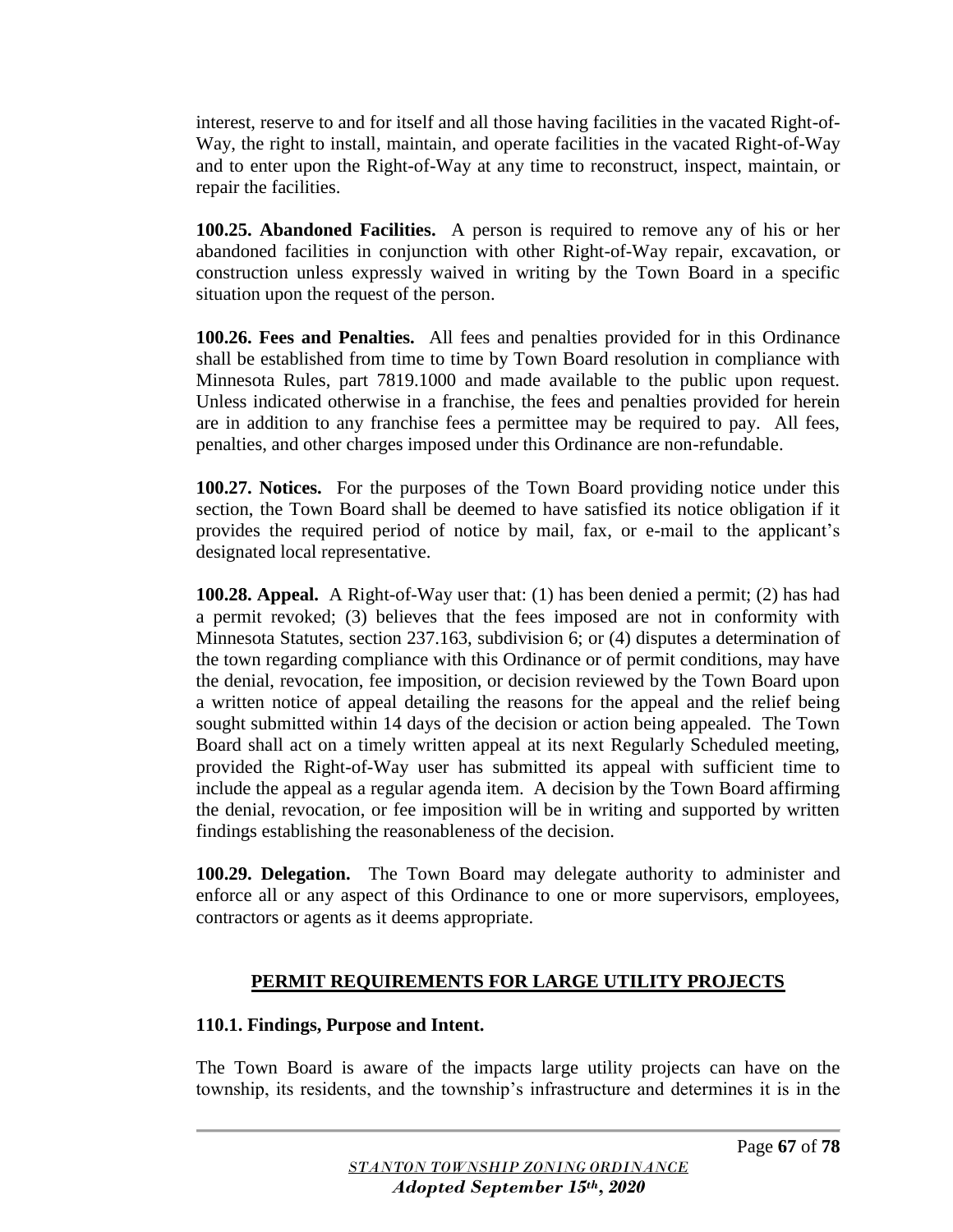public's best interest to enact a permit requirement and procedures for addressing such projects that may occur within the township. Large utility projects include, but are not limited to: those projects that are issued a permit by the Minnesota Public Utilities Commission for the siting or routing of pipelines; overhead lines or other facilities traveling across multiple governmental jurisdictions within the state to one or more redistribution; and refining sites. The facilities installed as part of these projects do not provide utility services directly to the homes and business along its route, but instead are a means of conveying the resource to a particular location for refinement or for redistribution. The Town Board recognizes the value and need for these projects, but must also act to mitigate the impacts large utility projects can have both in the crossing of township roads as well as the related heavy hauling and construction traffic that occurs on township roads as these facilities are installed. Many of the township's roads and bridges were not constructed to handle the weight of the vehicles that might be utilized for these projects. In some cases, it might be possible to improve the roads to enhance their ability to accommodate the vehicles, but even in such cases the roads must be carefully monitored and inspected to identify any resulting damage or degradation that must be repaired. The purpose of this Article is to require a permit and place reasonable requirements and restrictions on such projects to mitigate their negative effects on the township. It is also the purpose of this Article to ensure the township is fully reimbursed for the costs it incurs related to the project in order to protect the township's taxpayers and the limited funds the Town Board has available to it to adequately maintain the township's roads and bridges.

## **110.2. Definitions.**

The following definitions shall apply to this Article in addition to those definitions contained in Section 13 of this Ordinance to the extent they are not inconsistent with the following:

- A. "Haul Road" means all public Right-of-Ways located within the township proposed to be used, or which are actually used, for the hauling of materials or equipment related to a large utility project, including construction worker access routes. Haul road shall also include any public right-of-ways used as a detour for public travel to avoid Right-of-Ways temporarily closed or obstructed for a large utility project.
- B. "Large Utility Project" means the installation, extension, or expansion of a large energy facility as defined in Minnesota Statutes, section 216B.2421, subdivision 2 conducted pursuant to a routing or siting permit issued by the Minnesota Public Utilities Commission.
- C. "Permittee" means any person to whom a project permit has been granted by the township under this Ordinance.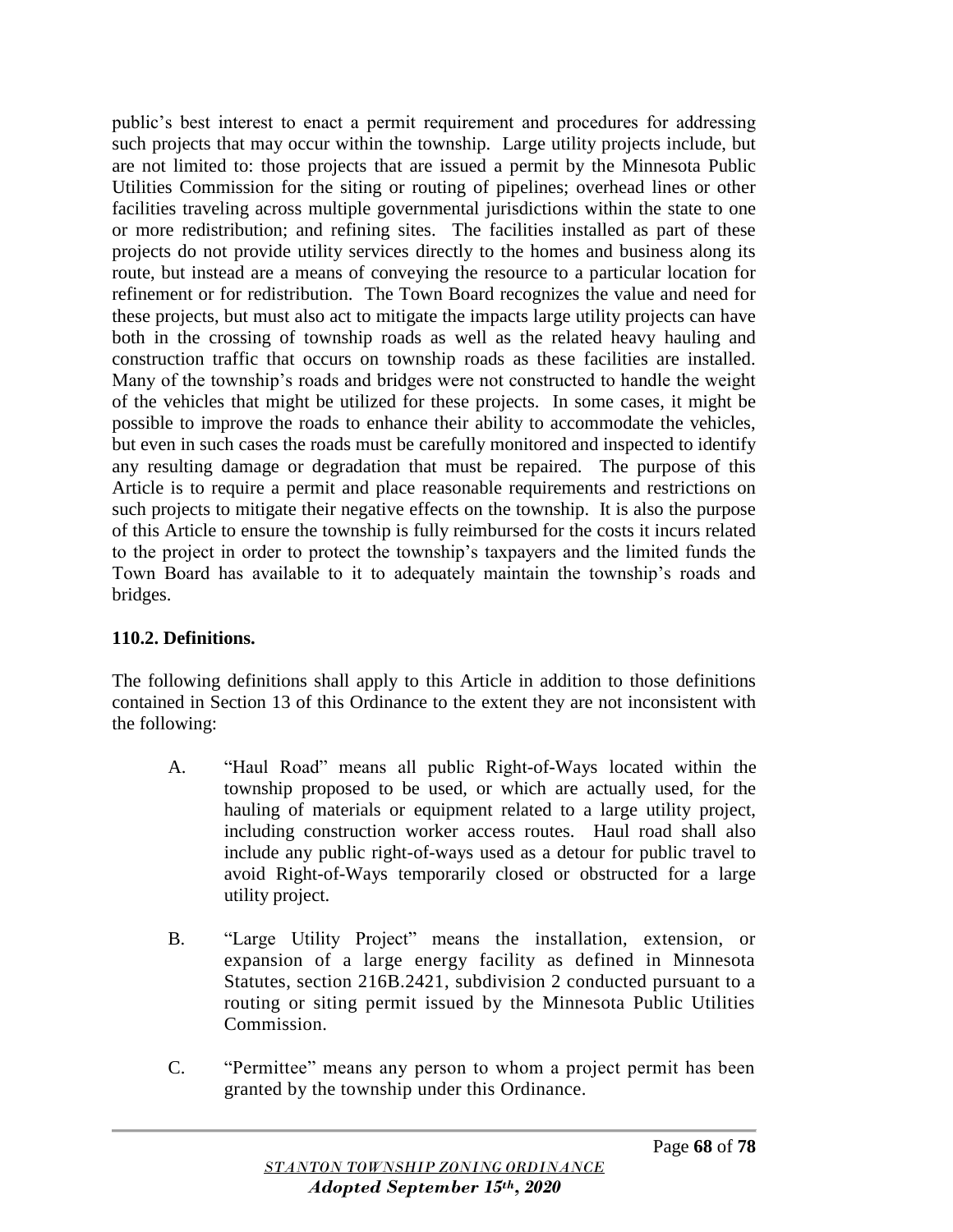D. "Project Permit" means a permit issued by the Town Clerk for a large utility project and which must be obtained before any such project may occur within the township.

# **110.3. Permit Required.**

No person may undertake a large utility project in the township without first having obtained a project permit from the township. A project permit is intended to be allinclusive in that it shall contain all the permissions and agreements required from the township for the project, it shall set out or reference all conditions and requirements imposed by the township for the particular project, and shall be the only permit an applicant is required to obtain from the township for the project. A project permit shall include any Right-of-Way obstruction or excavation permit that would otherwise be required by this Ordinance and shall also address all hauling, construction traffic, overweight vehicles, and other potential impacts the project may have on the township.

## **110.4. Application Process.**

An application for a project permit shall be submitted, and complete applications will be processed, in accordance with the terms of this Section.

A. Pre-Application Meeting and Road Inspection. A proposing applicant shall meet with the township at least once prior to submitting an application to discuss the project, proposed route of the utility line, proposed location of related facilities, proposed haul roads, proposed construction accesses, review the requirements of this Ordinance, and to discuss such other matters as may be relevant to the project and its impact on the township. The township and the proposing applicant shall conduct an inspection of any township roads identified as potential haul roads. The purpose of the inspection is to assess the current condition of the roads, bridges, and related facilities and to determine whether they are sufficient, or can reasonably be made sufficient, to handle the anticipated truck traffic. The township may, at the applicant's sole expense, have the proposed haul roads inspected by an engineer to assist in determining the adequacy of the roads and bridges to serve as haul roads, to assess and document the present conditions of the proposed haul roads, and to determine whether any pre-project improvements are required in order to make one or more roads or bridges sufficient to serve as haul roads. The township may recommend to the proposed applicant alternative haul roads that the township determines will be better able to accommodate the anticipated truck traffic and minimize safety and maintenance concerns. If the township determines a Right-of-Way or bridge cannot safely accommodate the anticipated truck traffic to serve as a haul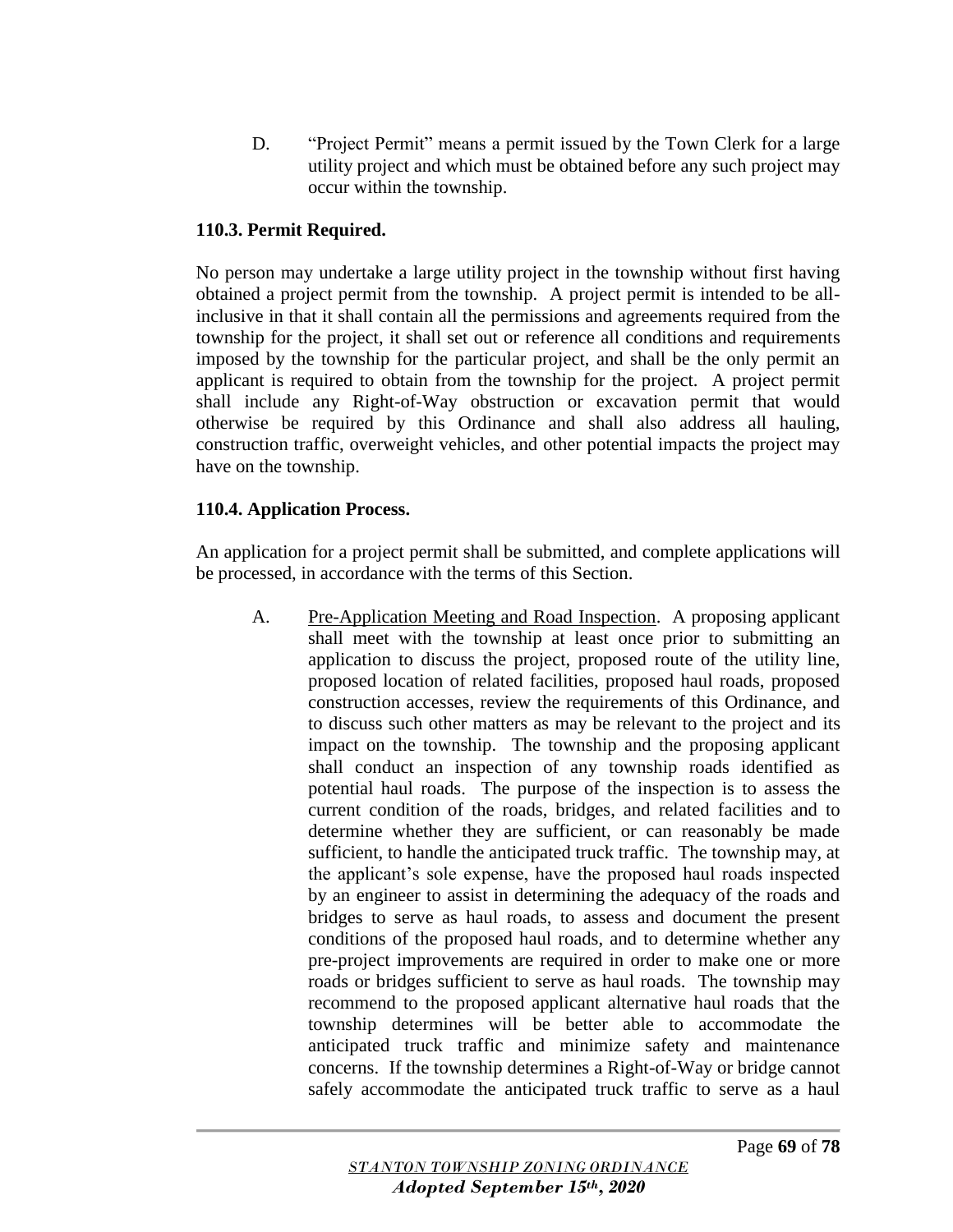road, and determines it cannot be reasonably improved to safely accommodate such traffic, the proposing applicant shall not designate or use the Right-of-Way as a haul road.

B. Application. An applicant shall apply for a project permit from the Town Clerk on an application form approved by the Town Board. The application shall be submitted to the Town Clerk together with the application fee, a construction performance bond or letter of credit, and a cash escrow. The amount of the application fee shall be determined by Town Board resolution. The application fee is not refundable.

The application shall, at a minimum, include the following information:

- (1) A detailed written description of the proposed utility work, detailed plans for construction activities within Township right-of-ways and the timetable for the project;
- (2) Identification of proposed haul roads related to the project including whether any detours of public traffic will be required. The applicant shall identify all Township roads that are proposed to be used in the delivery of utility construction materials, the delivery of utility construction equipment, and all company or contract employee access routes. The applicant shall also identify off-road construction staging areas, material and equipment loading and unloading areas, and employee parking areas for the duration of the proposed utility construction within the Township; and
- (3) Such other information as requested in the Township's application form or that may reasonably be needed to describe the project or to evaluate its potential impacts on the Township's right-of-way.
- C. Township Review of Applications. The Town Board may hold one or more public hearings on the proposed project permit. The Town Board shall consider the information provided by the applicant and such other information as it deems relevant in reviewing the application. The Town Board shall also consider the potential impacts of the project on the Township and the conditions it determines are necessary to place on a project permit in order to address the identified impacts. The township may impose reasonable conditions upon the issuance of a project permit and the performance of the applicant there under to protect the public health, safety, and welfare, and to protect the right-of-ways and their use. The Town Board shall, at a minimum,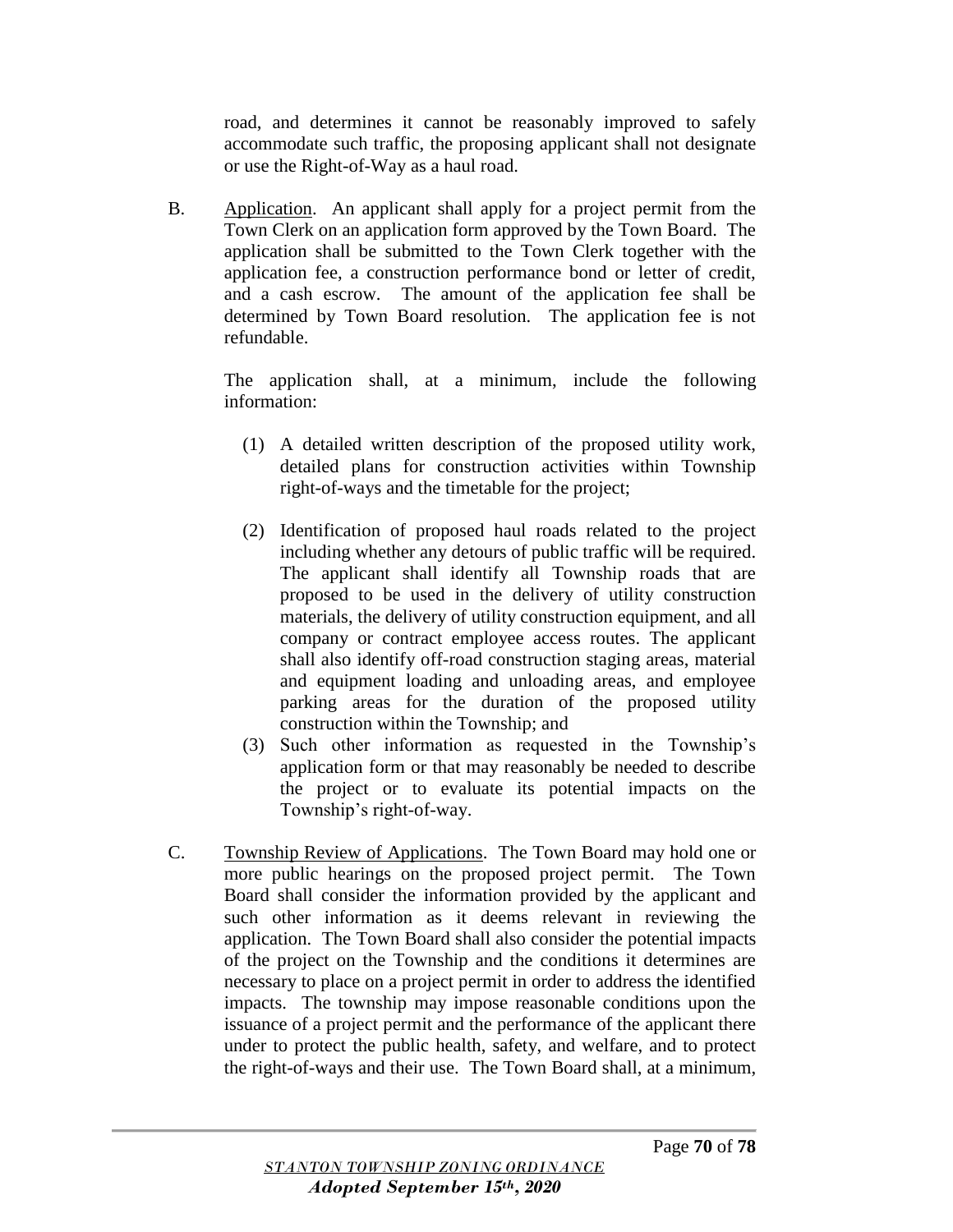consider the following when reviewing an application for a project permit:

- (1) Pre-Project Road Improvements. The township shall determine, in its reasonable discretion, if any pre-project improvements are required on any of its Right-of-Ways proposed to serve as haul roads for the project. Pre-project improvements may include, but are not limited to, sub-grade correction, base repair, re-surfacing, culvert replacement, and bridge stabilization or replacement. Any such improvements shall be performed in accordance with the standards, specifications and requirements identified by the township. The township shall specifically identify in the project permit the pre-project improvements required to be completed before the Right-of-Ways may be used as haul roads for the project. The permittee shall be responsible for the costs of such work.
- (2) Additional Maintenance Needs. The township shall determine if any additional maintenance work is required on the haul roads during the project to accommodate the additional traffic and the resulting impacts on the public such as grading, regraveling, dust control, and ditch repair. The required additional maintenance work shall be described within the project permit and the permittee shall be responsible for the costs of such work.
- (3) Restoration. The applicant is responsible for restoring the township Right-of-Ways, to the same or better condition, prior to the project. The project permit may include pictures, inspection records or other information to establish the preproject condition of the Rights-of-Way or such other provisions as the Town Board determines are needed to ensure the full restoration of its Right-of-Ways.

## **110.5. Escrow.**

At the time of application, the applicant shall be required to place cash in escrow with the Town Clerk.

The Town Board shall determine the required amount of escrow after the preapplication meeting, which shall be an amount sufficient to guarantee all engineering, planning, and legal expenses related to the project incurred by the township before and after the application for the review and issuance of the project permit, conducting meetings related to the project, monitoring compliance with the permit conditions, inspections of all Right-of-Way improvements, enforcement of the permit, and such other costs as the township may incur directly related to the application for the project. The township shall withdraw funds from the escrow as needed to reimburse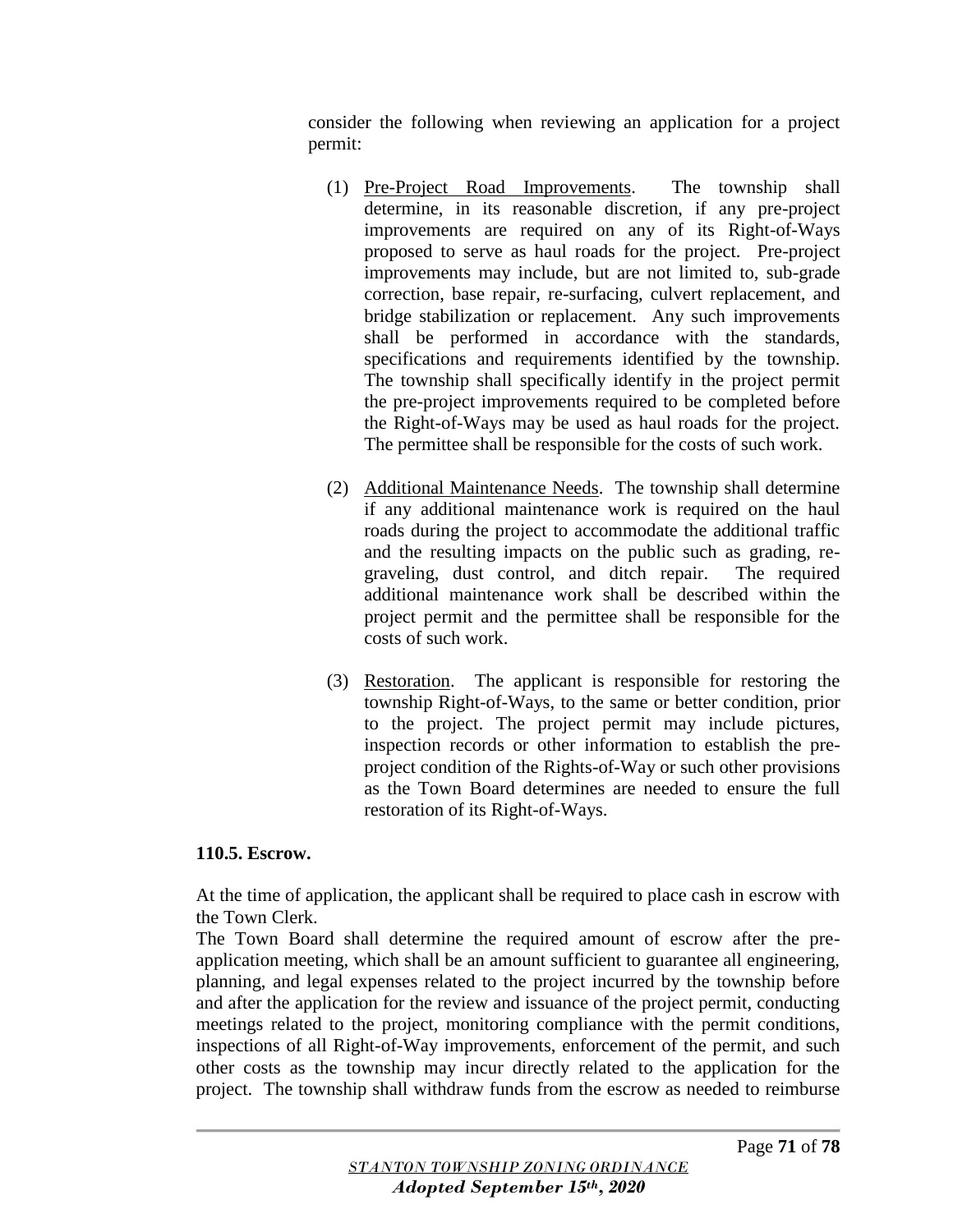itself for the costs it incurs. If at any time the Town Board determines the amount of the escrow will not be sufficient to fully reimburse the township's costs, the permittee shall escrow such additional amounts with the Town Clerk as determined by the Town Board within 15 days of the township providing written notice of the need for additional escrow. At the conclusion of the project, completion of all work to be performed within the township's Right-of-Ways, including all restoration work, and the township having fully reimbursed itself for all its costs, the township shall return any remaining amount of the escrow, without interest, to the permittee.

## **110.6. Construction Performance Bond / Letter of Credit.**

At the time of application, the applicant shall be required to provide the township a construction performance bond or letter of credit in a form acceptable to the Town Board and in an amount the Town Board determines is sufficient to cover at least 110 percent of the anticipated costs to improve, provide additional maintenance, and restore the Right-of-Ways identified as haul roads for the project. Unless the Town Board and the applicant agree otherwise, the township shall perform the Right-of-Way work identified in the project permit and bill the permittee for the township's costs. The permittee shall reimburse the township in full on the amount billed within 30 days of its receipt of the bill. If the permittee fails to fully reimburse the township for the cost it incurs to perform the work within 30 days written notice of such failure, the township may immediately draw upon the security to reimburse itself, including the costs to recover the amounts owed. The township may take such other lawful actions as are available to it to recover its costs. Failure to fully reimburse the township for its cost shall be sufficient grounds for revoking a project permit. The security required by this section shall remain in effect for at least one year beyond the date the Right-of-Ways have been fully restored in order to secure any further work that may become necessary after the repair work has experienced at least one freezethaw cycle. After the one-year period, provided all follow-up repair work is completed and fully reimbursed by the permittee, the Town Board shall release the security.

## **110.7. Issuance of Project Permit; Conditions.**

If an applicant provides the required application information, pays the application fee, provides the required escrow, participates in the inspections required hereunder, and agrees to comply with the conditions imposed on the permit, the Town Board shall issue the requested project permit. All hauling and work performed in the township's Right-of-Ways by the permittee, its agents, contractors, assigns, or successors shall be limited to those areas and the haul roads identified in the project permit. All project permits are subject to, and are conditioned upon, the permittee's compliance with all reasonable requirements and conditions stated in the permit as well as the requirements of this Ordinance including, but not limited to, the following:

A. Escrow. The permittee shall fully reimburse the township for all reasonable out-of-pocket costs and fees it incurs related to the project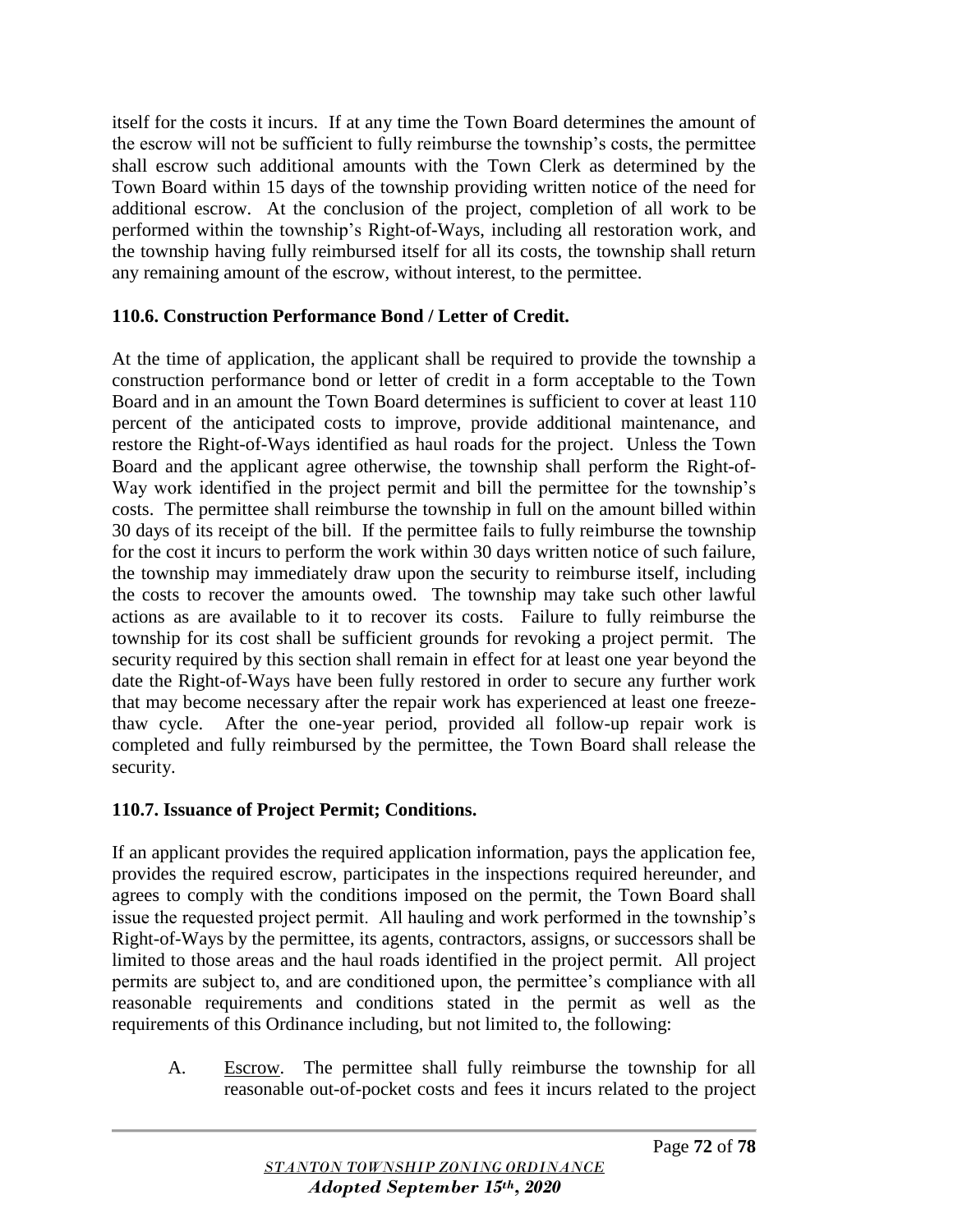including, but not limited to, costs incurred to improve, maintain, and repair haul roads and Right-of-Ways crossed by the applicant's facilities;

- B. Indemnification. By accepting a project permit under this Article, permittee agrees to defend indemnify, and hold the township, its officers, employees and agents harmless, including attorneys' fees and defense costs, from all losses, liability or claims for bodily injury or death, property damage, or otherwise arising from or related to the project. The permittee is not required to indemnify the township for losses or liability arising directly from the township's own negligence or wrongful acts or omissions.
- C. Compliance with Other Laws. The permittee is responsible for obtaining all such other permits or permissions related to the project as may be required by law, except that no other permits shall be required from the township once it issues a project permit, provided the project does not change in any material way with respect to its impacts on the township after the project permit is issued. If such a material change does occur, the permittee shall immediately apply for an amended project permit. Without limiting the foregoing, the addition or alteration of a haul road shall constitute a material change in the project requiring an amended project permit.
- D. Improvement, Maintenance, and Restoration. The permittee shall be responsible for the costs for pre-project improvements, additional maintenance, and restoration of the Right-of-Ways. The township shall perform such work at the permittee's expense unless the Town Board and the permittee agree otherwise. Any work the permittee is to perform shall be identified in the project permit.

# **110.8. Performance Standards and Requirements.**

Permittees shall comply with the following standards, requirements, and limitations:

A. Road Crossings. Any underground utilities crossing a Right-of-Way shall be constructed without open cuts in the roadway when practicable. The permittee shall furnish detailed construction plans for all utility crossings within the Right-of-Way. The Township Engineer shall recommend to the Town Board whether the crossing(s) can be completed without disturbing the existing roadway. In the event an open road cut crossing is necessary, the permittee shall provide detailed cross sections of the existing township road at the point of the crossing and detailed restoration plans. The Township Engineer shall recommend to the Town Board what detailed road cut restoration plans will be required as a condition of the road crossing.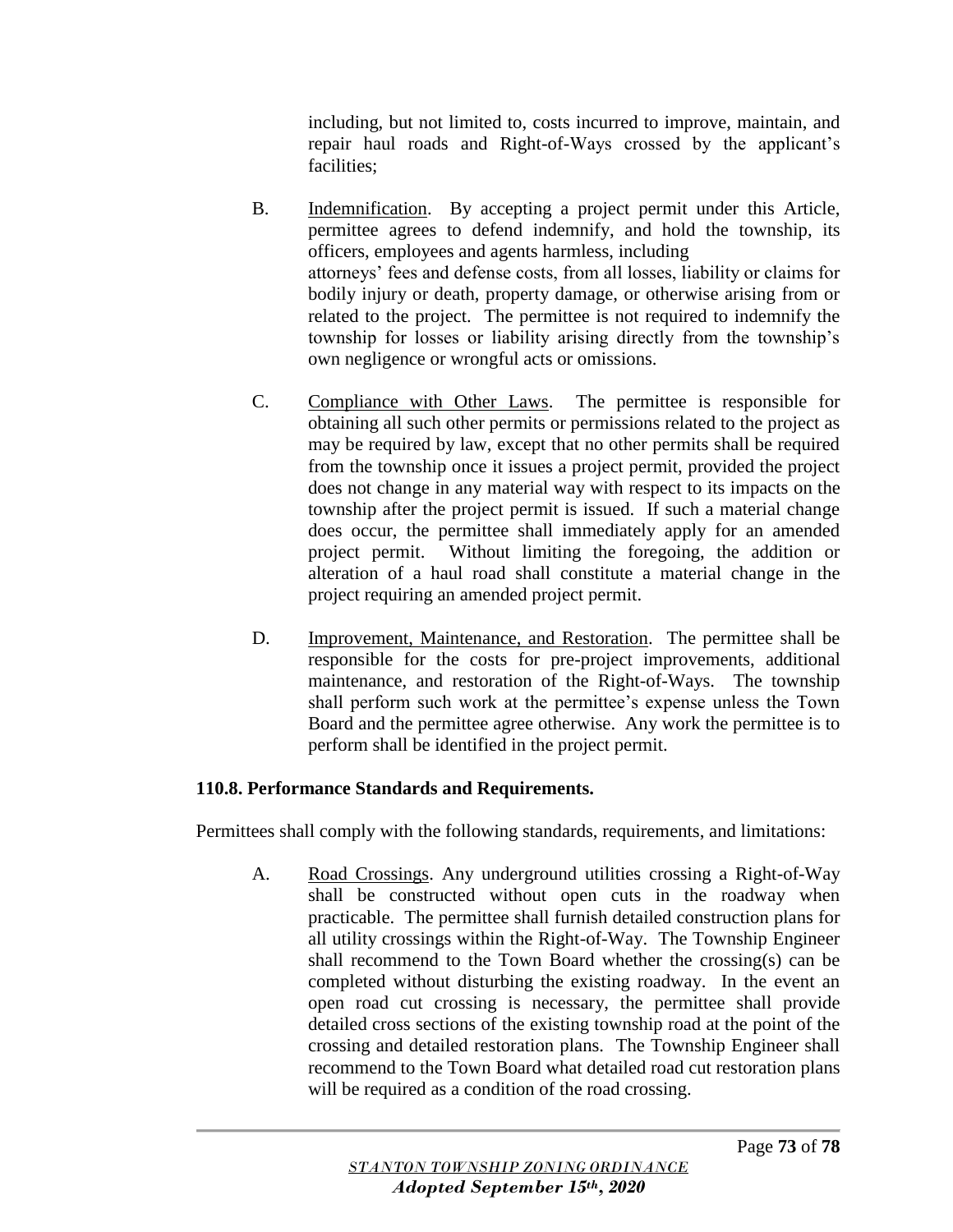- B. Construction Access Route Signage. The permittee shall be required to post signs for all construction access, according to township specifications, that clearly identify authorized construction access routes for materials delivery, equipment delivery, and construction employees. The permittee shall inform and instruct all contractors and sub-contractors, including equipment and material suppliers, of the restrictions for construction access and identify all authorized haul roads.
- C. Heavy Construction Equipment Usage on Township Roads. The operation of heavy construction equipment on township roads, including but not limited to backhoes, cranes, and bulldozers, shall be prohibited, except as specifically authorized in the project permit.
- D. Construction Inspection, Damage and Repair. The township shall monitor and inspect all township roads used by the permittee, including the permittee's use of any unauthorized access routes, during the approved utility construction and shall identify any damages. In the event any township road is damaged by the permittee's construction activity, the permittee shall be liable for the cost of repair and restoration of the road, including but not limited to sub-grade correction, base repair, re-surfacing, culvert replacement, bridge repair and ditch restoration.
- E. Obstructions Prohibited. No equipment, materials, vehicles, or facilities related to the project shall be placed, parked, or otherwise located within a Right-of-Way in a way that obstructs the maintenance or safe pedestrian or vehicular usage of the Right-of-Ways.
- F. Parking and Loading. Vehicle parking and loading and unloading of vehicles related to the project is prohibited within the Right-of-Ways in areas unless expressly allowed in the project permit.

# **110.9. Revocation of Permit.**

The township may revoke a project permit following the procedures set out in Section 100.20 of this Ordinance.

#### **110.10. Application of Articles.**

The provisions of Article One of this Ordinance generally apply to large utility projects except to the extent they contradict an express provision of Article Two. Right-of-way users are not required to comply with the requirements of Article Two except to the extent they engage in a large utility project.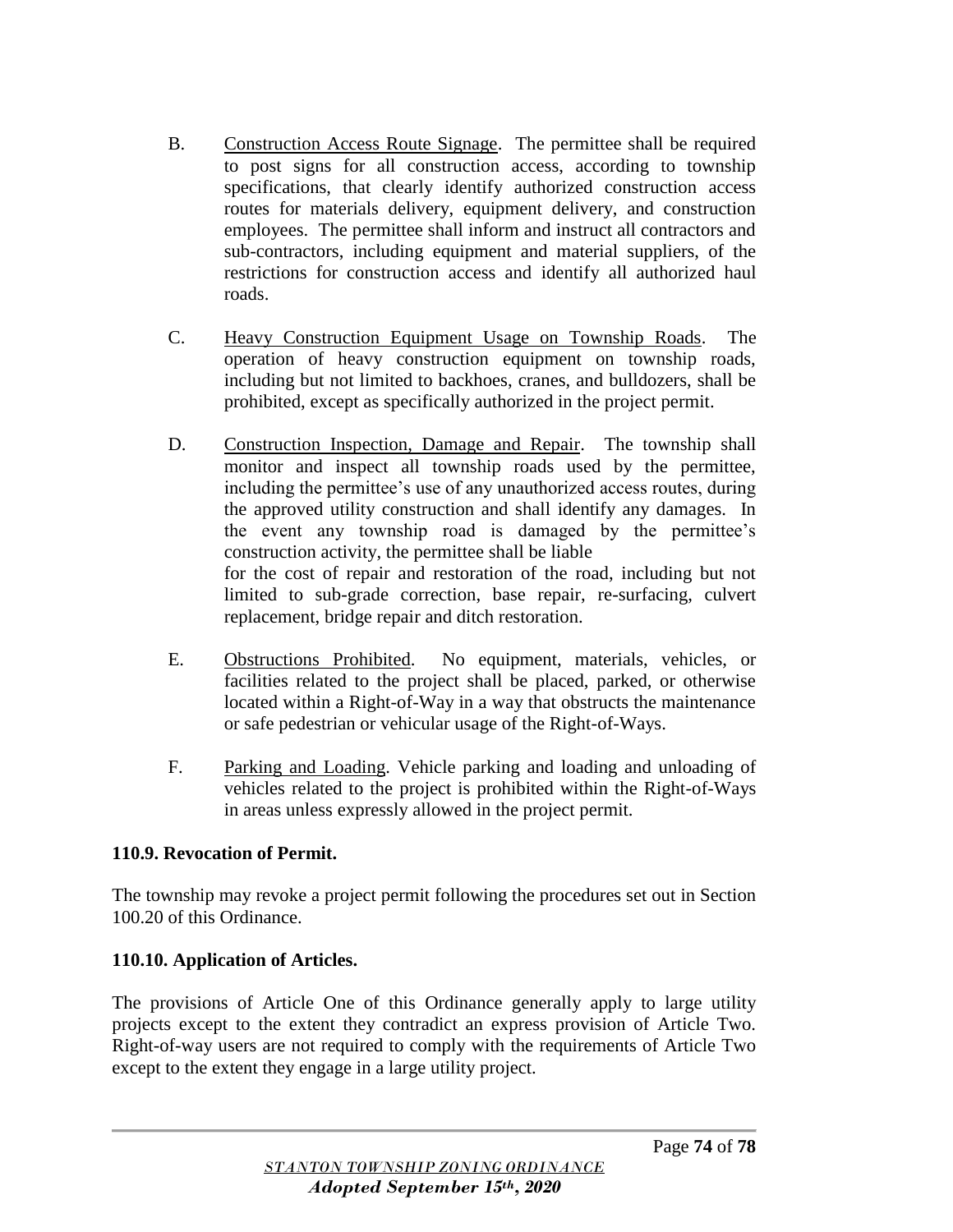#### **Section 31 SOLAR ENERGY SYSTEM (SES) REGULATIONS**

This article of the Stanton Township Zoning ordinance is established to regulate the installation and operation of Solar Energy Systems (SES). A complete and detailed zoning ordinance can be found in Goodhue County Zoning Ordinance, Article 19.

# *Definitions*

**Subd. 1. Grid-intertie SES:** A photovoltaic solar energy system that is connected to an electric circuit served by an electric utility company.

**Subd. 2. Ground-mounted SES:** A solar collector(s) located on the surface of the ground. The collector(s) may be physically attached to the ground; ground-mounted systems include pole mounted systems.

**Residential SES:** Accessory to the primary use of the land, designed to supply energy for onsite residential use; excess energy produced may be sold back to the grid through net metering.

**Commercial SES:** Accessory to a permitted farm or business use of the land, designed to generate energy to offset utility costs or as an additional revenue stream.

**Utility Scale SES:** An energy system that is the primary use of the land. Designed to provide energy primarily to off-site uses or export to the wholesale market.Stanton Township does not, currently, allow, Utility Scale Solar Energy Systems (SES), in any zoning district, under its jurisdiction.

**Subd. 3. Roof-mounted SES:** A solar collector(s) located on the roof of the building or structure. The collector(s) may be physically attached to the roof.

**Subd. 4. Solar Cell:** The basic unit of a photovoltaic solar panel.

**Solar Collector:** A device for which the primary purpose is to transform solar radiant energy into thermal, mechanical, chemical or electrical energy.

**Solar Easement:** A right, whether or not stated in the form of a restriction or in any deed executed by or on behalf of any owner of land for the purpose of ensuring adequate exposure of a solar energy system.

**Solar Energy System (SES):** A set of device(s) the purpose is to provide for the collection, storage and distribution of sunlight for space heating or cooling, generation of electricity, water heating or providing daylight for interior lighting.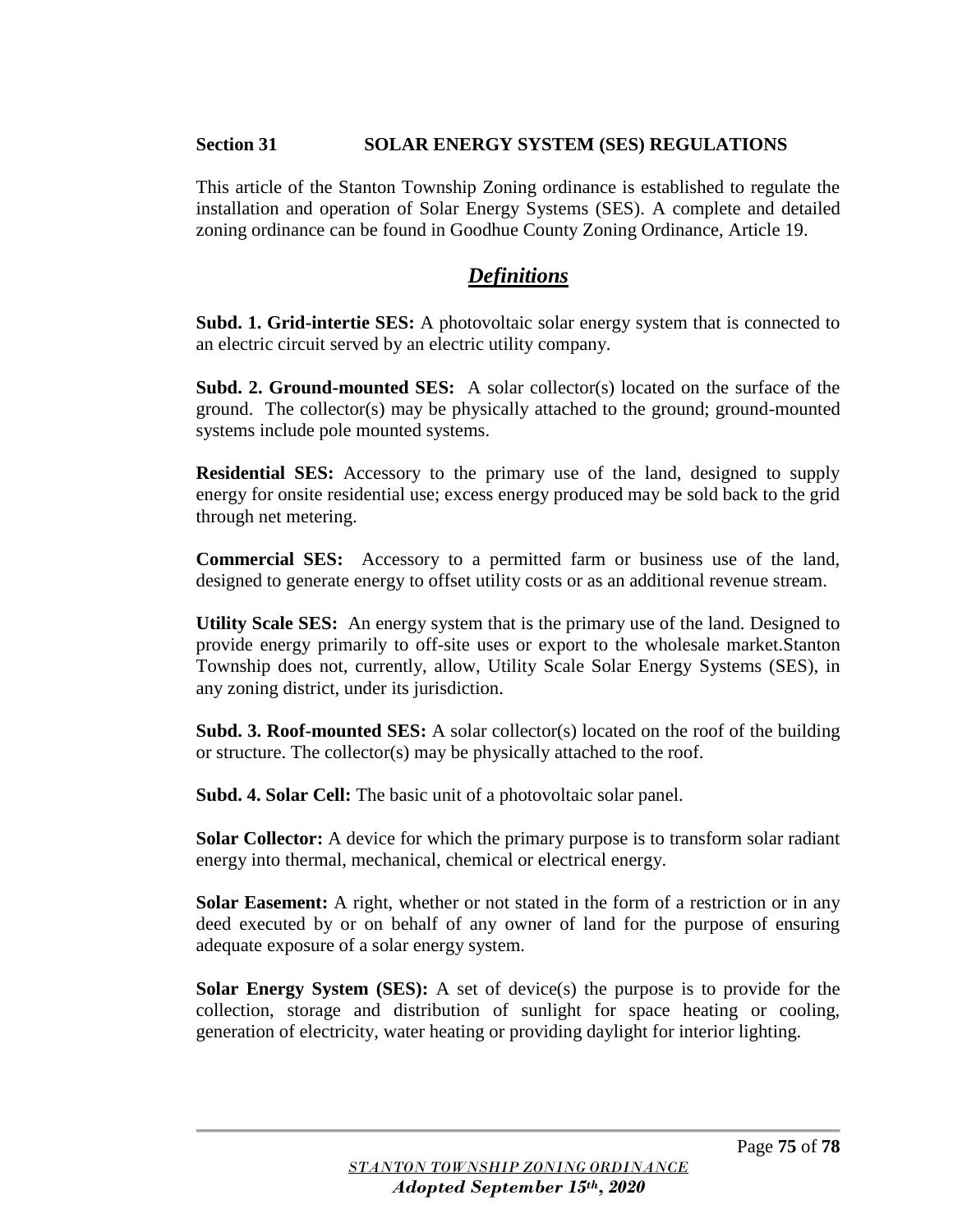## **General Procedures:**

Township approval is required.

Residential ground mounted solar energy systems may be approved administratively.

Commercial rooftop and ground solar energy systems may be approved through a SES zoning permit or conditional/interim use permit.

## **Solar Energy System Standards**

Systems shall be designed and operated in a manner that protects public safety.

Systems shall be in compliance with any applicable local, county, state and federal regulatory standards.

Tree removal shall be minimized and mitigated in accordance with Goodhue County Zoning Ordinance article 11, section 7.

## **Ground Mounted Solar Energy Systems**

Ground Mounted and Pole Mounted Solar Energy Systems.

Ground and pole mounted systems shall not exceed twenty (20) feet in height when at a maximum tilt.

Ground and pole mounted systems shall be subject to yard setback requirements for that particular zoning district.

Ground and pole mounted systems shall have a natural ground cover under and between the collectors and surrounding the system's foundation or mounting device.

Any additional requirements for Solar Energy Systems including applications for individual zoning districts, decommissioning, Permitted Uses, Conditional or Interim Uses shall be referenced in the Goodhue County Zoning Ordinance, Article 19.

#### **120.1 Severability**

Any portion of this Ordinance is for any reason held invalid by any court of Competent jurisdiction, such portion shall be deemed a separate, distinct and independent provisionand such holding shall not affect the validity of the ramaining portions thereof. Nothein in this Ordinance precludes the township from requiring a franchise agreement with the applicant, asllowed by law, in addition to requirements set forth herein.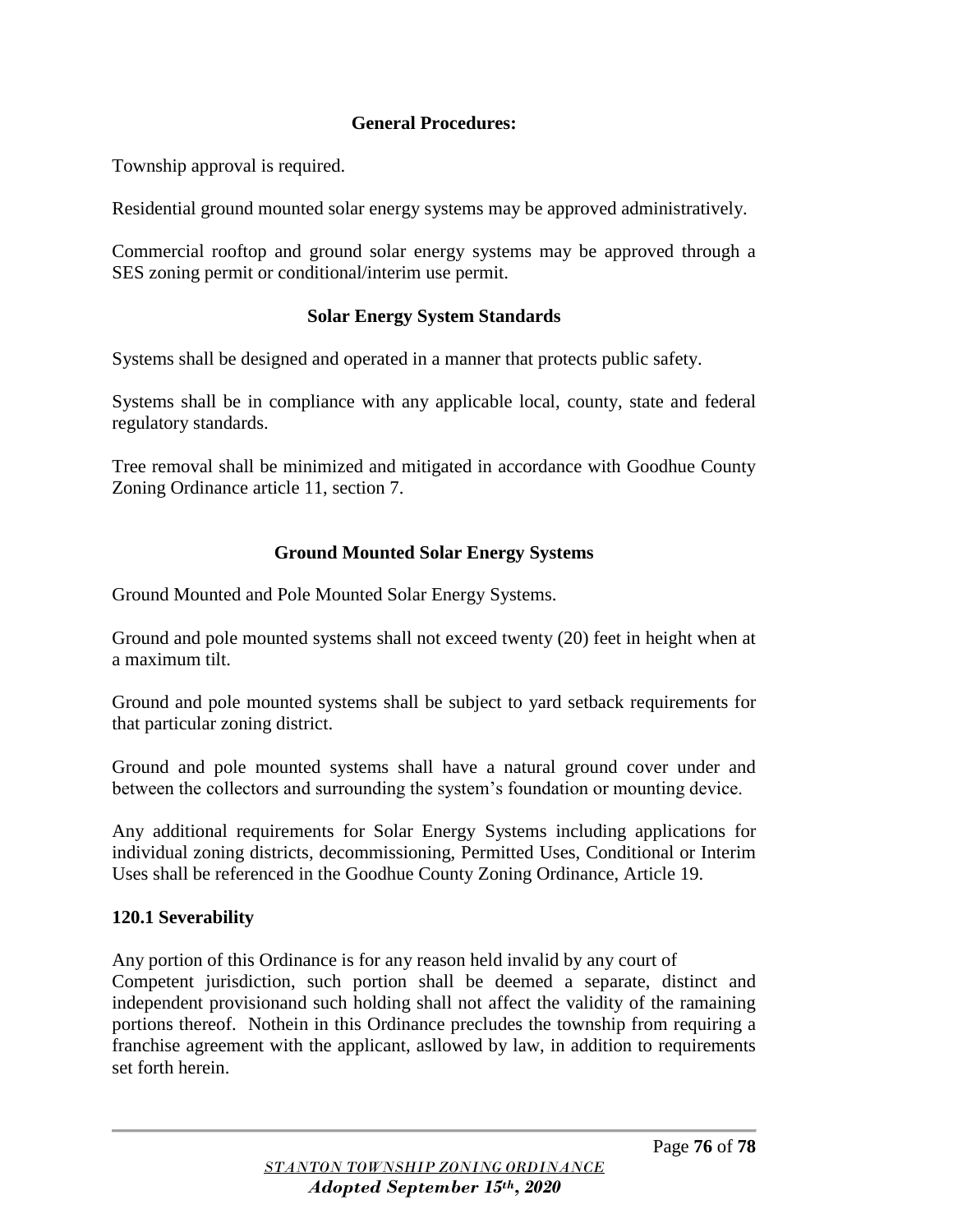# **Left Intentionally Blank**